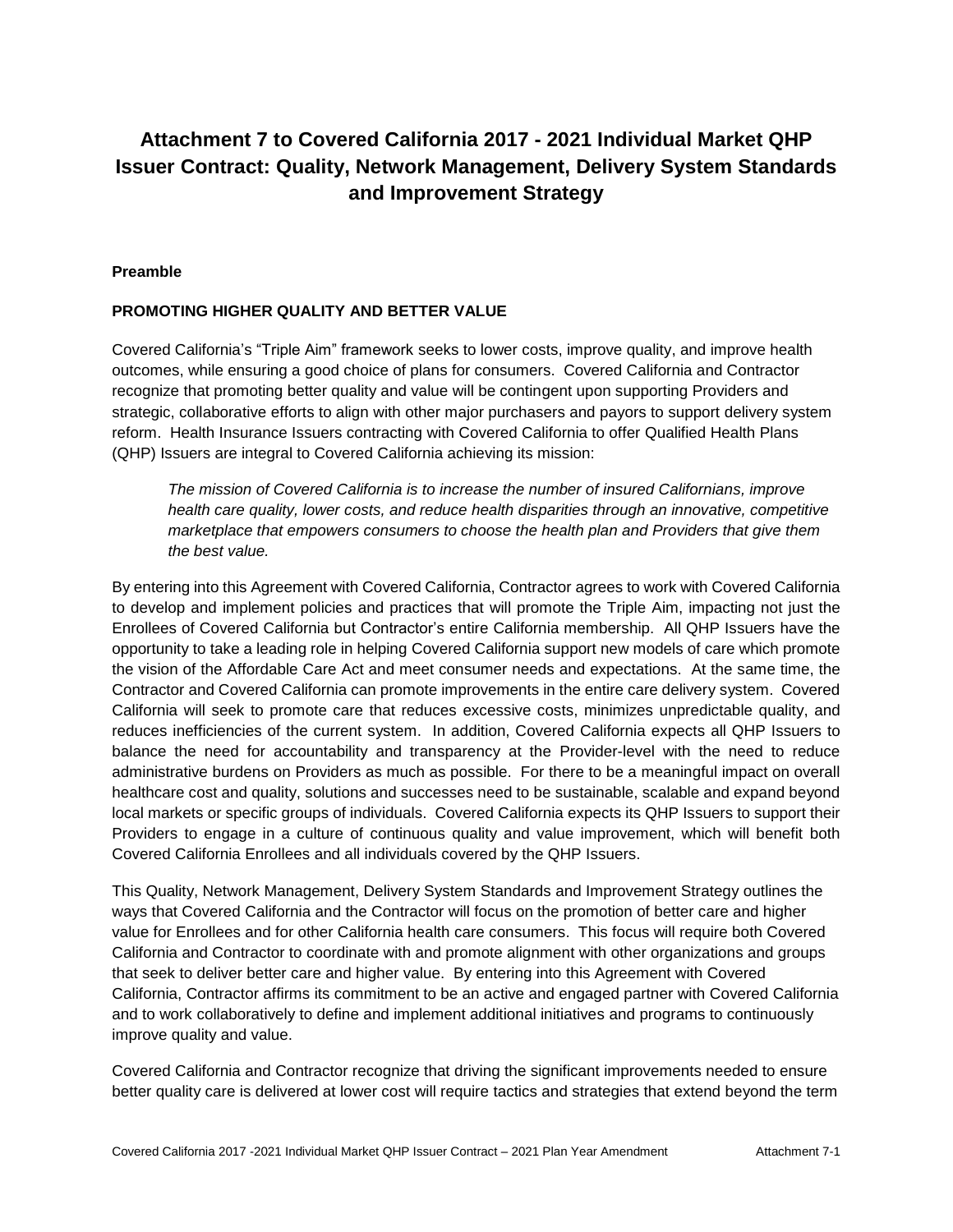of this agreement. Success will depend on establishing targets based on current performance, national benchmarks and the best improvement science conducting rigorous evaluation of progress and adjusting goals annually based on experience. This Attachment 7 contains numerous reports that will be required as part of the annual certification and contracting process with QHP Issuers. Contractor shall submit all required reports as defined in this Attachment and listed in the annual "Contract Reporting Requirements" table found on Covered California's Extranet site (Plan Home, in the Resources folder, Contract Reporting Compliance subfolder). This information will be used for negotiation and evaluation purposes regarding any extension of this Agreement and will be reported as required in the annual application for certification.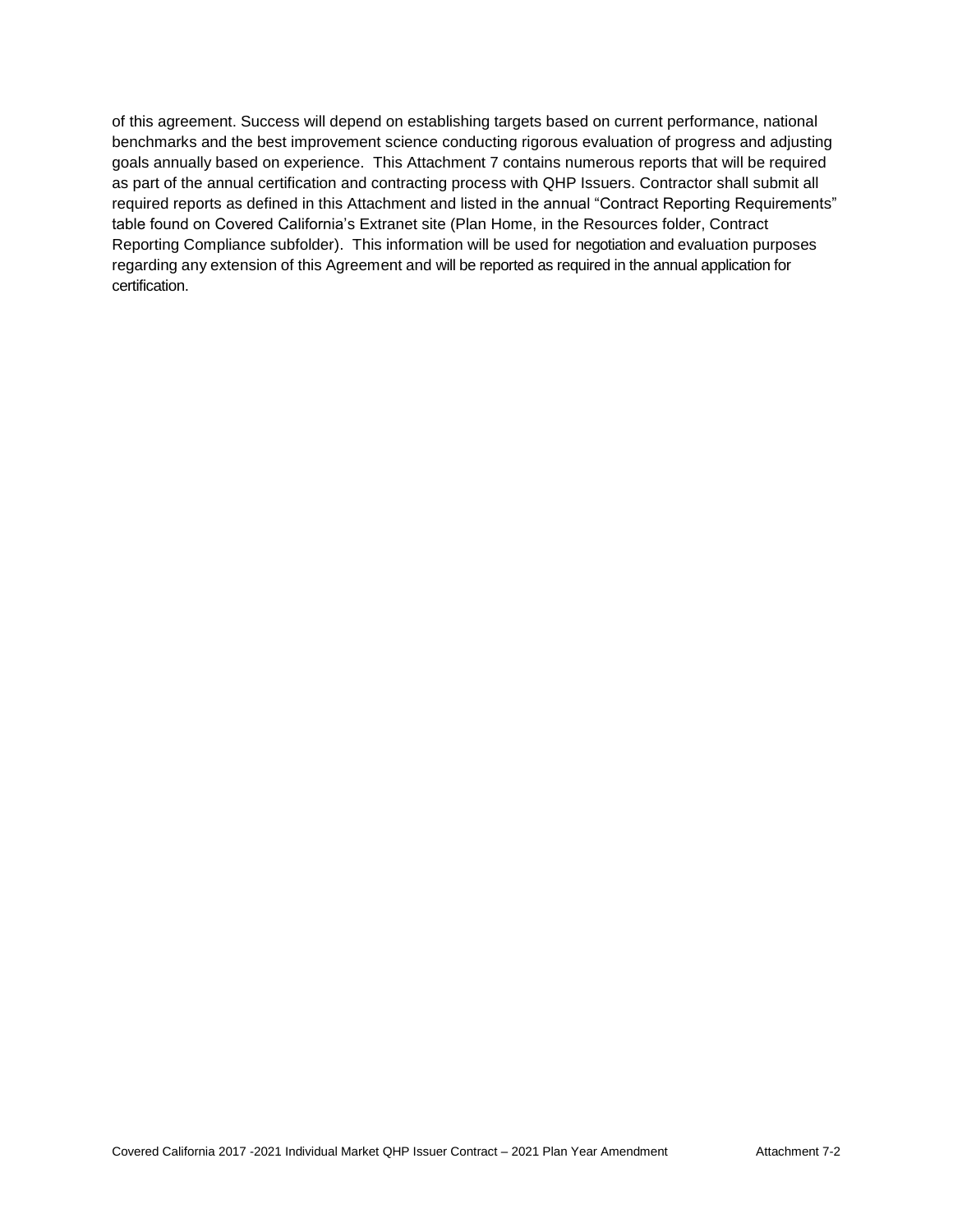# **ARTICLE 1 IMPROVING CARE, PROMOTING BETTER HEALTH AND LOWERING COSTS**

## **1.01 Coordination and Cooperation**

Contractor and Covered California agree that the Quality, Network Management, Delivery System Standards and Improvement Strategy serve as a starting point for what must be ongoing, refined and expanded efforts to promote improvements in care for Enrollees and across Contractor's California members. Improving and building on these efforts to improve care and reduce administrative burdens will require active partnership between Covered California and Contractor, but also with Providers, consumers and other important stakeholders.

- 1) Covered California shall facilitate ongoing discussions with Contractor and other stakeholders through Covered California's Plan Management and Delivery System Reform Advisory Group and through other forums as may be appropriate to work with Contractors to assess the elements of this section and their impact, and ways to improve upon them, on:
	- (a) Enrollees and other consumers;
	- (b) Providers in terms of burden, changes in payment and rewarding the Triple Aim of improving care, promoting better health and lowering costs; and
	- (c) Contractors in terms of the burden of reporting and participating in quality or delivery system efforts.
- 2) Contractor agrees to participate in Covered California advisory and planning processes, including participating in the Plan Management and Delivery System Reform Advisory Group.

#### **1.02 Ensuring Networks are Based on Value**

Central to its contractual requirements of its QHP Issuers, Covered California requirements include multiple elements related to ensuring that QHP Issuers' plans and networks provide quality care, including Network Design (Section 3.3.2), the inclusion of Essential Community Providers (Section 3.3.3) and a wide range of elements detailed in this Attachment. To complement these provisions and to promote accountability and transparency of Covered California's expectation that network design and Provider selection considers quality and patient experience in addition to cost and efficiency, the Contractor shall:

- 1) Include quality, which may include clinical quality, patient safety and patient experience and cost in all Provider and facility selection criteria when designing and composing networks for inclusion in Covered California products.
- 2) Contractor will be required to report to Covered California as part of its annual application for certification for purposes of negotiations, how it meets this requirement and the basis for the selection of Providers or facilities in networks available to Enrollees. This will include a detailed description of how cost, clinical quality, patient reported experience or other factors are considered in network design and Provider or facility selection. Information submitted in the application for certification for 2021 may be made publicly available by Covered California.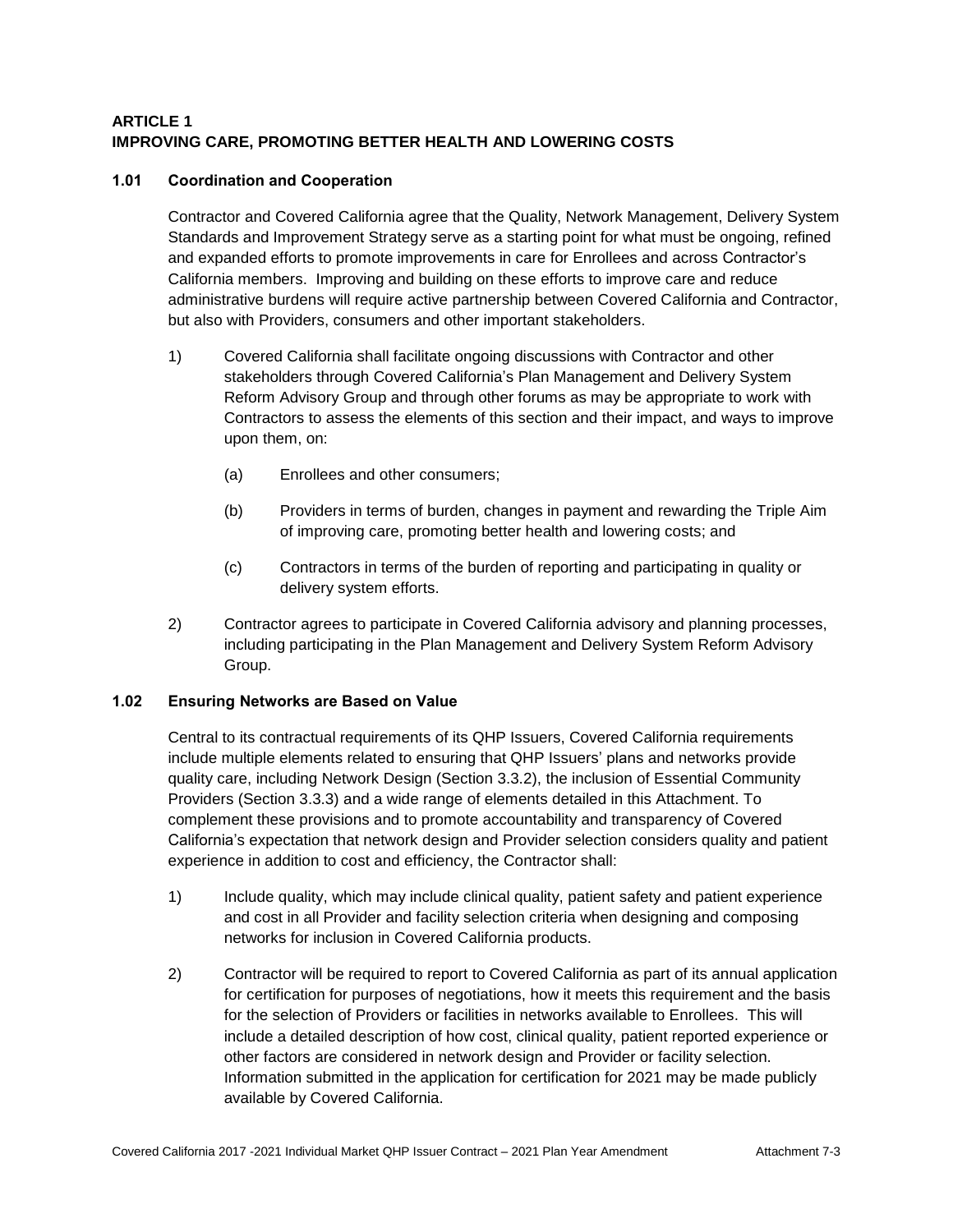- 3) Covered California expects Contractor to only contract with Providers and hospitals that demonstrate they provide quality care and promote the safety of Enrollees at a reasonable price. To meet this expectation, by year end 2019, Covered California will work with Cal Hospital Compare and its QHP Issuers to identify areas of "outlier poor performance" for hospitals based on variation analysis. As part of this process, Covered California will engage experts in quality and cost variation and shall consult with Providers throughout California. By year end 2020 QHP Issuers will be expected to either exclude those Providers that are "outlier poor performers" on either cost or quality from Covered California Provider networks or to document each year in its application for certification the rationale for continued contracting with each Provider that is identified as a "poor performing outlier" and efforts the Provider is undertaking to improve performance. Rationales for continued inclusion of Providers may include the impact on consumers in terms of geographical access and their out-of-pocket costs, or other justification provided by the QHP Issuer. QHP Issuer's rationale for inclusion of outliers on cost or quality will be released to the public by Covered California. Selection of specific measures of cost and quality, as well as criteria for defining "outlier poor performance" in a way that can be implemented consistently across Contractors will be established by Covered California based on national benchmarks, analysis of variation in California performance which shall include consideration of hospital case mix and services provided, best existing science of quality improvement, and effective engagement of stakeholders. Covered California does not expect Contractor to base outlier performance, and potential network removal decisions, on one quality or cost measure alone. Contractor agrees to participate in these collaborative processes to establish definitions. Reports from Contractor must detail implementation of such criteria through contractual requirements and enforcement, monitoring and evaluation of performance, consequences of noncompliance, corrective action and improvement plans if appropriate, and plans to transition patients from the care of Providers with poor performance. Such information may be made publicly available by Covered California.
- 4) Contractor will report as requested how Enrollees with conditions that require highly specialized management (e.g. transplant patients and burn patients) are managed by Providers with documented special experience and proficiency based on volume and outcome data, such as Centers of Excellence. In addition, to the extent that the Contractor uses Centers of Excellence more broadly, it will report as requested, the basis for inclusion of such Centers of Excellence, the method used to promote consumers' usage of these Centers, and the utilization of these Centers by Enrollees.
- 5) While Covered California welcomes QHP Issuers' use of Centers of Excellence, which may include design incentives for consumers, the current standard benefit designs do not envision or allow for "tiered" in-network Providers.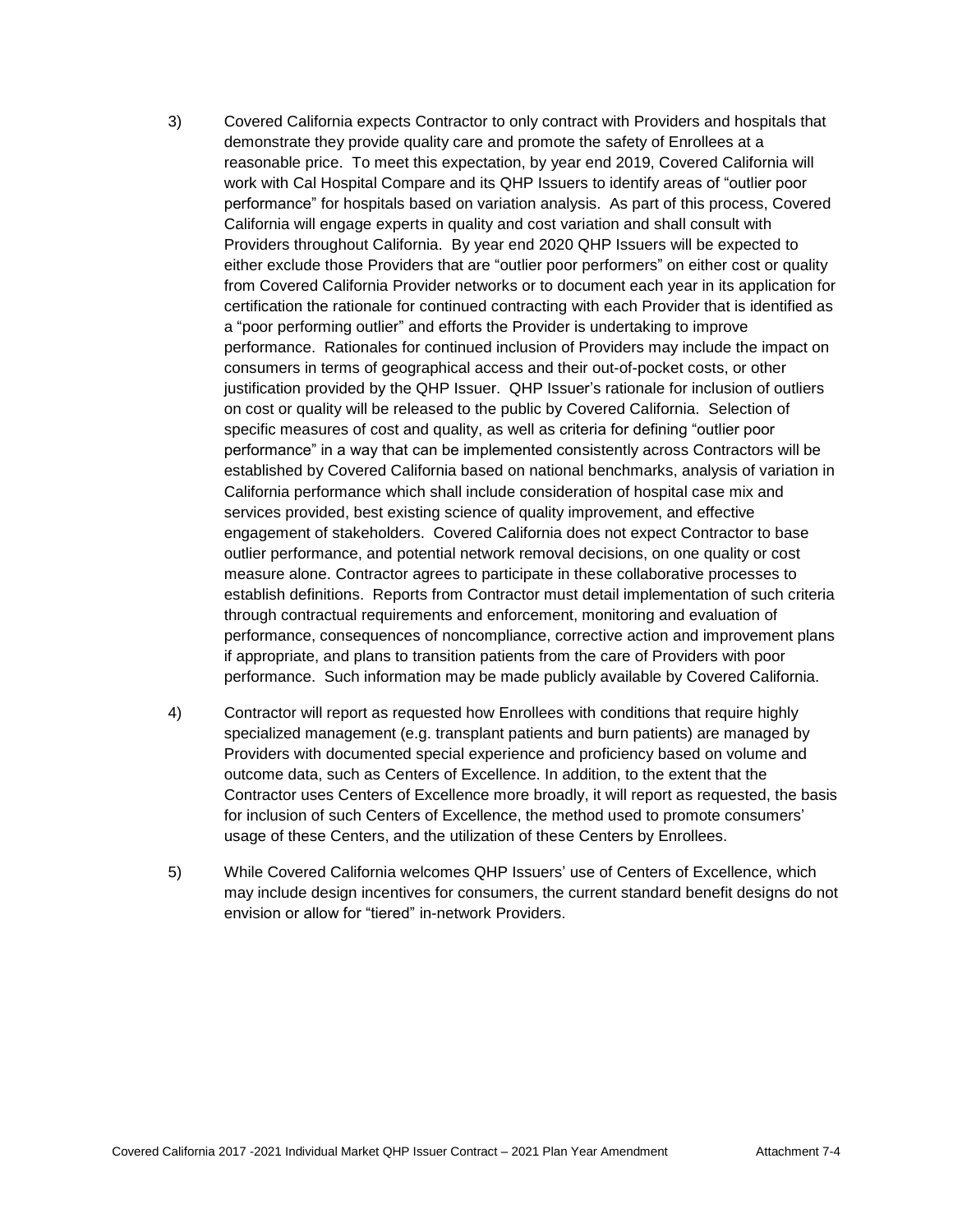## **1.03 Demonstrating Action on High Cost Providers**

Affordability is core to Covered California's mission to expand the availability of insurance coverage and promoting the Triple Aim. The wide variation in unit price and total costs of care charged by Providers, with some Providers charging far more for care irrespective of quality, is one of the biggest contributors to high costs of medical services.

- 1) Contractor will be required to report to Covered California as part of its annual application for certification, which will be used for negotiation purposes:
	- (a) The factors it considers in assessing the relative unit prices and total costs of care;
	- (b) The extent to which it adjusts or analyzes the reasons for cost factors based on elements such as area of service, population served, market dominance, services provided by the facility (e.g., trauma or tertiary care) or other factors;
	- (c) How such factors are used in the selection of Providers or facilities in networks available to Enrollees; and
	- (d) The identification of specific hospitals and their distribution by cost deciles or describe other ways Providers and facilities are grouped by costs such as comparison of costs as a percentage of Medicare costs; and the percentage of costs for Contractor that are expended in each cost decile. Contractor understands that it is the desire and intention of Covered California to expand this identification process to include other Providers and facilities in future years.
- 2) In its annual application for certification, which will be used for negotiation purposes, Contractor will be required to report on its strategies to ensure that contracted Providers are not charging unduly high prices, and for what portions of its entire enrolled population it applies each strategy, which may include:
	- (a) Telehealth;
	- (b) Use of Centers of Excellence;
	- (c) Design of Networks (see Article 1.02);
	- (d) Reference Pricing; and
	- (e) Efforts to make variation in Provider or facility cost transparent to consumers and the use of such tools by consumers.
- 3) By year end 2019, Contractor will be expected to exclude hospitals and other facilities that demonstrate outlier high cost from Provider networks serving Covered California or to document each year in its application for certification the rationale for continued contracting with each hospital that is identified as a high cost outlier and efforts that the hospital or facility is undertaking to lower its costs. Covered California does not expect Contractor to base outlier performance, and potential network removal decisions, on one quality or cost measure alone.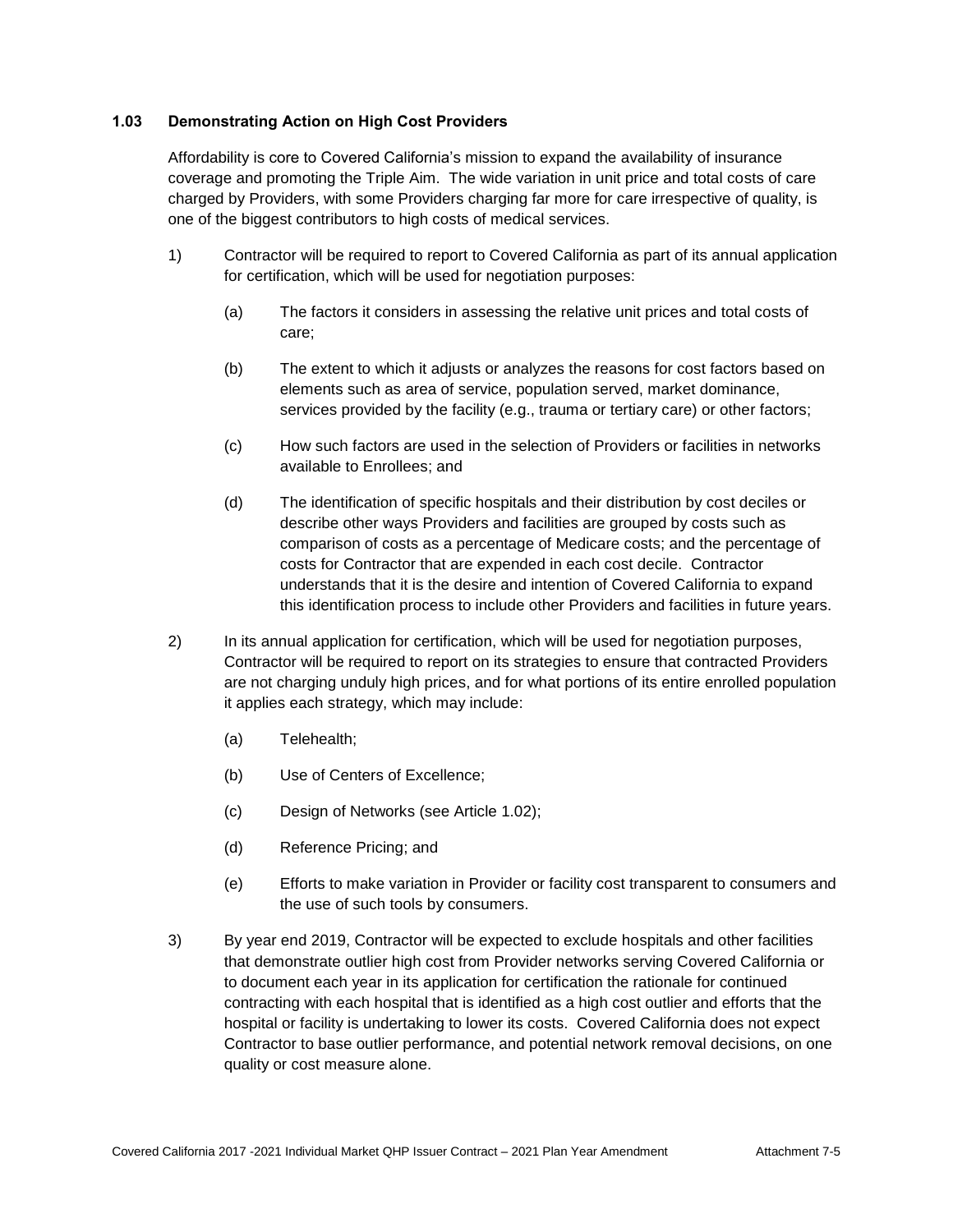#### **1.04 Demonstrating Action on High Cost Pharmaceuticals**

Appropriate treatment with pharmaceuticals is often the best clinical strategy to treating conditions, as well as managing chronic and life-threatening conditions. Covered California expects its Contractor to ensure that its Enrollees get timely access to appropriate prescription medications. At the same time, Covered California is concerned with the trend in rising prescription drug costs, including those in specialty pharmacy, and compounding increases in costs of generic drugs, which reflect a growing driver of total cost of care.

Contractor will be required to report in its annual application for certification for negotiation purposes, a description of its approach to achieving value in delivery of pharmacy services, including a strategy in each of the following areas:

- 1) Contractor must describe how it considers value in its selection of medications for use in its formulary, including the extent to which it applies value assessment methodology developed by independent groups or uses independent drug assessment reports on comparative effectiveness and value to design benefits, negotiate prices, develop pricing for consumers, and determine formulary placement and tiering within Covered California standard benefit designs. Contractor shall report the specific ways they use a value assessment methodology or independent reports to improve value in pharmacy services and indicate which of the following sources it relies upon:
	- (a) Drug Effectiveness Review Project (DERP)
	- (b) NCCN Resource Stratification Framework (NCCN‐RF)
	- (c) NCCN Evidence Blocks (NCCN‐EB)
	- (d) ASCO Value of Cancer Treatment Options (ASCO‐ VF)
	- (e) ACC/AHA Cost/Value Methodology in Clinical Practice Guidelines
	- (f) Oregon State Health Evidence Review Commission Prioritization Methodology
	- (g) Premera Value‐Based Drug Formulary (Premera VBF)
	- (h) DrugAbacus (MSKCC) (DAbacus)
	- (i) The ICER Value Assessment Framework (ICER‐VF)
	- (j) Real Endpoints
	- (k) Blue Cross/Blue Shield Technology Evaluation Center
	- (l) International Assessment Processes (e.g., United Kingdom's National Institute for Health and Care Excellence – "NICE")
	- (m) Other (please identify)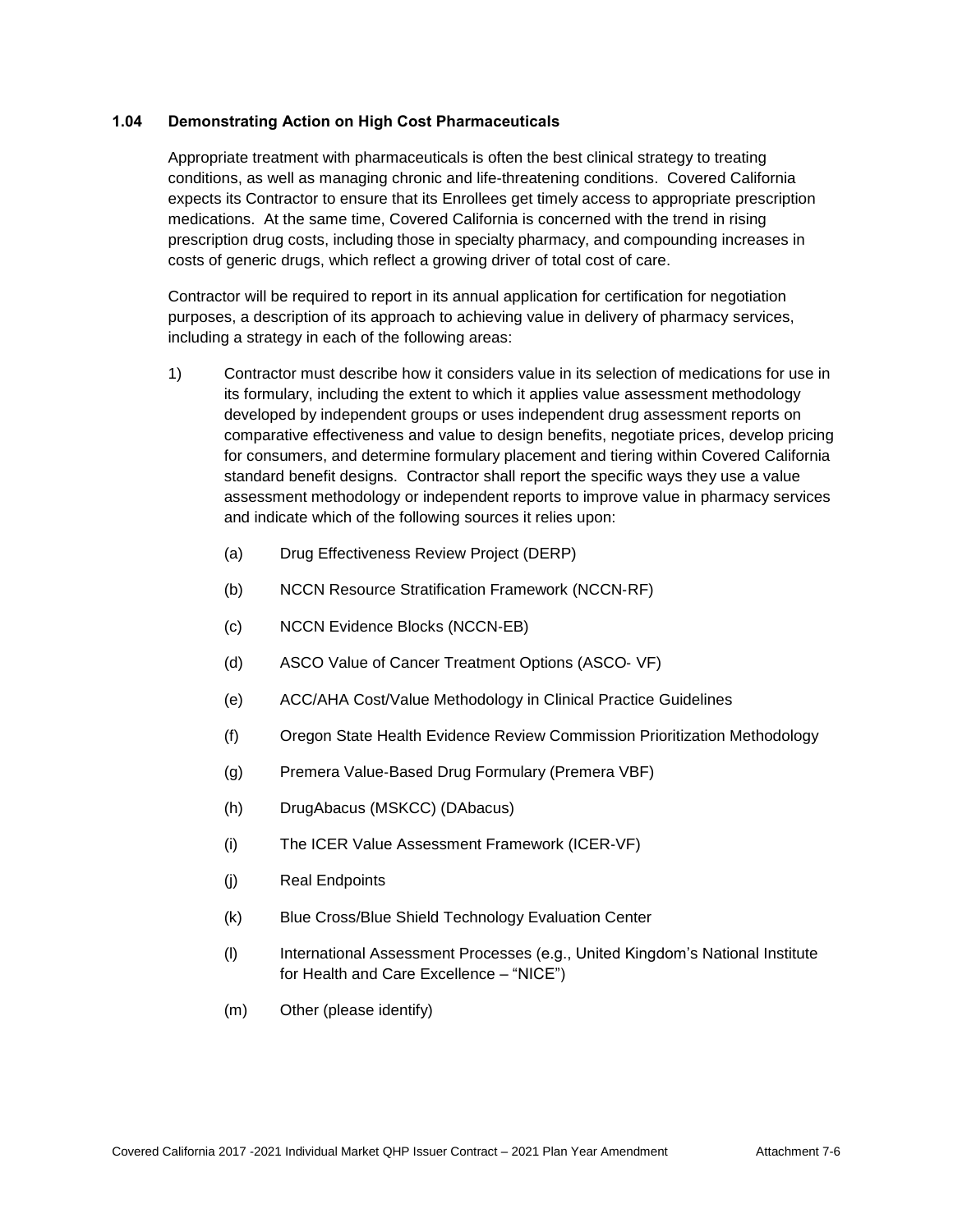- 2) Contractor shall describe how its construction of formularies is based on total cost of care rather than on drug cost alone;
- 3) Contractor shall describe its process for managing specialty pharmacy and biologics management;
- 4) Contractor must describe how it provides decision support for prescribers and consumers related to the clinical efficacy and cost impact of treatments and their alternatives.

# **1.05 Quality Improvement Strategy**

Starting with the application for certification for 2017, Contractor is required under the Affordable Care Act and regulations from CMS to implement a Quality Improvement Strategy (QIS). The core CMS requirement for the QIS is to align Provider and Enrollee market-based incentives with delivery system and quality targets.

Contractor agrees to align its QIS with the contractual requirements and initiatives of Covered California and to report on its multi-year strategy and first-year plan for implementing each initiative through the annual certification application submitted to Covered California, which will be used for negotiation purposes during the application process. Contractor understands that the application serves as the reporting mechanism and measurement tool for assessing Contractor QIS work plans and progress in achieving improvement targets with respect to each of Covered California quality and delivery system reform initiatives.

Contractor understands that Covered California will seek increasingly detailed reports over time that will facilitate the assessment of the impacts of each initiative which will include:

- (a) The percentage, number and performance of total participating Providers;
- (b) The number and percent of Enrollees participating in the initiative;
- (c) The number and percent of all the Contractor's covered lives participating in the initiative; and
- (d) The results of Contractor's participation in this initiative, including clinical, patient experience and cost impacts.

#### **1.06 Participation in Collaborative Quality Initiatives**

Covered California believes that improving health care quality and reducing costs can only be done over the long-term through collaborative efforts that effectively engage and support clinicians and other Providers of care. There are many established statewide and national collaborative initiatives for quality improvement that are aligned with priorities established by Covered California with requirements specified below.

- 1) Effective January 1, 2017, Contractor must participate in:
	- (a) Smart Care California: Sponsored by Covered California, DHCS, and CalPERS, this multi-stakeholder work group facilitated by the Integrated Healthcare Association (IHA), will provide guidance and steer the delivery system to drive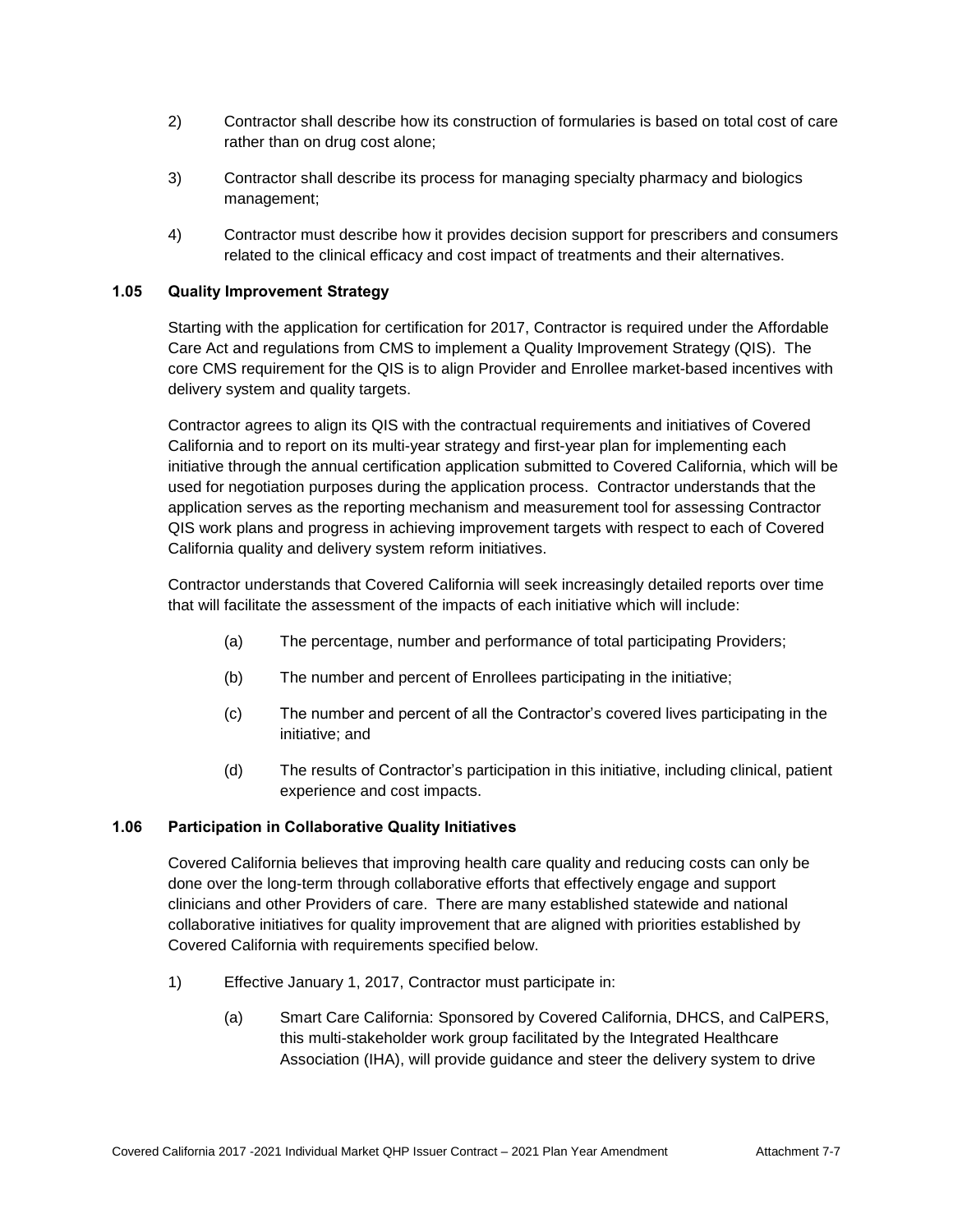appropriate use of C-sections, prescription of opioids and low back pain. <https://www.iha.org/our-work/insights/smart-care-california>

- i. The C-section work aligns with activities underway through the California Maternal Quality Care Collaborative (CMQCC) which provides statewide analysis of variation and promotes the appropriate use of C-sections with associated reductions in maternal and newborn mortality and morbidity. <https://www.cmqcc.org/> (See Article 5, Section 5.03)
- ii. A key element of the change for all three focus areas is promoting best practices through provider and consumer decision support, for example through the Choosing Wisely campaign from Consumer Reports. [https://www.iha.org/our-work/insights/smart-care-california](https://gcc01.safelinks.protection.outlook.com/?url=https%3A%2F%2Fwww.iha.org%2Four-work%2Finsights%2Fsmart-care-california&data=02%7C01%7CLisa.Schenck%40covered.ca.gov%7C8ba96e6deb3d4505e27708d6be105606%7C466d2f7db1424b9c8cddeba5537a0f27%7C0%7C0%7C636905374708798426&sdata=OtXQW7PKefhzwOUQcyFTyh85xBruzs8OVyE49%2BV2yUs%3D&reserved=0) (See Article 7, Section 7.04)
- 2) Covered California is interested in Contractors' participation in other collaborative initiatives. As part of the annual application for certification for negotiation purposes, Contractor will be required to report to Covered California its participation in any of the following collaboratives, or other similar activities not listed:
	- (a) CMMI's Transforming Clinical Practices, administered by:
		- i. Children's Hospital of Orange County,
		- ii. LA Care,
		- iii. National Rural Accountable Care Consortium,
		- iv. California Quality Collaborative of PBGH, and
		- v. VHA/UHC Alliance NewCo, Inc.

All five of these collaboratives are coaching accessible, data-driven, team-based care over the course of the grant 2015-2019. <https://innovation.cms.gov/initiatives/Transforming-Clinical-Practices/> (See Article 4, Section 4.02)

(b) Partnership for Patients: The CMS Innovation Center (CMMI) implemented this program focused on hospital patient safety, which between 2012 and 2014 resulted in 87,000 fewer deaths, mostly in 2013-14. The 2017 grants to build on this work have been distributed to Hospital Improvement Innovation Networks (HIINs) around the country including several in California. <https://partnershipforpatients.cms.gov/> (See Article 5, Section 5.02)

#### Awardees working with California hospitals for 2017 are:

- i. Health Services Advisory Group (HSAG),
- ii. Dignity Hospitals,
- iii. VHA/UHC,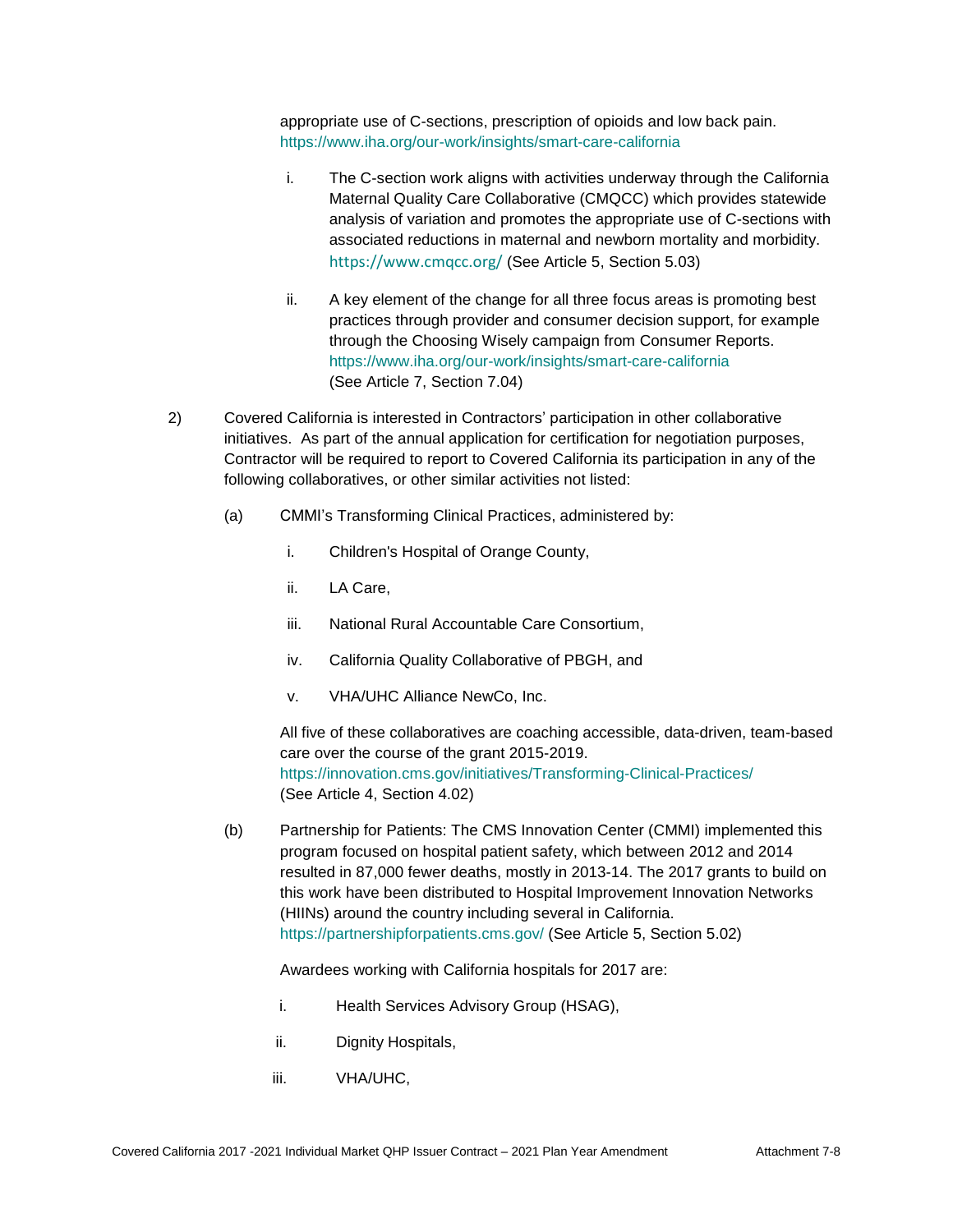- iv. Children's Hospitals' Solutions for Patient Safety, and
- v. Premiere, Inc.
- (c) 1115 Medicaid Waiver Public Hospital Redesign and Incentives in Medi-Cal (PRIME) program
- (d) California Joint Replacement Registry developed by the California Healthcare Foundation (CHCF), California Orthopedic Association (COA) and PBGH
- (e) California Immunization Registry (CAIR)
- (f) Any IHA or CMMI sponsored payment reform program
- (g) CMMI ACO Program (including Pioneer, Savings Sharing, Next Gen ACO, and other models)
- (h) California Perinatal Quality Care Collaborative
- (i) California Quality Collaborative
- (j) Leapfrog
- (k) A Federally Qualified Patient Safety Organization such as CHPSO
- (l) The IHA Encounter Standardization Project
- 3) When reporting this information to Covered California, such information shall be in a form that is mutually agreed upon by the Contractor and may include copies of reports used by Contractor for other purposes. Contractor understands that Covered California will seek increasingly detailed reports over time that will facilitate the assessment of the impacts of these programs which will include: (1) the percentage of total Participating Providers, as well as the percentage of Covered California specific Providers participating in the programs; (2) the number and percentage of potentially eligible Plan Enrollees who participate through the Contractor in the Quality Initiative; (3) the results of Contractors' participation in each program, including clinical, patient experience and cost impacts; and (4) such other information as Covered California and the Contractor identify as important to identify programs worth expanding.
- 4) Covered California and Contractor will collaboratively identify and evaluate the most effective programs for improving care for Enrollees and Covered California may require participation in specific collaboratives in future years.

## **1.07 Data Exchange with Providers**

Covered California and Contractor recognize the critical role of sharing data across specialties and institutional boundaries as well as between health plans and contracted Providers in improving quality of care and successfully managing total costs of care.

1) Contractor will be required to report in its annual application for certification for negotiation purposes, the initiatives Contractor has undertaken to improve routine exchange of timely information with Providers to support their delivery of high quality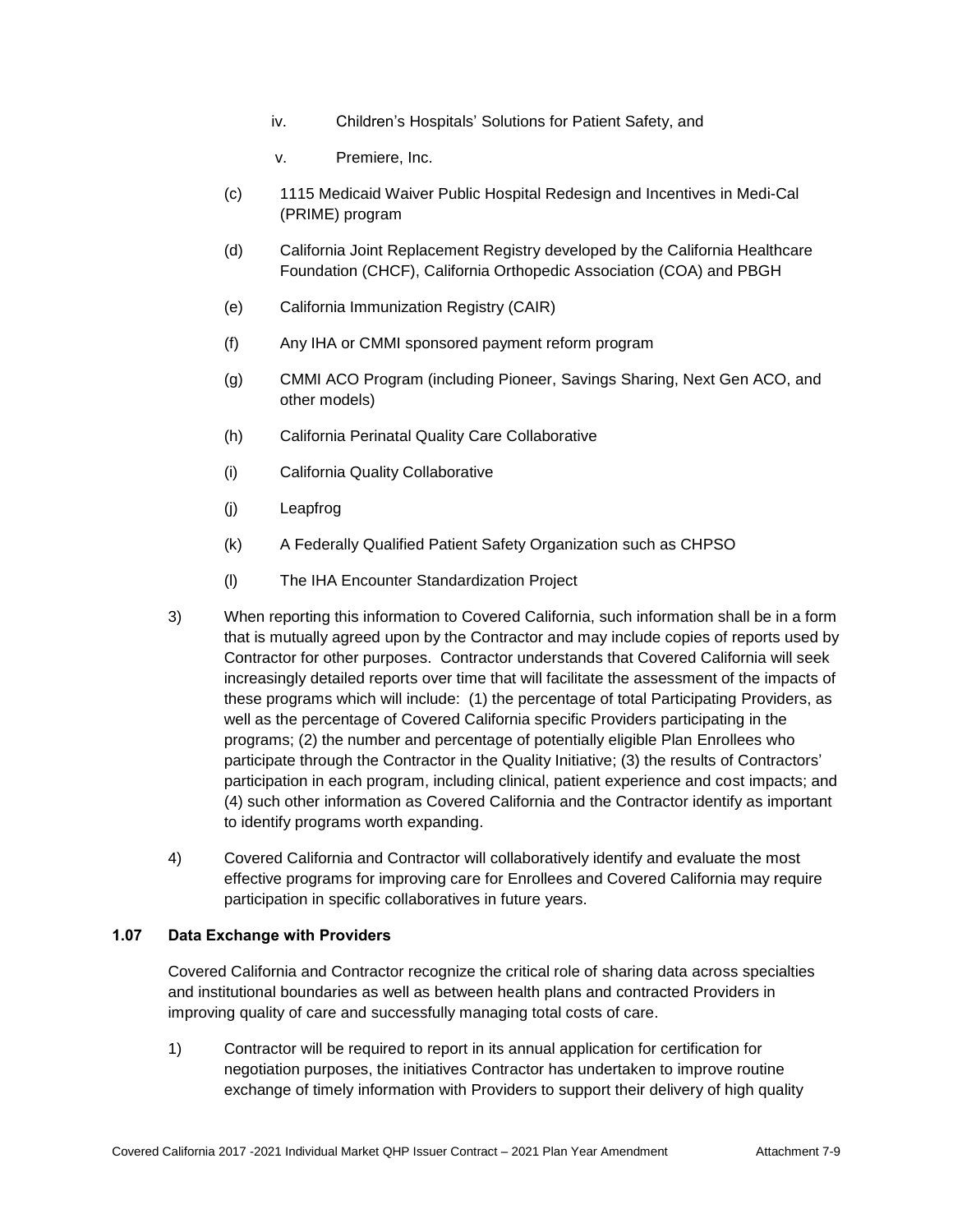care. Examples that could impact the Contractor's success under this contract may include:

- (a) Notifying Primary Care clinicians when one of their empaneled patients is admitted to a hospital, a critical event that often occurs without the knowledge of either the primary care or specialty Providers who have been managing the patient on an ambulatory basis.
- (b) Developing systems to collect clinical data as a supplement to the annual HEDIS process, such as HbA1c lab results and blood pressure readings which are important under Article 3 below.
- (c) Racial and ethnic self-reported identity collected at every patient contact.
- 2) Contractor will be required to describe its participation in statewide or regional initiatives that seek to make data exchange routine, including, but not limited to the following Health Information Exchanges:
	- (a) Inland Empire Health Information Exchange (IEHIE)
	- (b) Los Angeles Network for Enhanced Services (LANES)
	- (c) Orange County Partnership Regional Health Information Organization (OCPRHIO)
	- (d) San Diego Health Connect
	- (e) Santa Cruz Health Information Exchange
	- (f) Manifest MedEx (formerly CalIndex)
- 3) By June 30, 2018 Contractor must use standard processes for encounter data exchange with its contracted providers, which include:
	- (a) The use of the 837-P and 837-I industry standard transaction sets for encounter data intake. These standard transaction sets must include appropriate cost sharing and member out of pocket information.
	- (b) The use of the 277 CA transaction set and industry standard code sets to communicate encounter data that was successfully processed, as well as any encounter data that was rejected and requires resubmission. If Contractor uses a clearing house to process encounter data and the 277 CA is not utilized, the Contractor must provide a daily detailed file to the clearing house of all rejected records and corresponding reasons for rejections. Contractor must ensure its contracted providers receive visibility to the specific reasons the encounter data was rejected to allow for both successful resubmissions and any process improvement needed to minimize future rejections.
- 4) By June 30, 2018 Contractor agrees to participate in industry collaborative initiatives for improving encounter data exchange processes in California, which include:
	- (a) The Integrated Healthcare Association Encounter Data Work Group; and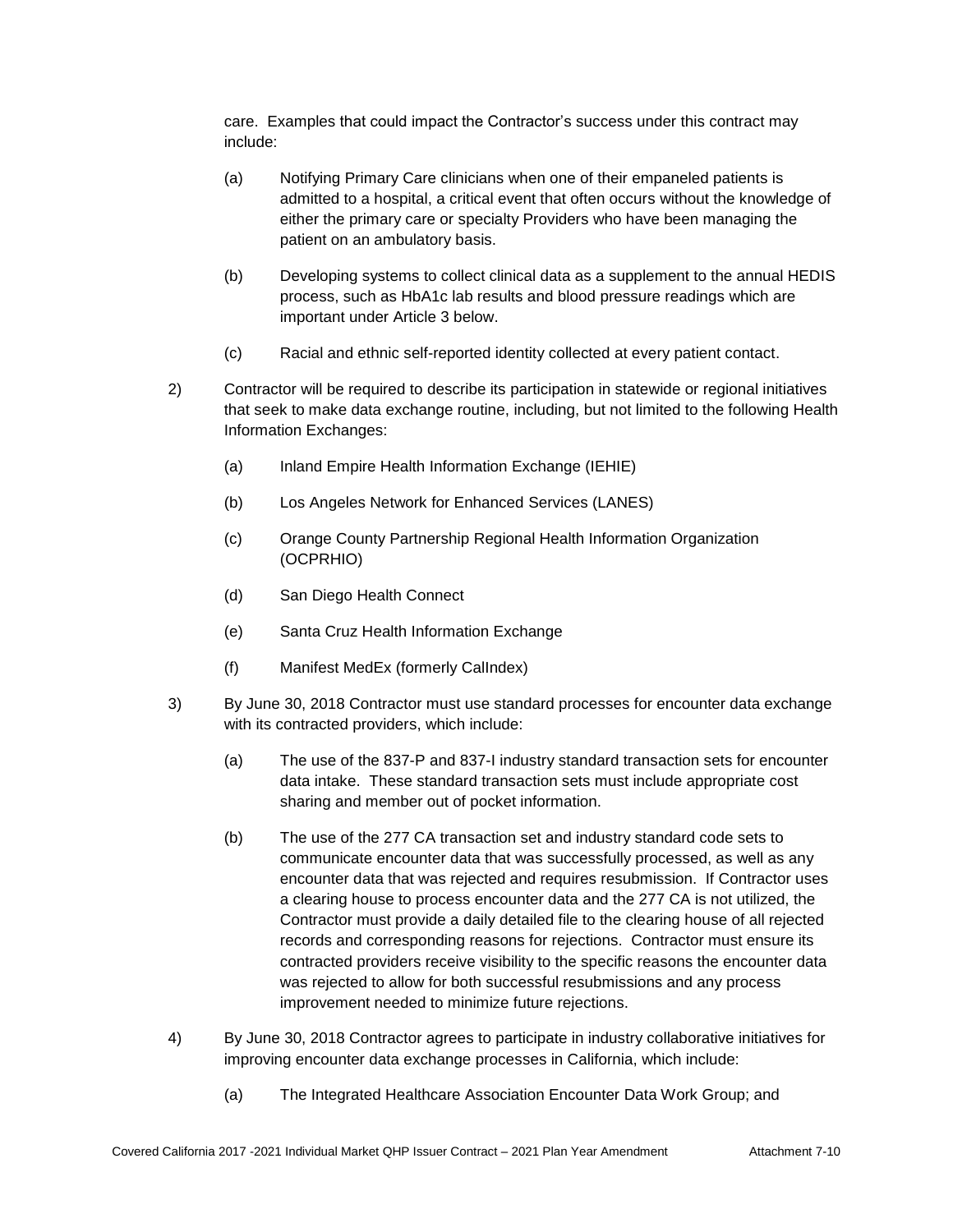(b) The Industry Collaborative Efforts (ICE) Encounter Data Work Group.

# **1.08 Data Aggregation Across Health Plans**

Covered California and Contractor recognize the importance of aggregating data across purchasers and payors to more accurately understand the performance of Providers that have contracts with multiple health plans. Such aggregated data reflecting a larger portion of a Provider, group or facility's practice can potentially be used to support performance improvement, contracting and public reporting.

1) Contractor will be required to report in its annual application for certification for negotiation purposes, its participation in initiatives to support the aggregation of claims and clinical data. Contractor must include its assessment of additional opportunities to improve measurement and reduce the burden of data collection on Providers through such proposals as a statewide All Payor Claims Database.

Examples include but are not limited to:

- (a) The Integrated Health Association (IHA)
- (b) The CMS Physician Quality Reporting System
- (c) CMS Hospital Compare
- (d) CalHospital Compare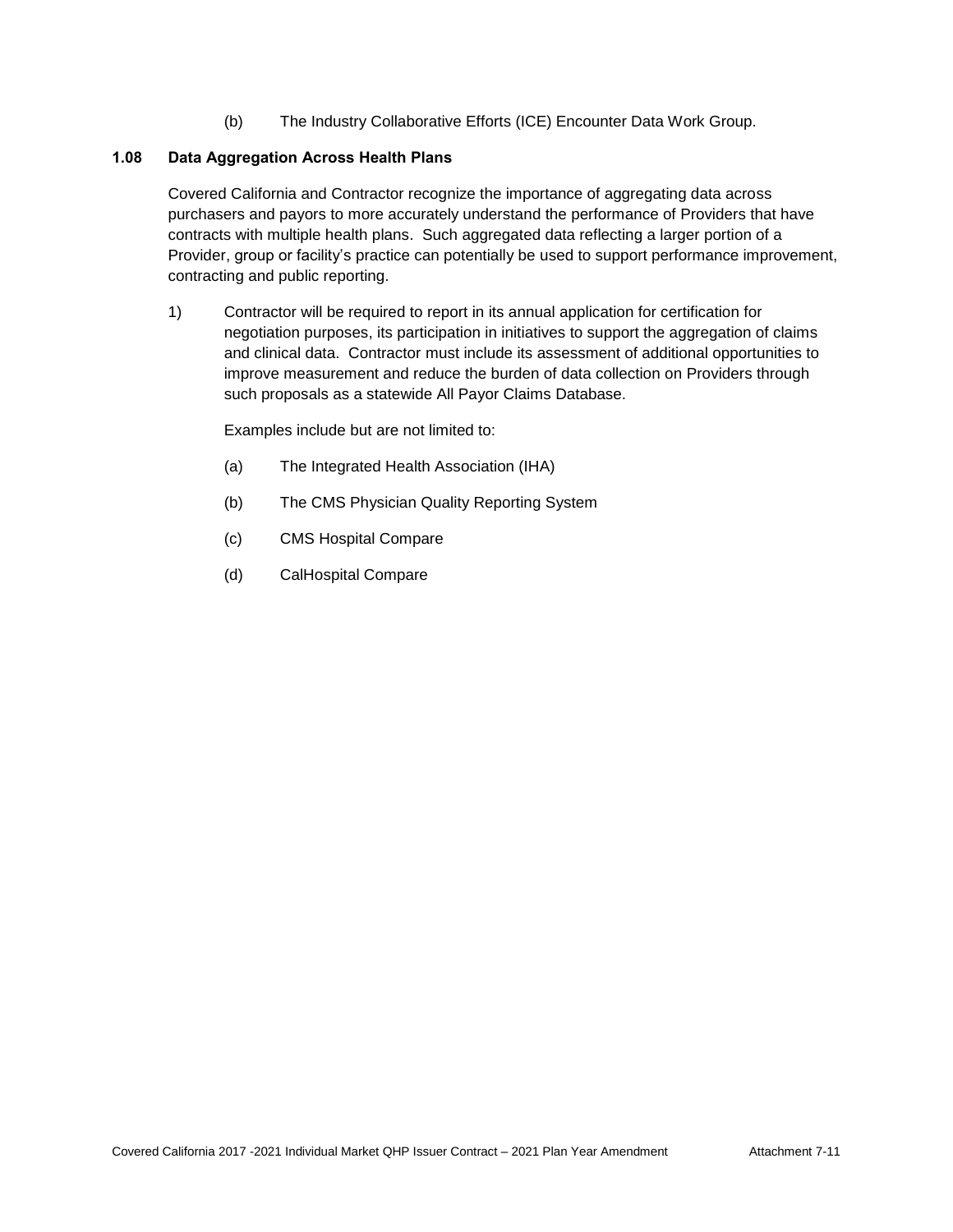# **ARTICLE 2 PROVISION AND USE OF DATA AND INFORMATION FOR QUALITY OF CARE**

# **2.01 HEDIS and CAHPS Reporting**

Contractor shall annually collect and report to Covered California, for each QHP Issuer product type, its Quality Rating System HEDIS, CAHPS and other performance data (numerators, denominators, and rates). Contractor must provide such data to Covered California each year regardless of the extent to which CMS uses the data for public reporting or other purposes.

Contractor shall submit to Covered California HEDIS and CAHPS scores to include the measure numerator, denominator and rate for the required measures set that is reported to the National Committee for Quality Assurance (NCQA) Quality Compass and DHCS, for each Product Type for which it collects data in California. The timeline for Contractor's HEDIS and CAHPS quality data must be submitted at the same time as Contractor submits this to the NCQA Quality Compass and DHCS. Covered California reserves the right to use the Contractor-reported measures to construct Contractor summary quality ratings that Covered California may use for such purposes as supporting consumer choice and Covered California's oversight of Contractor's QHPs.

## **2.02 Data Submission Requirements**

- 1) General
	- (a) California law requires Contractor to provide Covered California with information on cost, quality, and disparities to evaluate the impact of Covered California on the health delivery system and health coverage in California, including information from qualified health plan issuers since the inception of Covered California.
	- (b) California law requires Contractor to provide Covered California with data needed to conduct audits, investigations, inspections, evaluations, analyses, and other activities needed to oversee the operation of Covered California, which may include but need not be limited to financial and other data pertaining to Covered California's oversight obligations. California law further specifies that any such data shall be provided in a form, manner, and frequency specified by Covered California.
	- (c) The data which Contractor is required to provide ("HEI Data") may include, but need not be limited to, data and other information pertaining to quality measures affecting enrollee health and improvements in healthcare care coordination and patient safety. This data may likewise include enrollee claims and encounter data needed to monitor compliance with applicable provisions of this Agreement pertaining to improvements in health equity and disparity reductions, performance improvement strategies, individual payment methods, as well as enrollee-specific financial data needed to evaluate enrollee costs and utilization experiences. Covered California agrees to use HEI Data for only those purposes authorized by applicable law.
	- (d) The Parties mutually agree and acknowledge that financial and other data needed to evaluate enrollee costs and utilization experiences shall include, but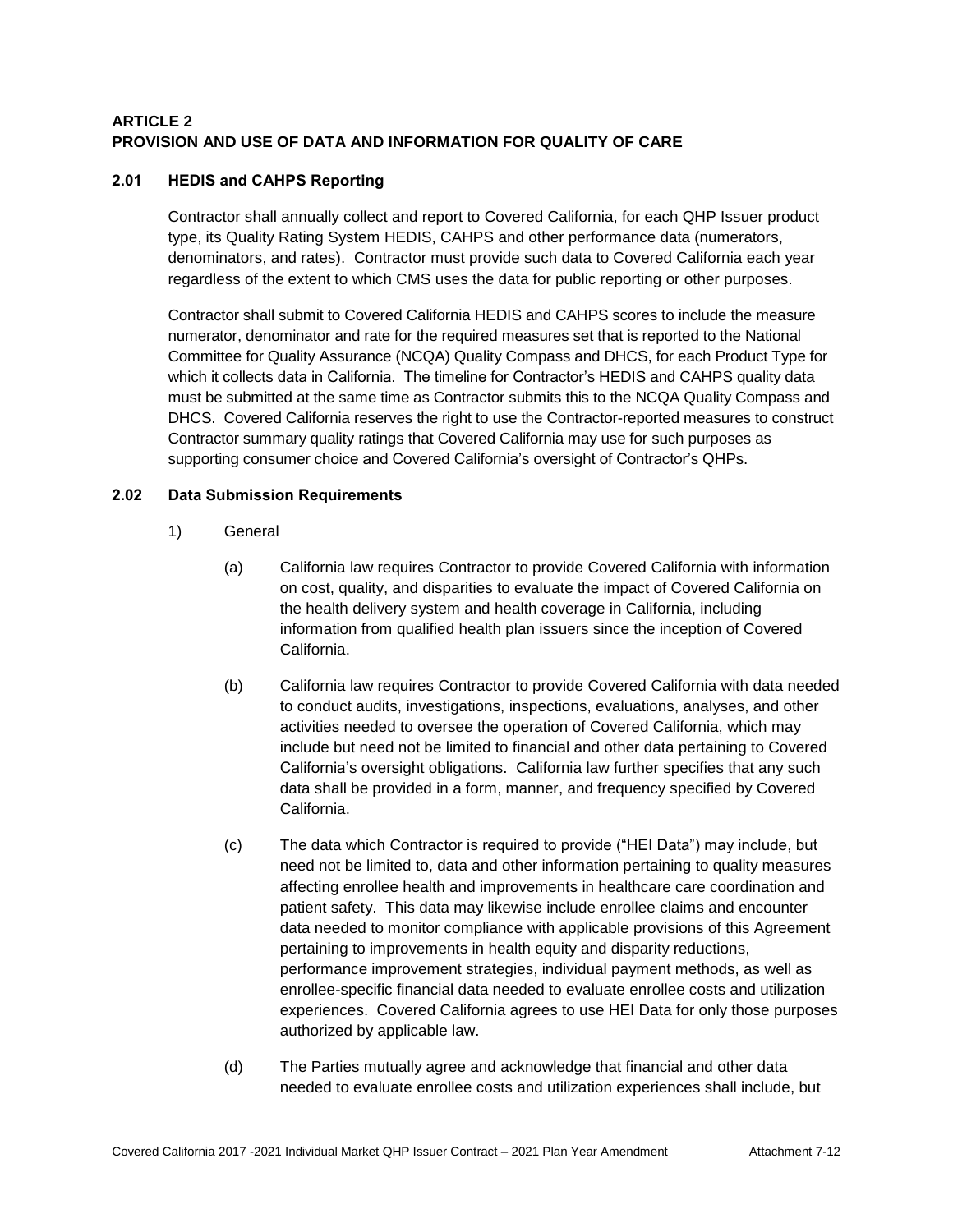need not be limited to information pertaining to contracted provider reimbursement rates and historical data as required by applicable California law.

- (e) Covered California requires certain HEI Data submissions be transmitted to Covered California through a vendor (herein, "HEI Vendor") which has been authorized by Covered California to receive and collect such data on Covered California's behalf. Notwithstanding the foregoing, the parties mutually agree and acknowledge that the form, manner, and frequency wherein Covered California may require the submission of HEI Data may, in Covered California's discretion, require the use of alternative methods for the submission of any such data. Such alternative methods may include but need not be limited to data provided indirectly through an alternative vendor or directly to Covered California either via the terms of this Agreement or the certification process for Covered California participation. Covered California will provide Contractor with sufficient notice of any such alternative method.
- (f) The parties further mutually agree that the aforementioned HEI Data may include information which represents Protected Health Information ("PHI") for purposes of the HIPAA Privacy Rule (45 CFR §160.103), and that such data may no longer be subject to the HIPAA Privacy Rule once disclosed by Contractor to HEI Vendor and/or Covered California.
- 2) Disclosures to Healthcare Evidence Initiative Vendor (HEI Vendor):
	- (a) Covered California represents and warrants that Covered California has entered into a contract with an HEI Vendor to assist with its health oversight functions and activities and that under the terms of its contract with Covered California, HEI Vendor has been authorized to collect, store, and process HEI Data which Contractor is required to provide herein.
	- (b) To facilitate the submission of HEI Data to HEI Vendor, Covered California may, in its discretion, require the execution of a separate data sharing or other similar agreement (herein, "DUA") by and between Contractor and HEI Vendor, which shall at all times govern the submission of HEI Data from Contractor to HEI Vendor.
	- (c) Prior to execution, Contractor shall provide a draft copy of the DUA to the Covered California Privacy Office for review and approval. Contractor shall at all times ensure that the DUA is current, up-to-date, and consistent with the terms and conditions of this Agreement and shall provide the Privacy Office with draft copies of any revisions, modifications, or amendments to the DUA prior to execution.
	- (d) The parties acknowledge HEI Vendor has been retained by and is working solely for Covered California and that once HEI Data has been disclosed to HEI Vendor, Covered California shall be responsible for HEI Vendor's protection, use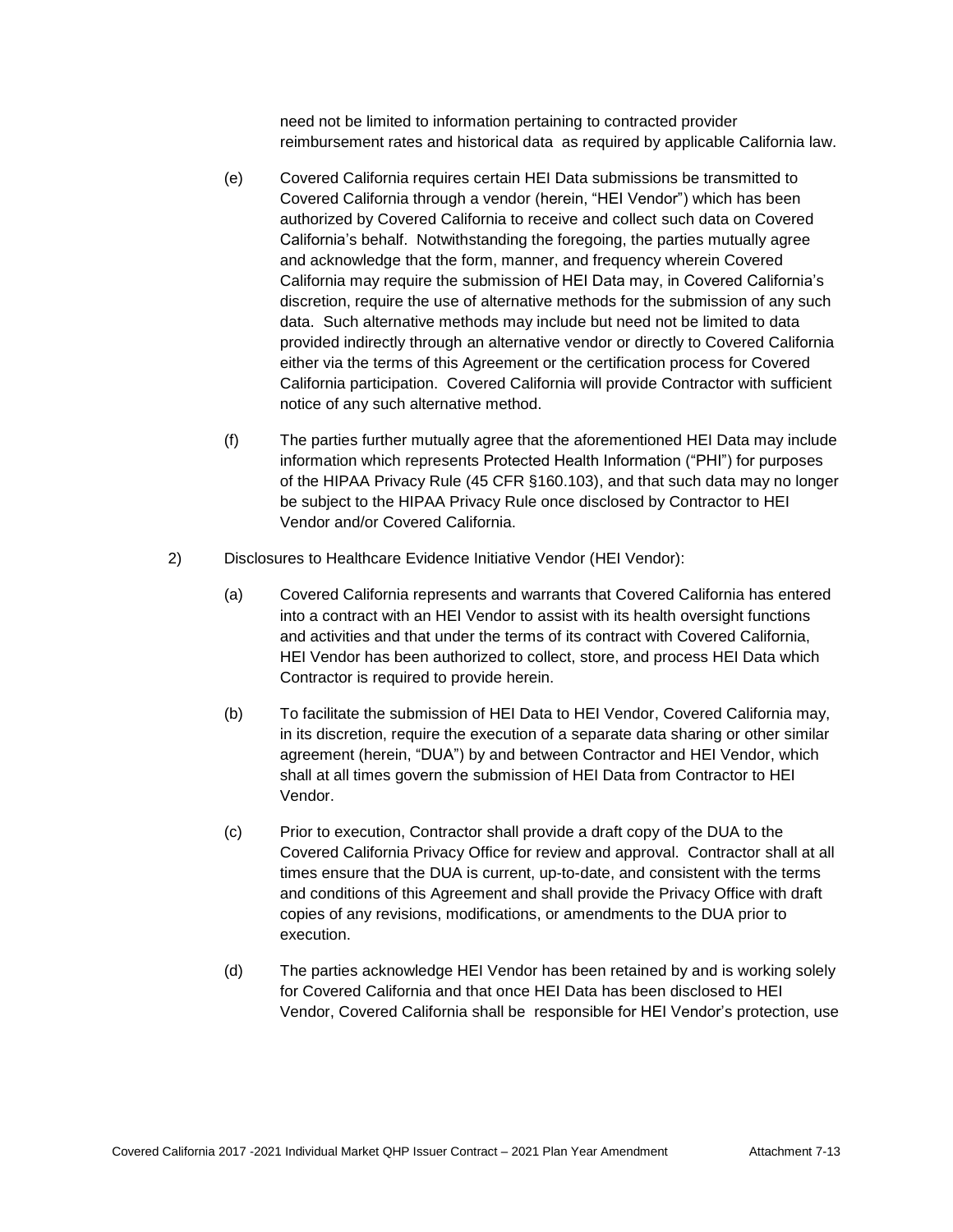and disclosure of any such HEI Data, in addition to the obligations arising under any agreement between Contractor and HEI Vendor.

- (e) Notwithstanding the foregoing, disclosures of HEI Data to HEI Vendor or to Covered California shall at all times be subject to conditions or requirements imposed under applicable federal or California State law.
- 3) HEI Vendor Designation:
	- (a) Should Covered California terminate its contract with its current HEI Vendor, Covered California shall provide Contractor with at least sixty (60) days' written notice in advance of the effective date of such termination.
	- (b) Upon receipt of the aforementioned written notice from Covered California, Contractor shall terminate any applicable DUA it may have with Covered California's then-current HEI Vendor and shall discontinue the provision of HEI Data to Covered California's then-current HEI Vendor.
	- (c) Following the selection of a new HEI Vendor, Covered California shall at all times make any and all reasonable efforts to maintain consistency with regard to data submission formats and requirements so as to minimize disruptions to Contractor's operations.
- 4) Covered California shall notify Contractor of the selection of an alternative HEI Vendor as soon as reasonably practicable and the parties shall at all times cooperate in good faith to ensure the timely execution of any new DUA between Contractor and the new HEI Vendor which Covered California, in its discretion, may require.
- 5) HIPAA Privacy Rule:
	- (a) PHI Disclosures Required by California law:
		- i) California law requires Contractor to provide HEI Data in a form, manner, and frequency determined by Covered California. Covered California has retained and designated HEI Vendor to collect and receive certain HEI Data information on its behalf.
		- ii) Accordingly, the parties mutually agree and acknowledge that the disclosure of any HEI Data to Covered California or to HEI Vendor which represents PHI is permissible and consistent with applicable provisions of the HIPAA Privacy Rule which permit Contractor to disclose PHI when such disclosures are required by law (45 CFR §164.512(a)(1)).
	- (b) PHI Disclosures For Health Oversight Activities:
		- i) The parties mutually agree and acknowledge that applicable California law (CA Gov Code §100503.8) requires Contractor to provide Covered California with HEI Data for the purpose of engaging in health oversight activities and declares Covered California to be a health oversight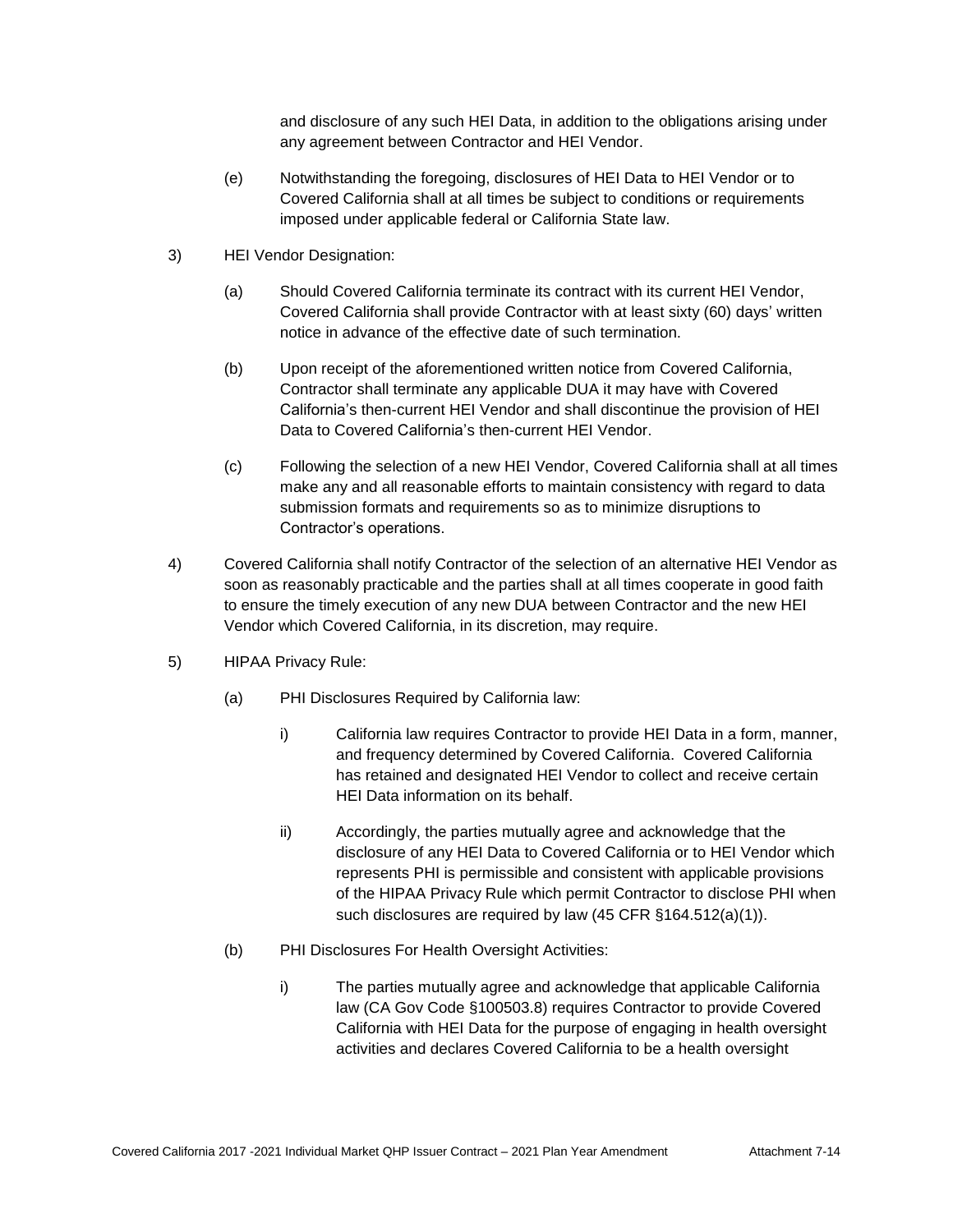agency for purposes of the HIPAA Privacy Rule (CA Gov Code §100503.8).

- ii) The HIPAA Privacy Rule defines a "health oversight agency" to consist of a person or entity acting under a legal grant of authority from a health oversight agency (45 CFR §164.501) and HEI Vendor has been granted legal authority to collect and receive HEI Data from Contractor on Covered California's behalf.
- iii) Accordingly, the parties mutually acknowledge and agree that the provision of any HEI Data by Contractor to Covered California or HEI Vendor which represents PHI is permissible under applicable provisions of the HIPAA Privacy Rule which permit the disclosure of PHI for health oversight purposes (45 CFR §164.512(d).
- 6) Publication of Data and Public Records Act Disclosures:
	- (a) The parties mutually acknowledge and agree that California law requires Covered California to publish certain HEI Data provided by Contractor pertaining to its cost-reduction efforts, quality improvements, and disparity reductions.
	- (b) Notwithstanding the foregoing, the parties mutually acknowledge and agree that data shall at all times be disclosed in a manner which protects the Personally-Identifiable Information of Contractor's enrollees.
	- (c) The parties further acknowledge and agree that records which reveal contracted rates paid by Contractor to health care providers, as well as any enrollee cost share, claims or encounter data, cost detail, or information pertaining to enrollee payment methods, which can be used to determine contracted rates paid by Contractor to health care providers shall not at any time be subject to public disclosure and shall at all times be deemed to be exempt from compulsory disclosure under the Public Records Act.

#### **2.03 Quality and Delivery System Reform Reporting**

Contractor will be required to respond to questions identified and required by Covered California in the annual certification application related to quality and delivery system reform requirements in this Attachment 7.

Such information will be used by Covered California to evaluate Contractor's performance under the terms of the Quality, Network Management, Delivery System Standards and Improvement Strategy and in connection with the evaluation regarding any extension of this Agreement and the certification process for subsequent years. The timing, nature and extent of such responses will be established by Covered California based on its evaluation of various quality-related factors.

## **2.04 Data Measurement Specifications**

Contractor shall report metrics specified herein, as mutually agreed upon by both parties, and as requested by Covered California. Covered California and Contractor agree to work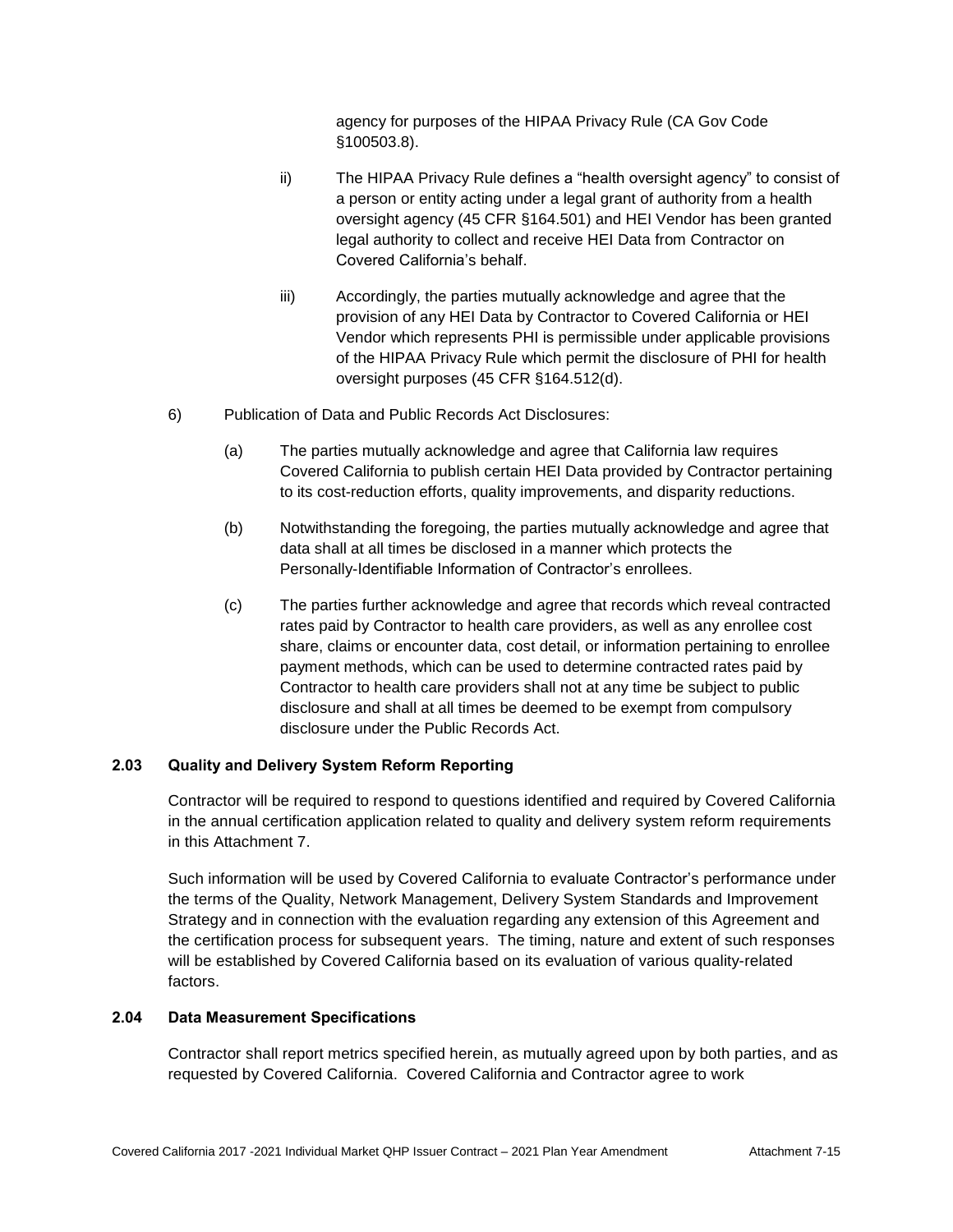collaboratively during the term of this Agreement to enhance the data specifications and further define the requirements.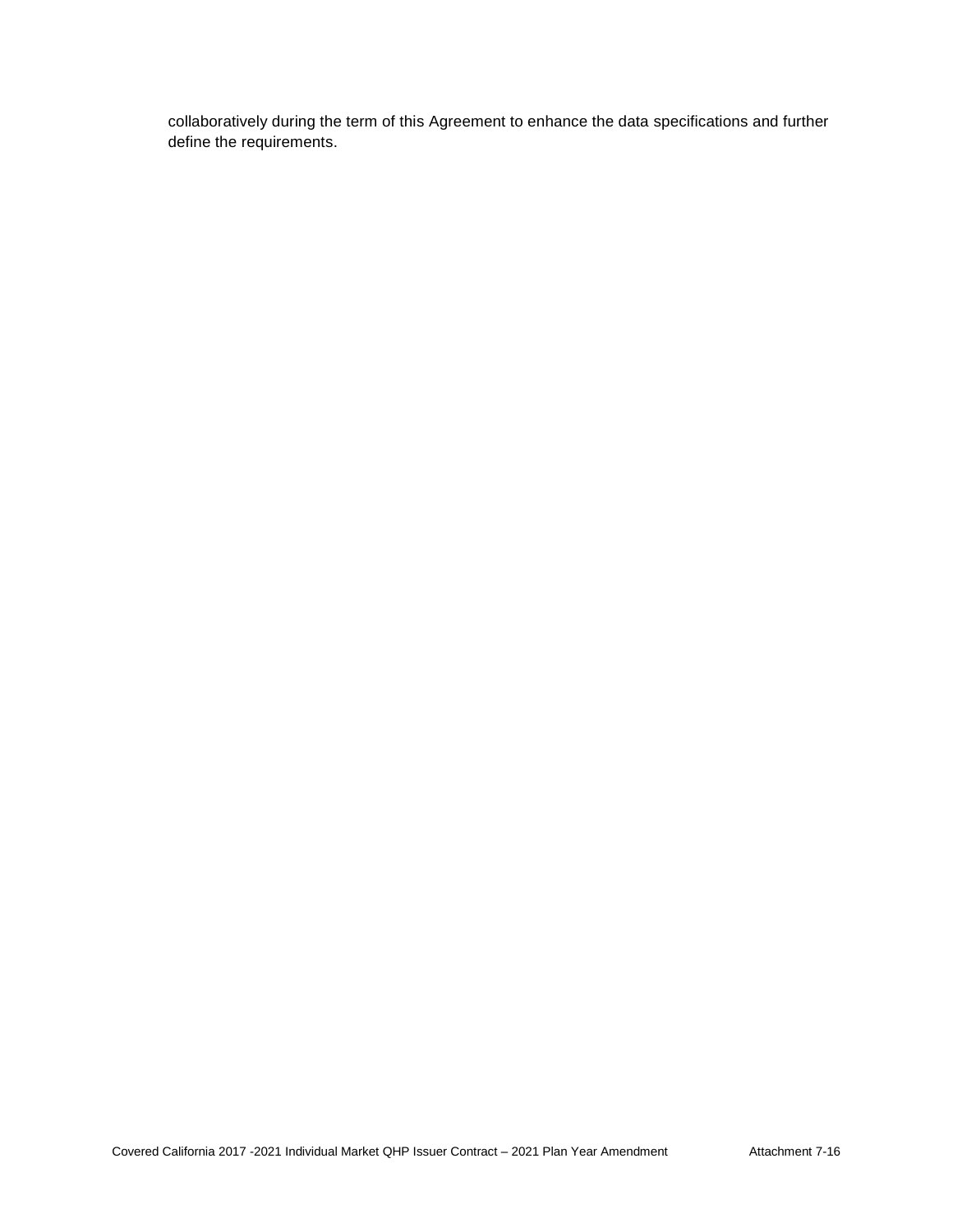# **ARTICLE 3 REDUCING HEALTH DISPARITIES AND ENSURING HEALTH EQUITY**

Mitigation of health disparities is central to the mission of Covered California, and the California Language Assistance Act adopted as SB 853 in 2003. In alignment with these principles, Covered California and Contractor recognize that promoting better health requires a focus on addressing health disparities and health equity. Covered California will require Contractor to track, trend and reduce health disparities with the phased approach outlined below.

# **3.01 Measuring Care to Address Health Equity**

Contractor must track and trend quality measures by racial or ethnic group, or both, and by gender for the Contractor's full book of business, excluding Medicare.

- 1) Identification:
	- (a) By year end 2019 and annually thereafter, Contractor must achieve eighty percent (80%) self-identification of racial or ethnic identity for Covered California enrollees.
	- (b) In the annual application for certification, Contractor will be required to report the percent of self-reported racial or ethnic identity for Covered California enrollees.
	- (c) To the extent Contractor does not have self-reported information on racial or ethnic identity, or both, it shall use a standardized tool for proxy identification through the use of zip code and surname to fill any gaps in information.
- 2) Measures for Improvement:
	- (a) Disparities in care by racial and ethnic identity and by gender will be reported annually by QHP Issuers based on its Enrollees. The tool for proxy identification shall be used to supplement self-reported racial or ethnic identity. Contractor agrees to work with Covered California to provide comparison reporting for its other lines of business where comparative data can offer meaningful reference points.
	- (b) Measures selected for improvement beginning in plan year 2017 include Diabetes, Hypertension, Asthma (control plus hospital admission rates), and Depression (HEDIS appropriate use of medications).
	- (c) Covered California will consider adding additional measures for plan year 2021 and beyond.

#### **3.02 Narrowing Disparities**

While Covered California and Contractor recognize that some level of disparity is determined by social and economic factors beyond the control of the health care delivery system, there is agreement that health care disparities can be narrowed through quality improvement activities tailored to specific populations and targeting select measures at the health plan level. Covered California and the Contractor agree that collection of data on clinical measures for the purpose of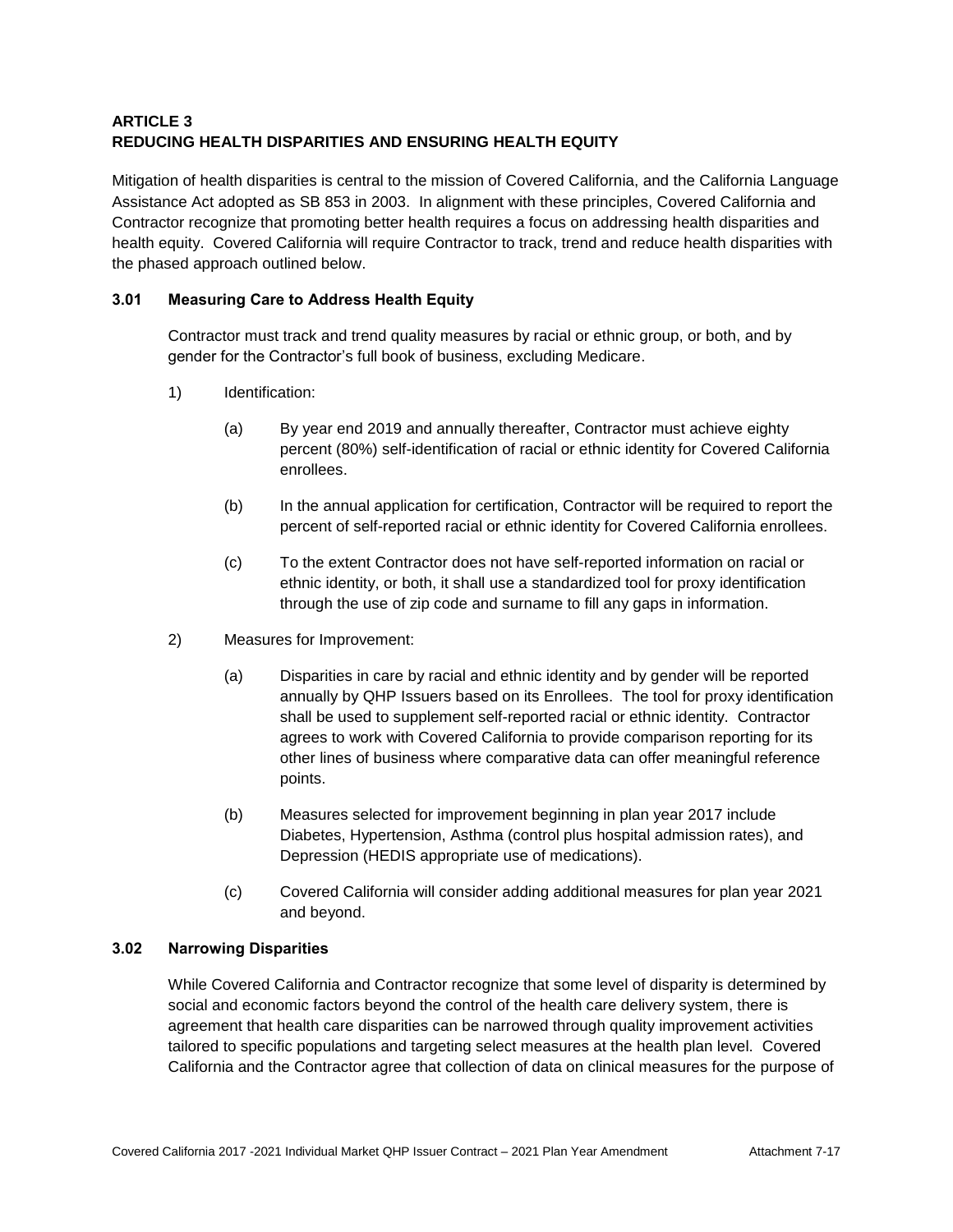population health improvement requires development and adoption of systems for enhanced information exchange (see Section 1.07).

- 1) Contractor reported baseline measurements from plan years 2015, 2016, 2017, and 2018, on the measures listed in the Measurement Specifications document, based either on self-reported identity or on proxy identification on its Enrollees. Covered California anticipates that this baseline data may be incomplete. The Measurement Specifications document is posted on the Contractors extranet website provided by Covered California (Plan Home, in the Resources folder, Health Disparities Reduction – Measurement Specifications folder).
- 2) Targets for year end 2020 and for annual intermediate milestones in reduction of disparities will be established by Covered California based on national benchmarks, analysis of variation in California performance, best existing science of quality improvement, and effective engagement of stakeholders.

#### **3.03 Expanded Measurement**

Contractor and Covered California will work together to assess the feasibility and impact of extending the disparity identification and improvement program over time. Areas for consideration include:

- 1) Income
- 2) Disability status
- 3) Sexual orientation
- 4) Gender identity
- 5) Limited English Proficiency (LEP)

#### **3.04 NCQA Certification**

Meeting the standards for Multicultural Health Care Distinction by NCQA is encouraged as a way to build a program to reduce documented disparities and to develop culturally and linguistically appropriate communication strategies. To the extent Contractor has applied for or received NCQA Certification, Contractor must provide this information with its annual application for certification. Covered California may publicly recognize this achievement and include it in information provided to consumers.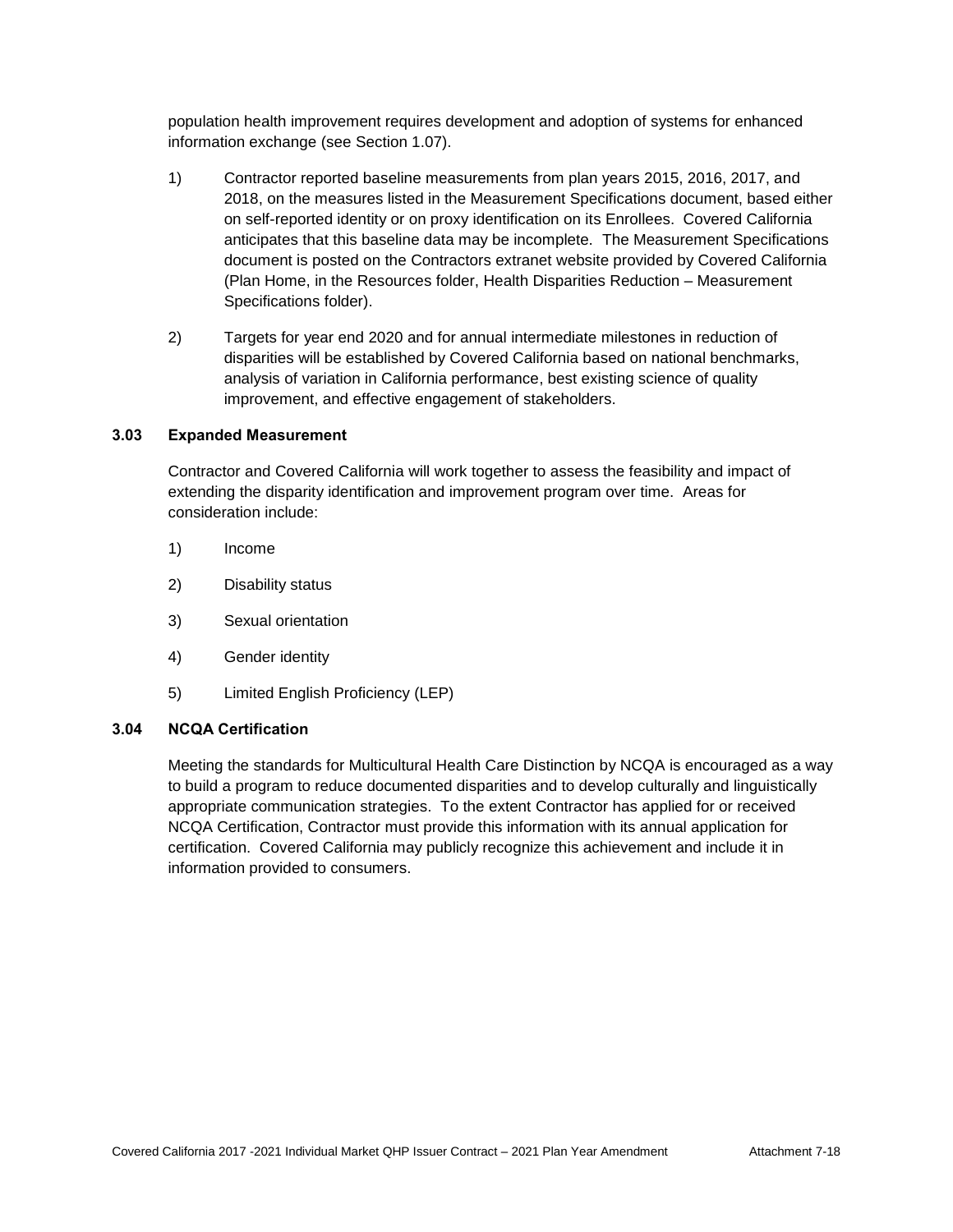# **ARTICLE 4 PROMOTING DEVELOPMENT AND USE OF EFFECTIVE CARE MODELS**

Covered California and Contractor agree that promoting the Triple Aim requires a foundation of effectively delivered primary care and integrated services for patients that is data driven, team based and crosses specialties and institutional boundaries. Contractor agrees to actively promote the development and use of care models that promote access, care coordination, and early identification of at-risk enrollees and consideration of total costs of care. Contractor agrees to design networks and payment models for Providers serving Enrollees to reflect these priorities.

In particular, the Covered California's priority models which align with the CMS requirements under the QIS, are:

- 1) Effective primary care services, including ensuring that all enrollees have a Primary Care clinician;
- 2) Promotion of Patient-Centered Medical Homes (PCMH), which use a patient-centered, accessible, team-based approach to care delivery, member engagement, and data-driven improvement as well as integration of care management for patients with complex conditions, and
- 3) Accountable Care Organizations (ACOs) and Integrated Delivery Systems (IDS) are integrated, coordinated, and accountable systems of care including multi-discipline physician practices, hospitals, and ancillary Providers with combined risk sharing arrangements and incentives between Contractor and Providers.

#### **4.01 Primary Care**

Contractor must ensure that all Enrollees either select or be provisionally assigned to a Primary Care clinician within sixty (60) days of effectuation into the plan. If an Enrollee does not select a Primary Care clinician, Contractor must provisionally assign the Enrollee to a Primary Care clinician, inform the Enrollee of the assignment, and provide the enrollee with an opportunity to select a different Primary Care clinician. When assigning a Primary Care clinician, Contractor shall use commercially reasonable efforts to assign a Primary Care clinician consistent with an Enrollee's stated gender, language, ethnic and cultural preferences, geographic accessibility, existing family member assignment, and any prior Primary Care clinician. Contractor will be required to report on this requirement annually in the application for certification for negotiation and evaluation purposes regarding any extension of this Agreement . Covered California will evaluate the effectiveness of this policy based on criteria mutually agreed upon between Covered California and Contractor. Contractor agrees to provide Covered California with data and other information to perform this evaluation.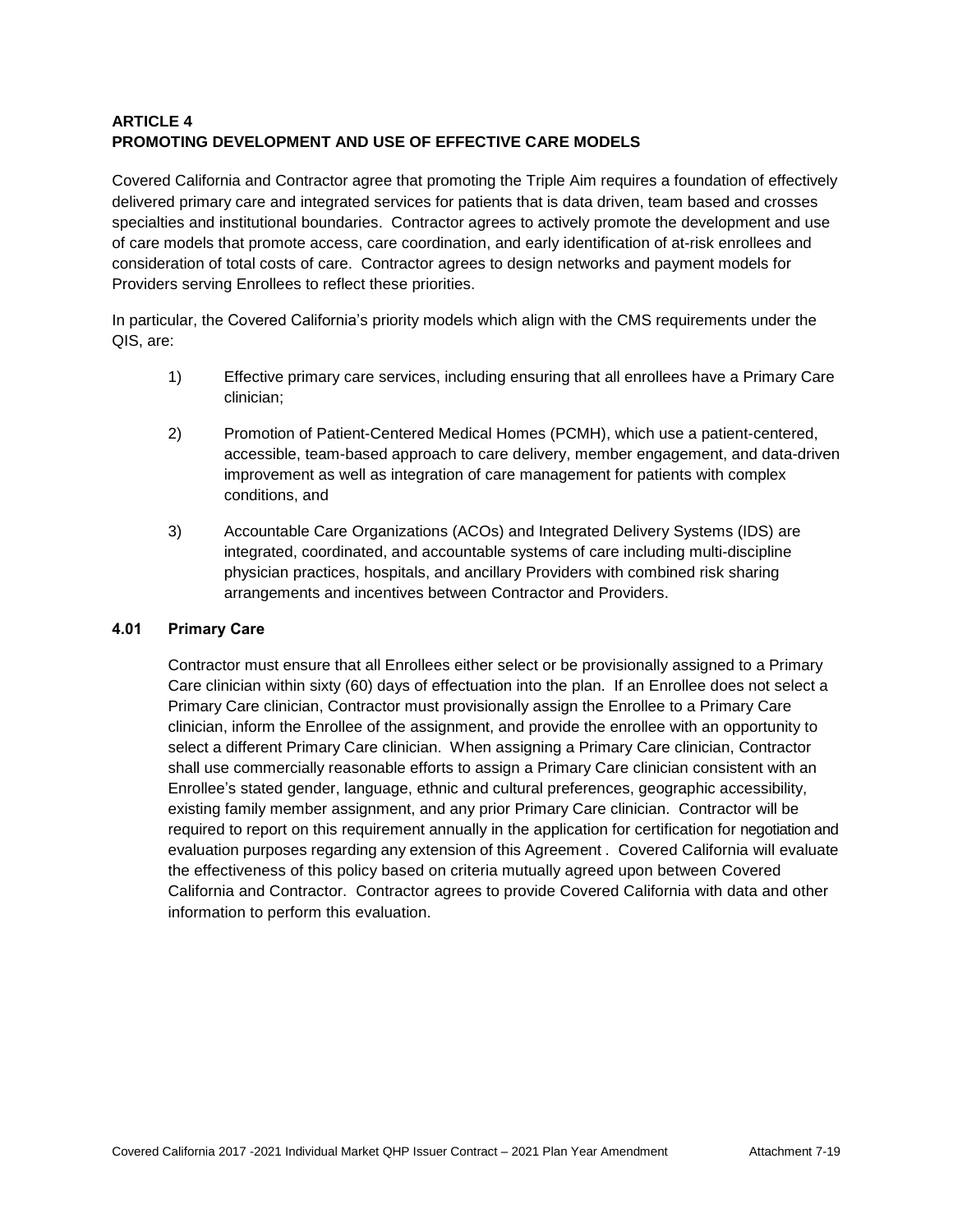## **4.02 Patient-Centered Medical Homes**

A growing body of evidence shows that advanced models of primary care, often called Patient-Centered Medical Homes (PCMH), greatly improve the care delivered to patients and support Triple Aim goals. Contractor must provide this information with its annual application for certification.

- 1) Covered California will provide Contractor with necessary data for Contractor to perform analysis on their networks to assess the adoption and growth of advanced primary care among providers. Contractor agrees to use the following recognition programs to determine which network providers meet standards for redesigned primary care:
	- (a) NCQA Patient-Centered Medical Home recognition
	- (b) The Joint Commission Primary Care Medical Home certification
	- (c) Accreditation Association for Ambulatory Health Care, Inc. (AAAHC) Medical Home accreditation
	- (d) URAC Patient-Centered Medical Home (PCMH) Certification
- 2) Contractor will be required to describe in its application for certification a payment strategy for adoption and progressive expansion among Providers caring for Enrollees that creates a business case for Primary Care Providers to adopt accessible, data-driven, team-based care (alternatives to face-to-face visits and care provided by non-physicians) with accountability for meeting the goals of the Triple Aim, including total cost of care.
- 3) Contractor will be required to report annually:
	- (a) The number and percent of Covered California enrollees who obtain their primary care in a PCMH.
	- (b) A baseline of the percent of Primary Care clinicians whose contracts for Covered California Enrollees are based on the payment strategy defined in 4.02(2) for primary care services.
	- (c) Methods for enrolling or attributing members to a PCMH including whether the plan engages in formal enrollment and or outreach to members based on a risk algorithm.
	- (d) How Contractor's payment to PCMH practices differs from those payments made to practices that have not met PCMH standards.
	- (e) If Contractor participates in primary care improvement collaboratives like the California Quality Collaborative or the California Improvement Network.
	- (f) If or how Contractor supports providers in primary care practice transformation through efforts such as providing practice coaches or investments in information technology.
- 4) Contractor agrees to work with Covered California to provide comparison reporting for its other lines of business to compare performance and inform future Covered California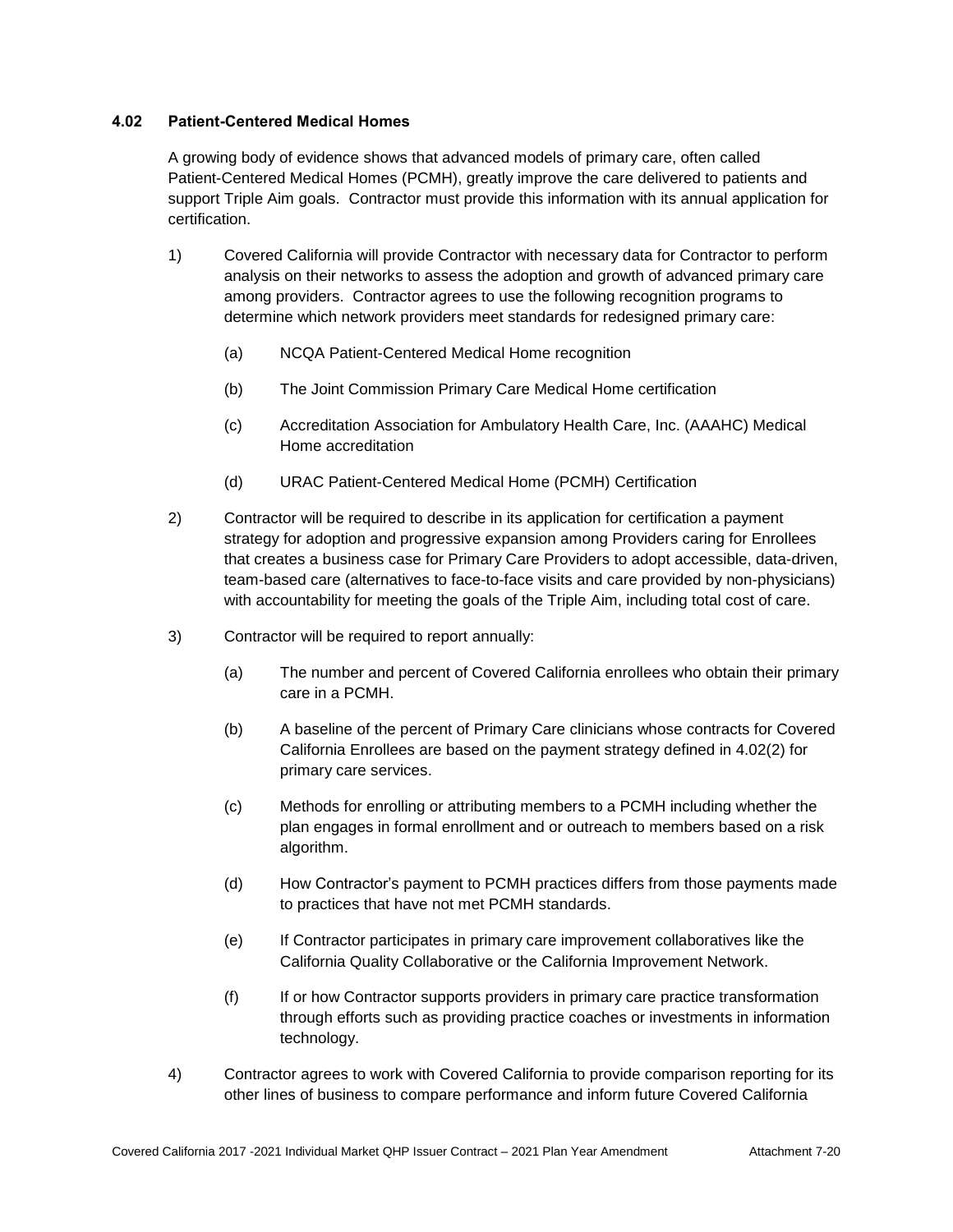requirements where comparative data can offer meaningful reference points. The non-Covered California lines of business data are to support contract negotiations in setting targets and requirements for Covered California-only business and any required data will be submitted as part of Contractor's annual application for certification, which will be used for negotiation and evaluation purposes regarding any extension of this Agreement.

# **4.03 Integration and Coordination of Care: Accountable Care Organizations (ACO) and Integrated Delivery Systems (IDS)**

Covered California places great importance on the adoption and expansion of integrated, coordinated, and accountable systems of care. Integrated Delivery Systems (IDS) have demonstrated high performance on Triple Aim measures and Accountable Care Organizations (ACOs) are being developed and implemented within health plan networks with shared Providers. Covered California encourages continued improvement within IDS and the adoption of ACOs and will measure the performance of IDS and ACOs with the goal of identifying and implementing best practices in ACO design:

- 1) The ACO is defined as:
	- (a) A system of population-based care coordinated across the continuum including multi-discipline physician practices, hospitals, and ancillary Providers.
	- (b) Having combined risk sharing arrangements and incentives between Contractor and Providers, and among Providers across specialties and institutional boundaries, holding the ACO accountable for nationally recognized evidence-based clinical, financial, and operational performance, as well as incentives for improvements in population outcomes. As Providers accept more accountability under this provision, Contractors shall ensure that Providers have the capacity to manage the risk.
- 2) Contractor must provide Covered California with details on its existing or planned integrated systems of care describing how the systems meet the criteria in Article 4.03(1), including the number and percent of Enrollees who are managed under ACOs/IDS in its response to the annual application for certification, which will be used for negotiation and evaluation purposes regarding any extension of this Agreement.
- 3) Target for year end 2019 and annually thereafter for the percentage of Enrollees who select or are attributed to ACOs/IDS will be established by Covered California based on national benchmarks, analysis of variation in California performance, best existing science of quality improvement, and effective engagement of stakeholders.
- 4) Contractor agrees to work with Covered California to provide comparison reporting for all lines of business to compare performance and inform future Covered California requirements where comparative data can offer meaningful reference points, starting with the 2018 plan year data. The non-Covered California lines of business data are to support contract negotiations in setting targets and requirements for Covered Californiaonly business and any required data will be required as part of Contractor's annual application for certification.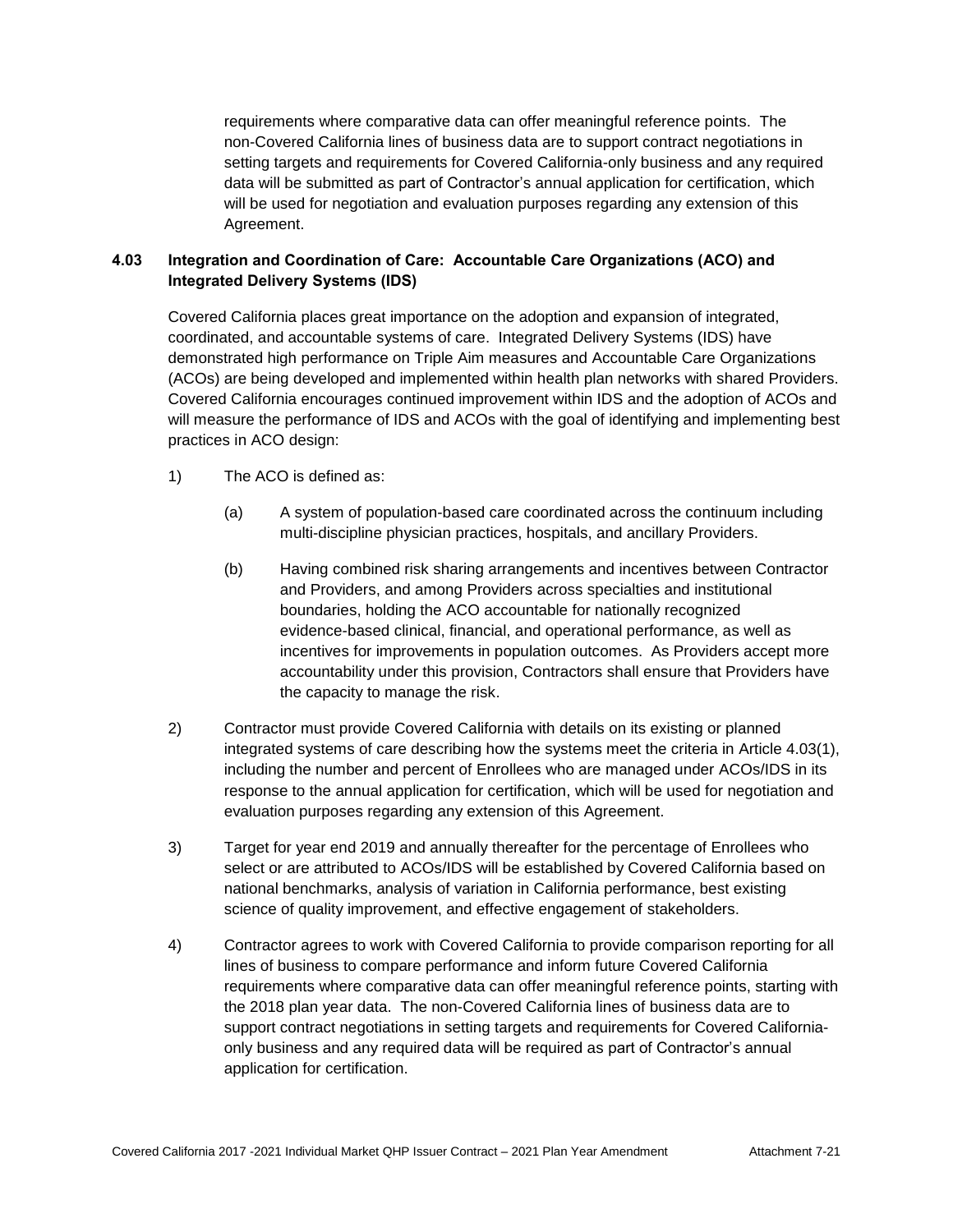- (a) The basis for analysis of variation in performance of different ACO models shall be the Commercial ACO Measure Set as updated by the Integrated Healthcare Association (IHA) and published at: [http://www.iha.org/our-work/accountability/commercial-aco.](http://www.iha.org/our-work/accountability/commercial-aco)
- (b) Comparison reporting using the Commercial ACO Measure Set will begin once data becomes available for plan year 2018.

#### **4.04 Behavioral Health**

Covered California and Contractor recognize the critical importance behavioral health services, including mental health and substance use disorder services,as part of the broader set of medical services provided to Enrollees.

Contractor will be required to report in its annual application for certification on the strategies Contractor has implemented and its progress in:

- 1) Making behavioral health services available to Enrollees;
- 2) Measuring access and quality to ensure Enrollees receive appropriate, evidence-based treatment, and provide the outcomes for these measures;
- 3) Improving accessibility and quality of behavioral health services; and
- 4) Integrating behavioral health services with Medical Services.

Reports must include documenting the percent of services provided under an integrated behavioral health-medical model for Enrollees and the reports shall include the percent for Contractor's overall covered lives, where such information is useful for comparison purposes and informing future Covered California requirements. These reports shall also include whether these models are implemented in association with PCMH and ACO/IDS models or are independently implemented and will be used for negotiation and evaluation purposes regarding any extension of this Agreement and reported in the annual application for certification.

Contractor agrees to actively participate in the statewide effort through Smart Care California to promote the appropriate use of opioids and lower opioid overdose deaths [\(https://www.iha.org/our](https://www.iha.org/our-work/insights/smart-care-california/focus-area-opioids)[work/insights/smart-care-california/focus-area-opioids\)](https://www.iha.org/our-work/insights/smart-care-california/focus-area-opioids). To the extent possible, Contractor agrees to implement policies and programs that align with the Smart Care California priority areas:

- 1) Prevent: decrease the number of new starts: fewer prescriptions, lower doses, shorter durations;
- 2) Manage: identify patients on risky regimens (high-dose, or opioids and sedatives) and develop individualized treatment plans, avoiding mandatory tapers;
- 3) Treat: streamline access to evidence-based treatment for substance use disorder at all points in the health care system; and
- 4) Stop deaths: promote data-driven harm reduction strategies, such as naloxone access and syringe exchange.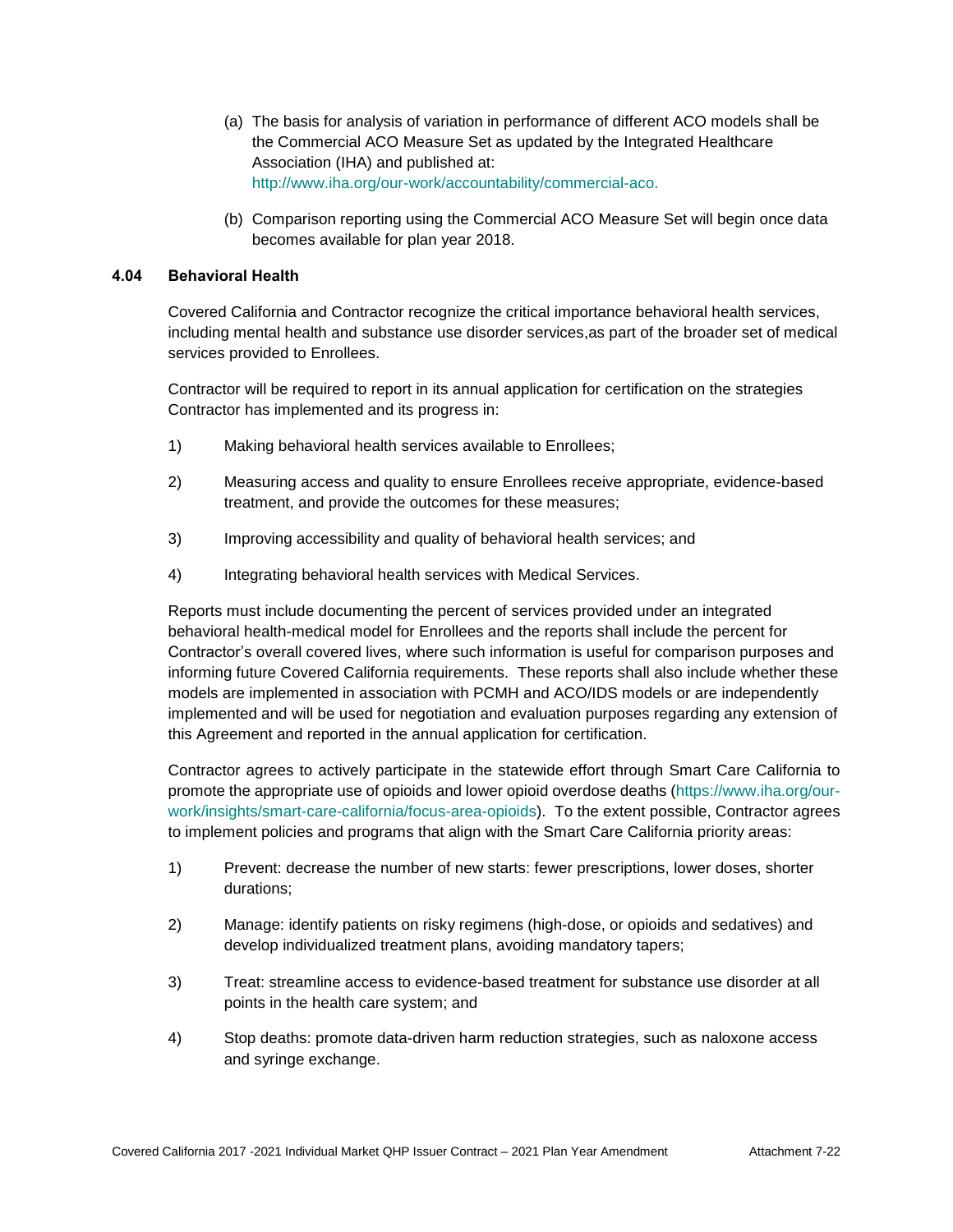## **4.05 Telehealth and Remote Monitoring**

In the annual application for certification, Contractor will be required to report the extent to which the Contractor is supporting and using technology to assist in higher quality, accessible, patient-centered care, and the utilization for Enrollees on the number of unique patients and number of separate servicing provided for telehealth and remote home monitoring. Contractor agrees to work with Covered California to provide comparison reporting for its other lines of business to compare performance and inform future requirements for Covered California where comparative data can offer meaningful reference points. Such information will be used for negotiation and evaluation purposes regarding any extension of this Agreement and the annual certification process for subsequent years.

Reporting requirements will be met through completing the annual application for certification, but contractor may supplement such reports with data on the efficacy and impact of such utilization. These reports must include whether these models are implemented in association with PCMH and ACO/IDS models or are independently implemented.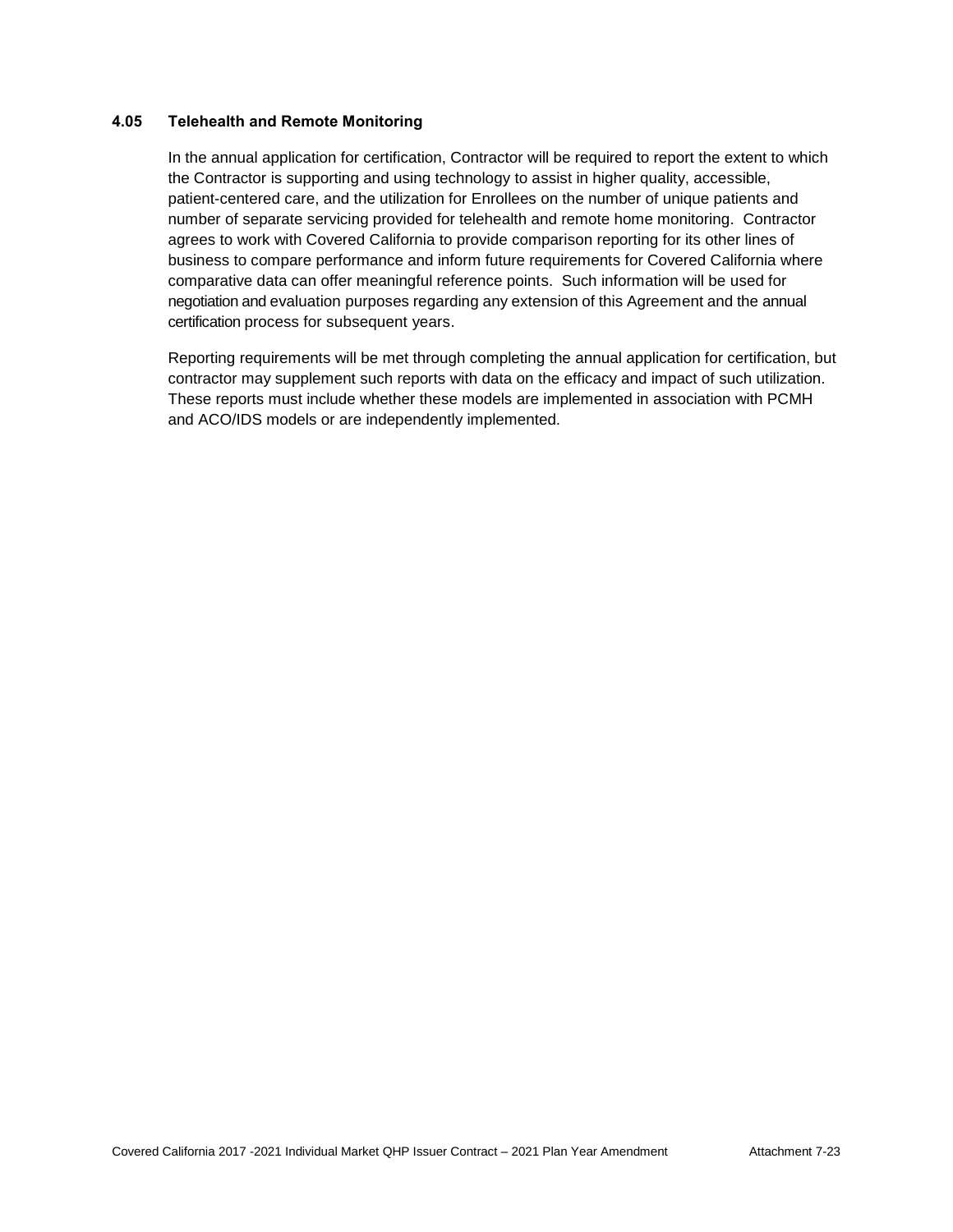# **ARTICLE 5 HOSPITAL QUALITY**

Covered California and Contractor recognize that hospitals have contracts with multiple health plans and are engaged in an array of quality improvement and efficiency initiatives. Hospitals play a pivotal role in providing critical care to those in the highest need and must be supported with coordinated efforts across health plans and purchasers.

## **5.01 Hospital Payments to Promote Quality and Value**

Covered California expects its Contractors to pay differently to promote and reward better quality care rather than pay for volume. Contractor shall:

- 1) Adopt a hospital payment methodology that incrementally places at least six percent (6%) of reimbursement to hospitals for Contractor's Covered California business with each general acute care hospital at-risk or subject to a bonus payment for quality performance. At minimum, this methodology shall include two percent (2%) of reimbursement by year end 2019 with a plan for satisfying future increases in reimbursement, four percent (4%) of reimbursement by year end 2021, and six percent (6%) by year end 2023. Contractor may structure this strategy according to its own priorities such as:
	- (a) The extent to which the payments "at risk" take the form of bonuses, withholds, or other penalties; or
	- (b) The selection of specific metrics upon which performance based payments are made may include, but are not limited to, Hospital Acquired Conditions (HACs) including Hospital Associated Infections (HAIs), readmissions, or satisfaction measured through the Hospital Consumer Assessment of Healthcare Providers and Systems (HCAPS), but Contractor must use standard measures commonly in use in hospitals and that are endorsed by the National Quality Forum – with the goal of limiting measurement burden on hospitals.
	- (c) Contract arrangements with hospitals that participate in Accountable Care Organizations, whether sponsored by the Contractor or by Provider organizations, which include accountability or shared risk for total cost of care shall be considered to have met this requirement.
- 2) Because there is some evidence that readmissions may be influenced by social determinants beyond the control of the health care system or social supports that a hospital can provide at discharge, if Contractor includes readmissions as a measure under this provision, it shall not be the only measure. Additionally, Contractor must adopt balancing measures to track, address, and prevent unintended consequences from at-risk payments including exacerbation of health care disparities. Contractor shall report what strategies it is implementing to support hospitals serving at-risk populations in achieving target performance. In alignment with CMS rules on payments to hospitals for inpatient hospital services, Critical Access Hospitals as defined by the Centers for Medicare and Medicaid, are excluded from this requirement. In addition, the following types of hospitals are excluded from this requirement:
	- (a) Long Term Care hospitals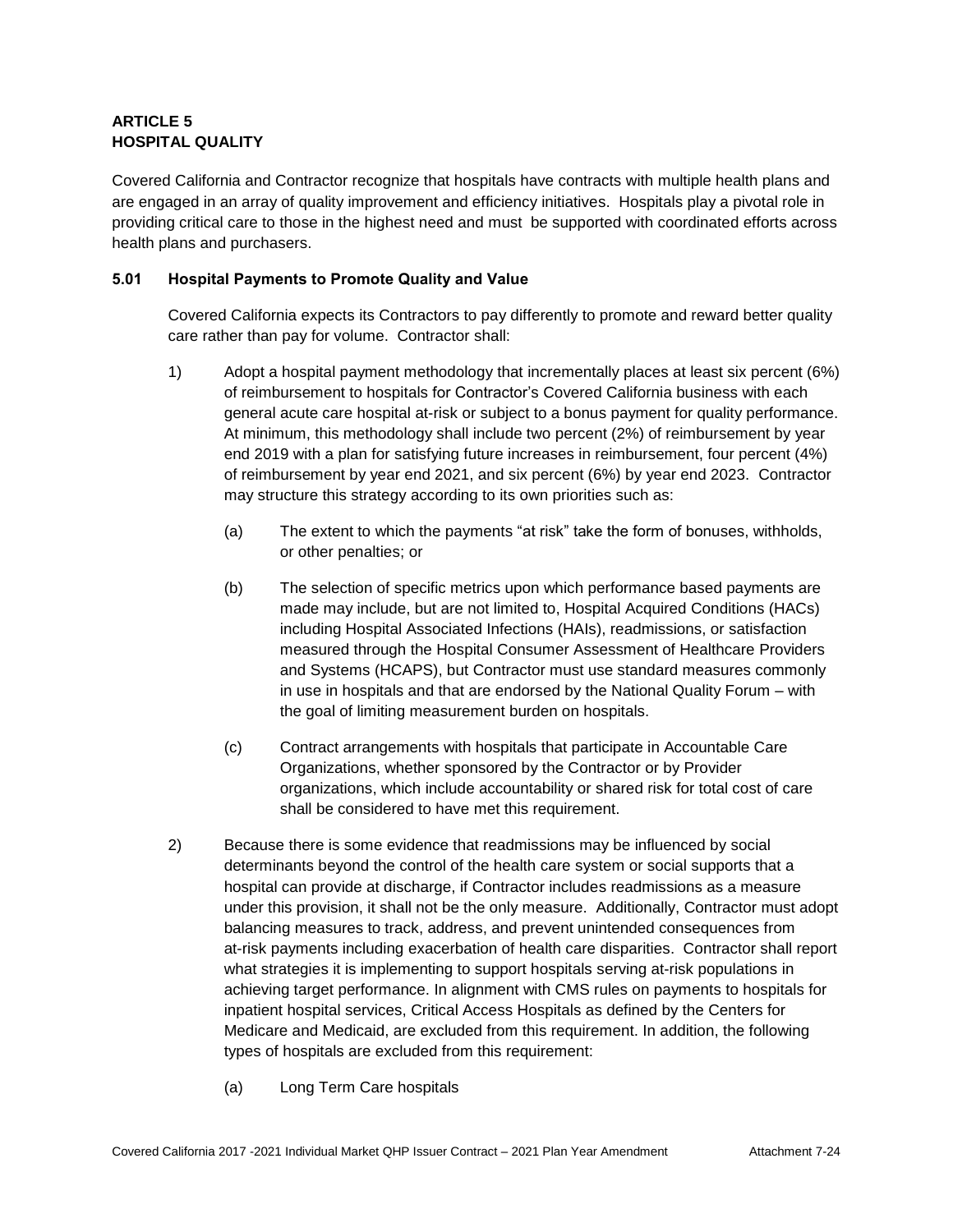- (b) Inpatient Psychiatric hospitals
- (c) Rehabilitation hospitals
- (d) Children's hospitals

Contractor shall still be accountable for the quality of care and safety of Covered California members receiving care in the aforementioned hospitals. Implementation of this requirement may differ for integrated delivery systems and require alternative mechanisms for tying payment to performance.

- 3) Report in its annual application for certification for negotiation purposes, for its networks across all lines of business:
	- (a) Amount, structure, and metrics for its hospital payment strategy;
	- (b) The percent of network hospitals operating under contracts reflecting this payment methodology;
	- (c) The total dollars and percent or best estimate of hospital payments that are tied to this strategy; and
	- (d) The dollars and percent, or best estimate that is respectively paid or withheld to reflect value. The hospital payments to promote value must be distinct from shared-risk and performance payments to hospitalization related to participation in ACOs/IDS as described in Article 4.03.

Additionally, Contractor agrees to work with Covered California to provide comparison reporting for Contractor's entire book of business where comparative data can offer meaningful reference points. Such information will be used for negotiation and evaluation purposes regarding any extension of this Agreement .

## **5.02 Hospital Patient Safety**

- 1) Contractor agrees to work with Covered California to support and enhance acute general hospitals' efforts to promote safety for their patients. Exclusions for this requirement include CMS Critical Access Hospitals as defined by the Centers for Medicare and Medicaid. In addition, the following types of hospitals are excluded:
	- (a) Long Term Care hospitals
	- (b) Inpatient Psychiatric hospitals
	- (c) Rehabilitation hospitals
	- (d) Children's hospitals
- 2) Contractor will annually report on its strategy to improve safety in network hospitals, informed by review of specified HAI rates in all network hospitals. HAI rates will be provided by Covered California from established sources of clinical data such as rates reported by hospitals to the National Healthcare Safety Network (NHSN), or the California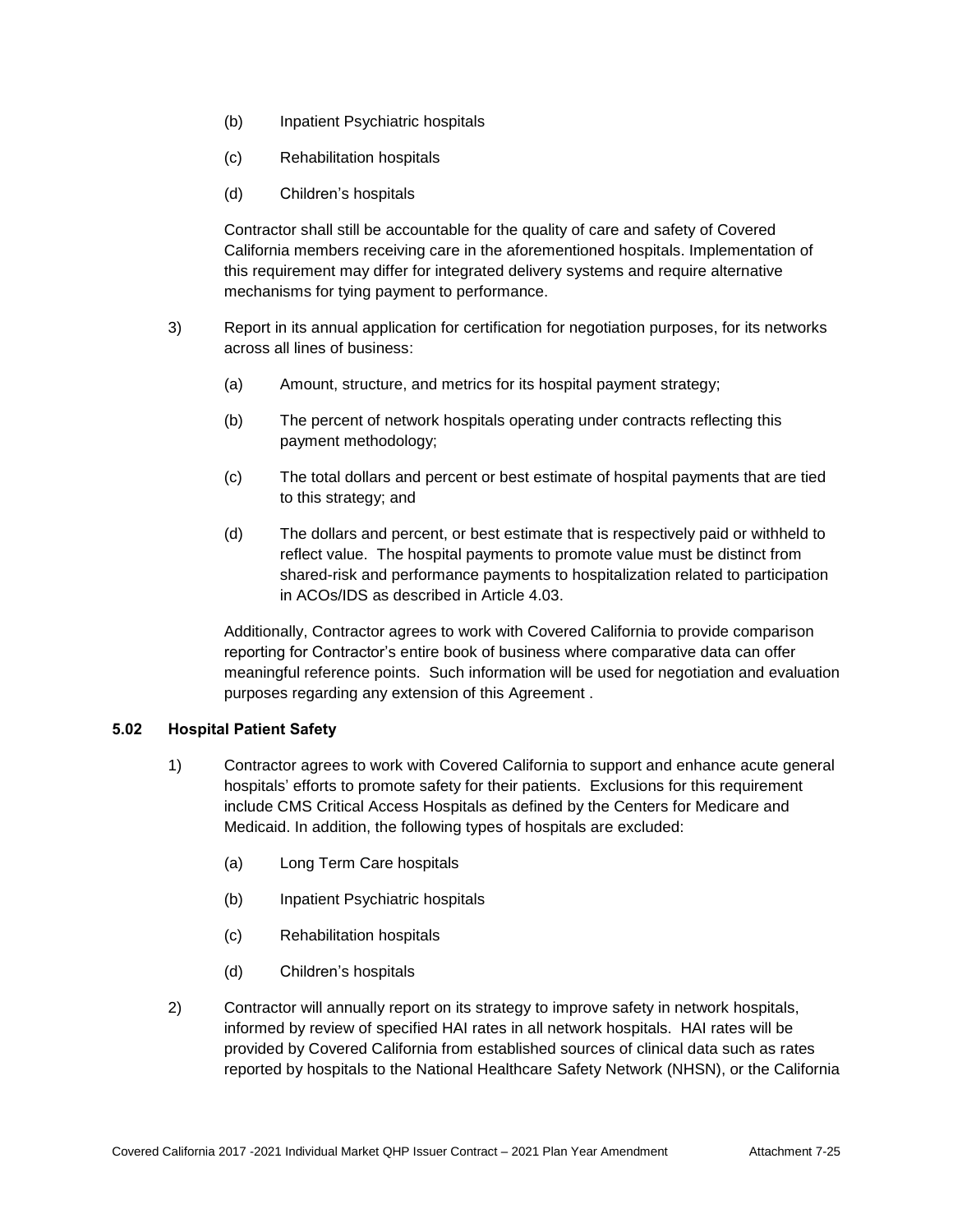Department of Public Health (CDPH). Such information will be used for negotiation and evaluation purposes regarding any extension of this Agreement.

- 3) Covered California has identified an initial set of HAIs for focus. Certain HAIs may be substituted for others if a common data source cannot be found. The decision to substitute HAIs would be made transparently and collaboratively through the advisory process. The HAIs that are currently the subject of the hospital safety initiatives are listed below:
	- (a) Catheter Associated Urinary Tract Infection (CAUTI);
	- (b) Central Line Associated Blood Stream Infection (CLABSI);
	- (c) Surgical Site Infection (SSI) with focus on colon;
	- (d) Methicillin-resistant Staphylococcus aureus (MRSA); and
	- (e) Clostridioides difficile or *C. diff* infection.

Contractor agrees to work with its contracted hospitals to continuously pursue a standardized infection ratio (SIR) of 1.5 or lower for each of the specified HAIs prioritizing hospitals that care for a high-volume of the Contractor's Enrollees.

- 4) The subject HAIs may be revised in future years. Covered California expects to include adverse drug events (ADEs) including inappropriate use of opioids and blood thinners, hypoglycemia, and Sepsis Mortality when standardized definitions and measurement strategies have been adopted by CMS or by a coalition of Partnership for Patients grantees in California.
- 5) Covered California expects Contractor to only contract with hospitals that demonstrate they provide quality care and promote the safety of Enrollees. To meet this expectation Covered California will work with QHP Issuers and with California's hospitals to identify areas of "outlier poor performance" based on variation analysis of HAI rates. By year end 2020, as detailed in Article 1, 1.02(3), Contractors must either exclude hospitals that demonstrate outlier poor performance on safety from Provider networks serving Covered California or to document each year in its application for certification the rationale for continued contracting with each hospital that is identified as a poor performing outlier on safety and efforts the hospital is undertaking to improve its performance. Covered California does not expect Contractor to base outlier performance, and potential network removal decisions, on one HAI measure alone.

## **5.03 Appropriate Use of C-sections**

Contractor agrees to actively participate in the statewide effort through Smart Care California to promote the appropriate use of C-sections. This ongoing initiative sponsored by Covered California, DHCS and CalPERS as well as major employers have adopted the goal of reducing Nulliparous, Term Singleton, Vertex (NTSV) C-section rates to meet or exceed the national Healthy People 2020 target of twenty-three-point nine percent (23.9%) for each hospital in the State by year end 2019. In addition to actively participating in this collaborative, Contractor shall: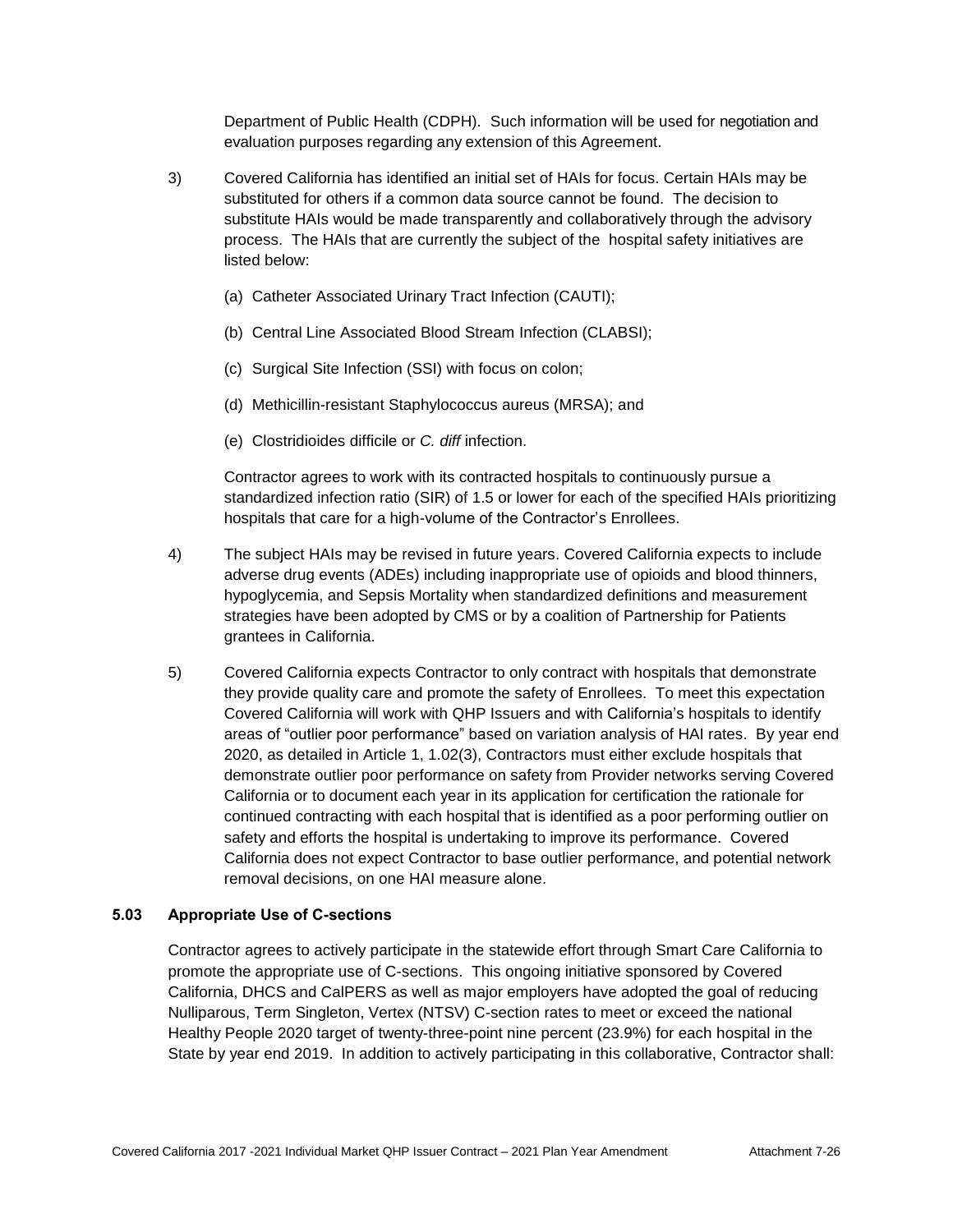- 1) Work collaboratively with Covered California to promote and encourage all in-network hospitals that provide maternity services to use the resources provided by the California Maternity Quality Care Collaborative (CMQCC) and enroll in the CMQCC Maternal Data Center (MDC).
- 2) Review information on C-section rate for NTSV deliveries and use it to inform hospital engagement strategy to reduce NTSV C-sections. Such information will also be used for negotiation and evaluation purposes regarding any extension of this Agreement.
- 3) Adopt a payment methodology progressively to include all contracted physicians and hospitals serving Enrollees, such that by year end 2019, payment is structured to support only medically necessary care and there is no financial incentive to perform C-sections. Smart Care California has outlined three payment strategies to align payment with medically necessary use of C-sections:
	- (a) Adopt a blended case rate payment for both physicians and hospitals
	- (b) Include a NTSV C-section metric in existing hospital and physician quality incentive programs
	- (c) Adopt population-based payment models, such as ACO-like or IDS-like arrangements.

Contractor must report on its payment methodology, how this methodology aligns with the Smart Care California payment strategies, and either the number or percent of hospitals contracted, as applicable, under this model in its annual application for certification.

4) Covered California expects Contractor to only contract with hospitals that demonstrate they provide quality care and promote the safety of Enrollees. Though Covered California does not expect Contractor to base outlier performance, and potential network removal decisions, on one measure alone, it is expected that Contractor will encourage providers with high rates of NTSV C-section delivery to pursue CMQCC coaching. Covered California expects Contractor to consider NTSV C-section rate, improvement trajectory, and willingness to engage in coaching as part of its maternity hospital contracting decisions and terms by year end 2019 and annually thereafter.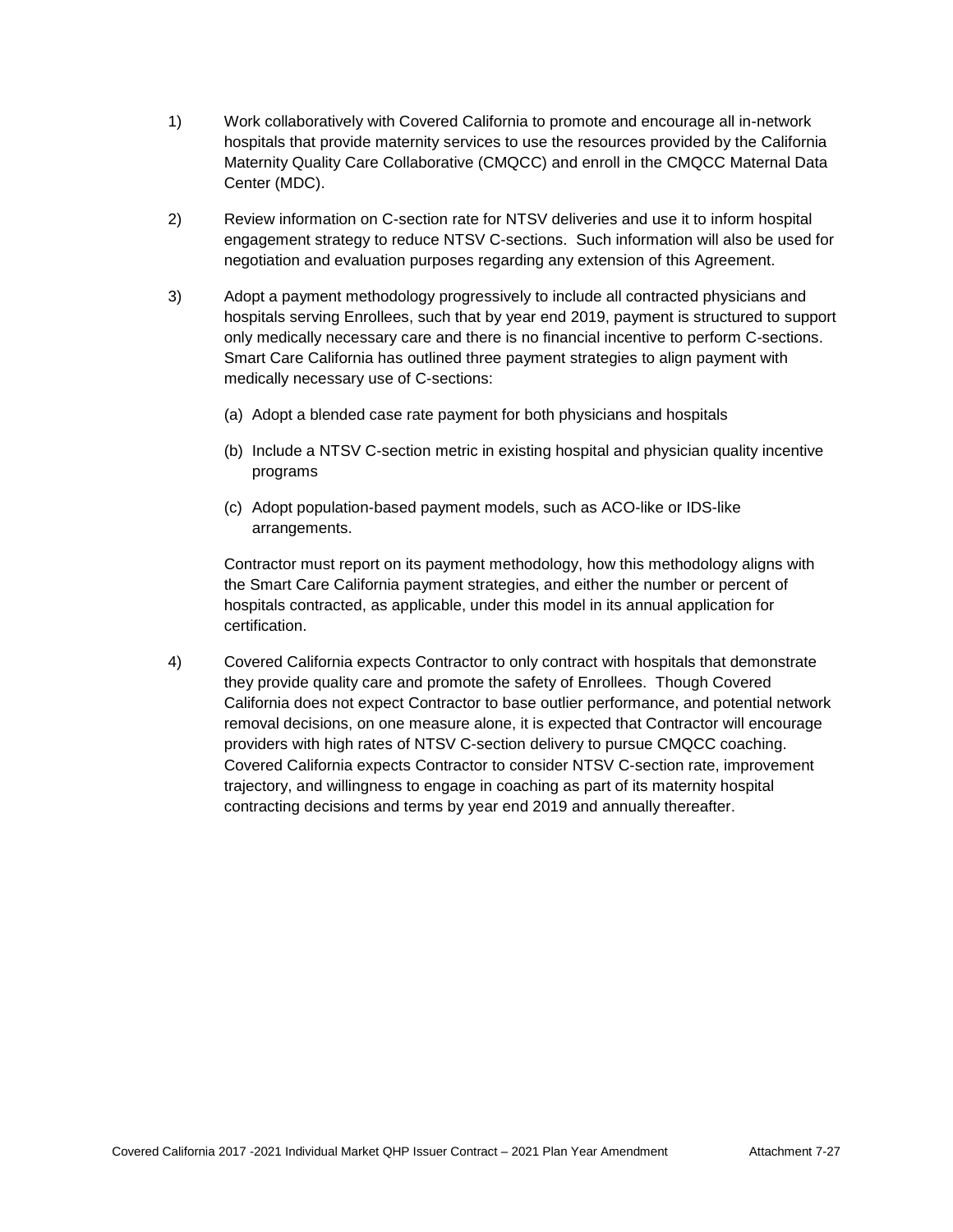# **ARTICLE 6 POPULATION HEALTH: PREVENTIVE HEALTH, WELLNESS AND AT-RISK ENROLLEE SUPPORT**

Covered California and Contractor recognize that access to care, timely preventive care, coordination of care, and early identification of high risk enrollees are central to the improvement of Enrollee health. Contractor and Covered California shall identify ways to increase access and coordination of care and work collaboratively to achieve these objectives.

## **6.01 Health and Wellness Services**

Contractor shall ensure Enrollees have access to preventive health and wellness services. For the services described below, Contractor must identify Enrollees who are eligible, notify Enrollees of their availability, and report utilization.

- 1) Necessary preventive services appropriate for each Enrollee. Contractor must report to Covered California the number and percent of Enrollees who utilize preventive services.
- 2) Tobacco cessation intervention, inclusive of evidenced-based counseling and appropriate pharmacotherapy, if applicable. Contractor must report to Covered California the number and percent of Enrollees who take advantage of the tobacco cessation benefit.
- 3) Obesity management, if applicable. Contractor must report to Covered California the number and percent of its Enrollees who take advantage of the obesity benefit.
- 4) To ensure the Enrollee health and wellness process is supported, Contractor must report on its:
	- (a) Health and wellness communication processes delivered to its Enrollees and applicable Participating Providers, that consider cultural and linguistic diversity; and
	- (b) Processes to incorporate Enrollee's health and wellness information into Contractor's data and information specific to each individual Enrollee. This Enrollee's data is Contractor's most complete information on each Enrollee and is distinct from the Enrollee's medical record maintained by the Providers.

Contractor will be required to report on each of these four service categories in its annual application for certification. Additionally, Contractor agrees to work with Covered California to provide comparison reporting for its other lines of business to compare performance and inform future requirements for Covered Californiawhere comparative data can offer meaningful reference points. The non-Covered California line of business data is to support contract negotiations in setting targets and requirements for Covered California-only business and any required data will be submitted as part of Contractor's annual application for certification.

For each of the four service categories described above, Covered California working with appropriate stakeholders and the Contractor, will develop a measurement strategy based on national benchmarks, analysis of variation in California performance, best existing science of quality improvement, and effective engagement of stakeholders.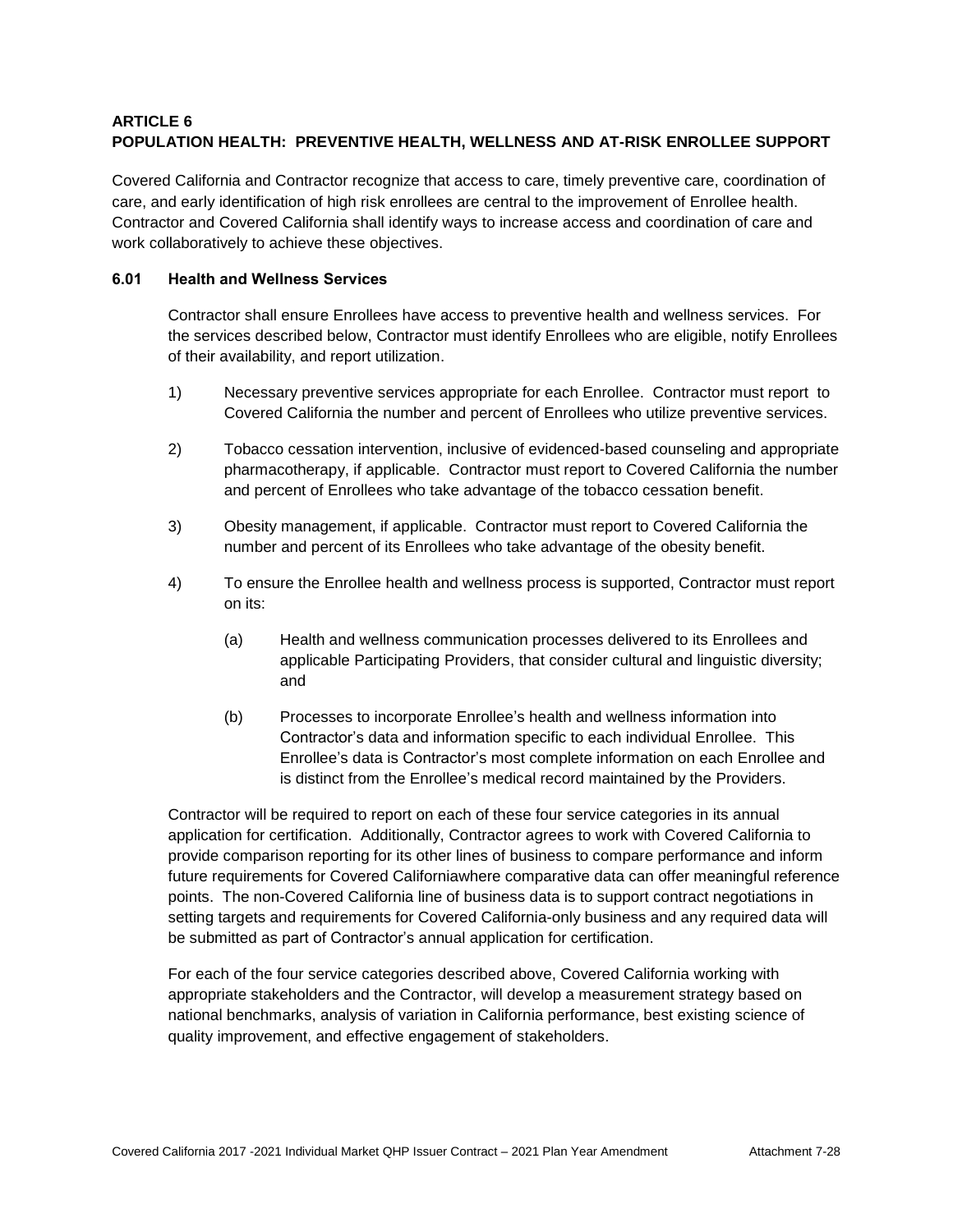## **6.02 Community Health and Wellness Promotion**

Covered California and Contractor recognize that promoting better health for Enrollees also requires engagement and promotion of community-wide initiatives that foster better health, healthier environments, and the promotion of healthy behaviors across the community. Contractor is encouraged to support community health initiatives that have undergone or are being piloted through systematic review to determine effectiveness in promoting health and preventing disease, injury, or disability and have been recommended by the Community Preventive Services Task Force.

Contractor will be required to report annually in its application for certification the initiatives, programs and projects that it supports that promote wellness and better community health for Enrollees, and is encouraged to report on such initiatives for Contractor's overall population. Such reports must include available results of evaluations of these community programs for Enrollees, including clinical or other health impacts and efficacy and will be used for negotiation and evaluation purposes regarding any extension of this Agreement.

Such programs may include:

- 1) Partnerships with local, State, or federal public health departments such as Let's Get Healthy California;
- 2) CMS Accountable Health Communities;
- 3) Voluntary health organizations which operate preventive and other health programs such as CalFresh; and
- 4) Hospital activities undertaken under the Community Health Needs Assessment required every three years under the Affordable Care Act.

#### **6.03 Determining Enrollee Health Status and Use of Health Assessments**

Contractor shall demonstrate the capacity and systems to collect, maintain, use, and protect from disclosure individual information about Enrollees' health status and behaviors in order to promote better health and to better manage Enrollees' health conditions.

To the extent the Contractor uses or relies upon Health Assessments to determine health status, Contractor shall offer, upon initial enrollment and on a regular basis thereafter, a Health Assessment in all threshold languages to all Enrollees over the age of 18, including those Enrollees that have previously completed such an assessment. If a Health Assessment tool is used, Contractor shall select a tool that adequately evaluates Enrollees current health status and provides a mechanism to conduct ongoing monitoring for future intervention(s). In addition, Health Assessments shall advise policyholders at the outset on how the information collected may be used, and explain that the member is opting in to receive information from the Contractor, and that participating in the assessment is optional.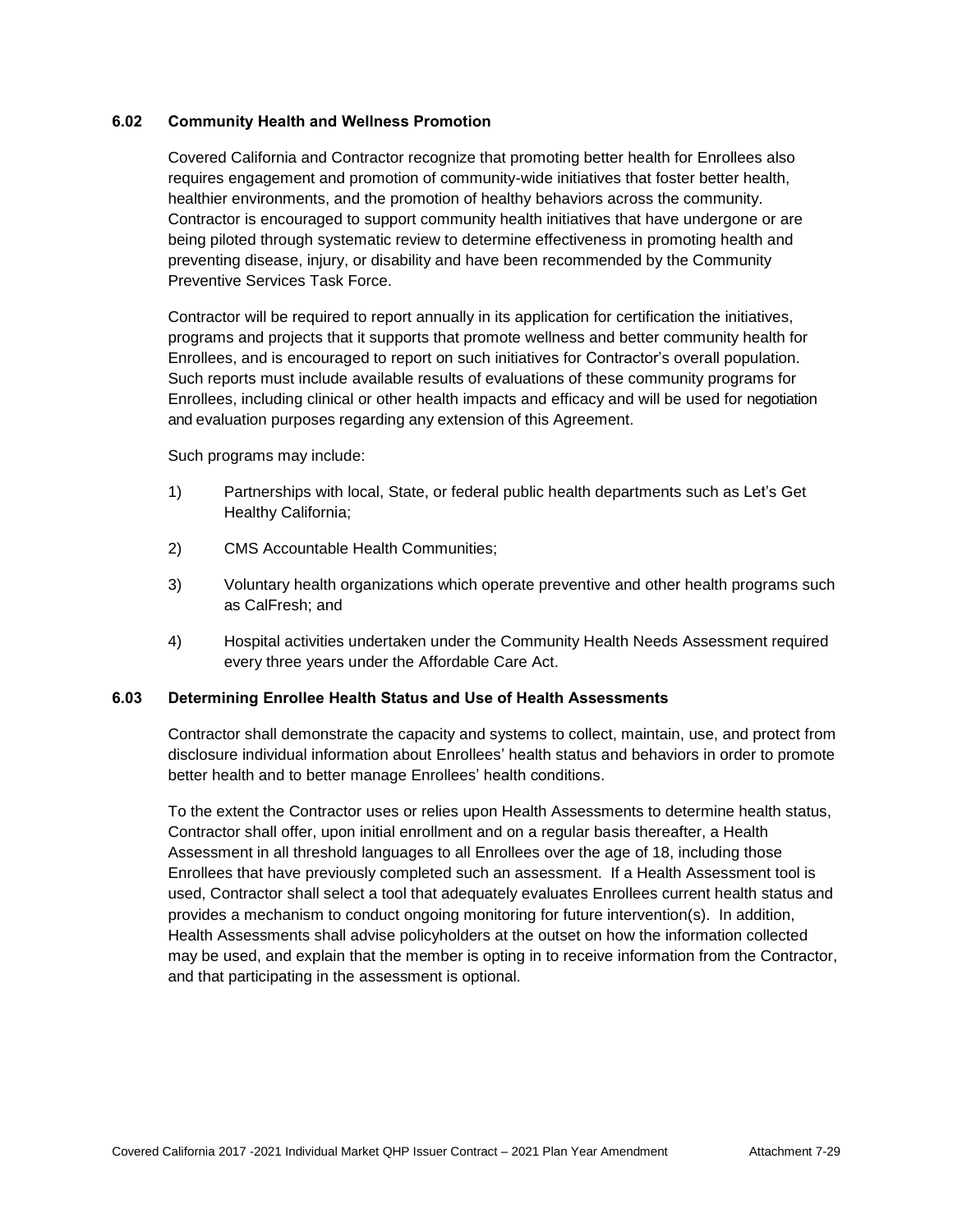## **6.04 Reporting to and Collaborating with Covered California Regarding Health Status**

Contractor shall provide to Covered California, in a format that shall be mutually agreed upon, information on how it collects and reports, at both individual and aggregate levels, changes in Enrollees' health status. Reporting may include a comparative analysis of health status improvements across geographic regions and demographics.

Contractor shall report to Covered California its process to monitor and track Enrollees' health status, which may include its process for identifying individuals who show a decline in health status, and referral of such Enrollees to Contractor care management and chronic condition program(s) as defined in Section 6.05, for the necessary intervention. Contractor shall annually report to Covered California the number of Enrollees who are identified through their selected mechanism and the results of their referral to receive additional services.

## **6.05 Supporting At-Risk Enrollees Requiring Transition**

Contractor shall be able to facilitate transitions of care with minimal disruption for Enrollees who are switching from one QHP Issuer to another or into or out of Covered California marketplace. Covered California is particularly concerned about QHP Issuer transitions of enrollment for At-Risk Enrollees, which includes Enrollees who are: 1) in the middle of acute treatment, third trimester pregnancy, or those who would otherwise qualify for Continuity of Care under California law, 2) in case management programs, 3) in disease management programs, or 4) on maintenance prescription drugs for a chronic condition.

In the event of a future service area reduction, Covered California may automatically transition Contractor's Enrollees into a different QHP Issuer to avoid gaps in coverage.

If this occurs, the Contractor terminating Enrollees shall do the following:

- 1) Conduct outreach to alert all impacted Enrollees that their QHP with Contractor will be ending. Outreach will include instructions, timing, and options for enrolling with a new QHP Issuer.
- 2) Conduct outreach to At-Risk Enrollees with sensitive diagnosis, giving them the option to authorize Contractor to send their personal health information to the Enrollee's new QHP Issuer with the goal of improving the transition of care.
- 3) Send Enrollee health information relevant to creating transitions of care with minimal disruption to the Enrollee's new QHP Issuer for those Enrollees who have provided authorization to do so, as follows:
	- (a) For all terminating Enrollees, send PCP information on record.
	- (b) For At-Risk Enrollees, send relevant personal health information to new QHP Issuer on behalf of those who authorize.
- 4) Conduct outreach to providers in impacted service areas to create Enrollee transitions with minimal disruption.

Contractors receiving terminating Enrollees from a Contractor under a service area withdrawal must do the following: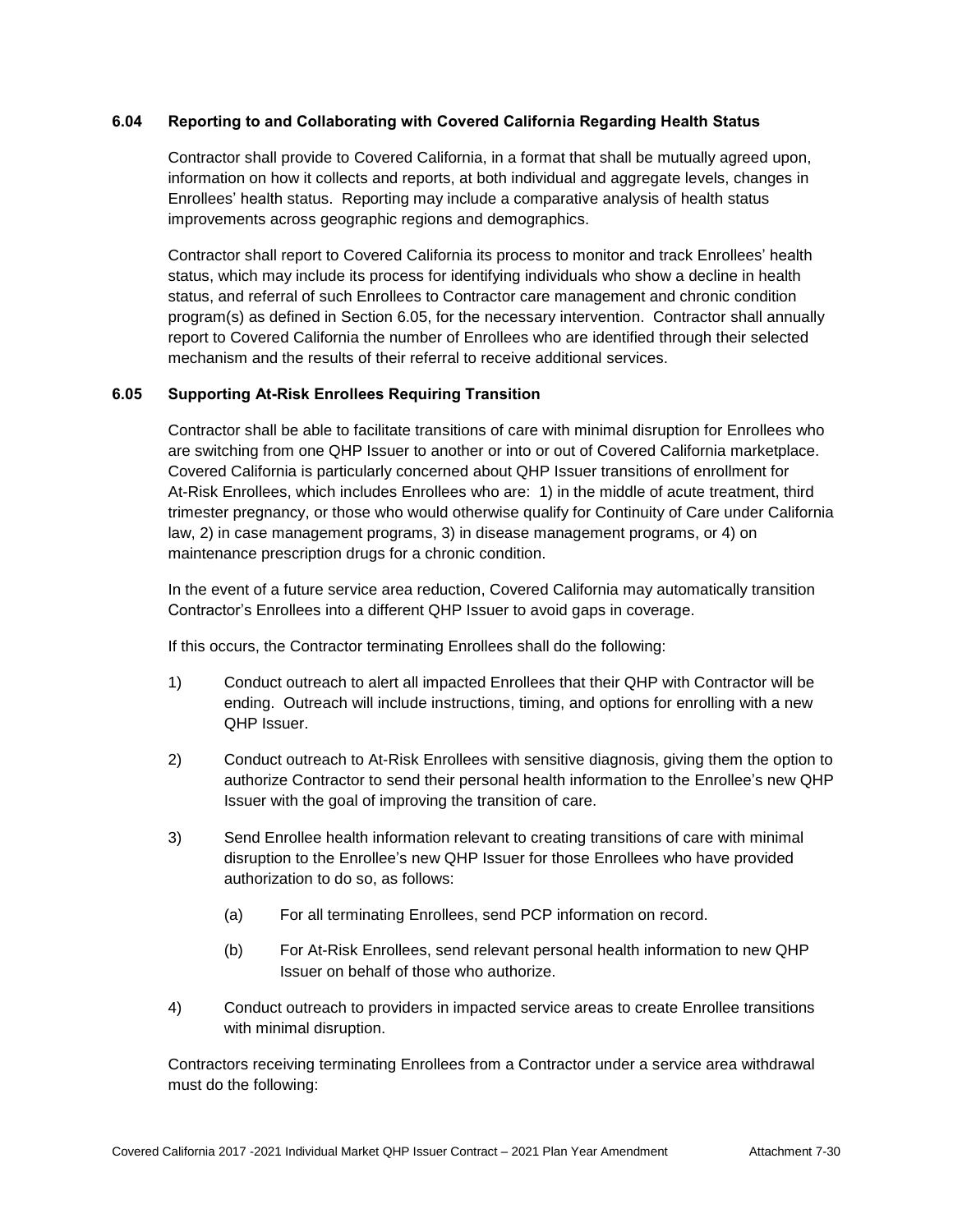- 1) Identify At-Risk Enrollees, either through existing contractor practices, or through receipt of both health information from prior Contractor and the data file with transitioning enrollment information from Covered California (which would occur after these Enrollees have effectuated coverage); .
- 2) Ensure At-Risk Enrollee care transition accounts for the Enrollee's medical situation; including participation in case or disease management programs, locating in-network Providers with appropriate clinical expertise, or any alternative therapies including specific drugs;
- 3) Establish internal processes to ensure all parties involved in the transition of care for At-Risk Enrollees are aware of their responsibilities. This includes anyone within or outside of the Contractor's organization who are needed to ensure the transition of prescriptions or provision of care;
- 4) Provide information on continuity of care program, including alternatives for transitioning to an in-network provider; and
- 5) Ensure terminating Enrollees have access to Contractor's formulary information prior to enrollment.

## **6.06 Identification and Services for At-Risk Enrollees**

Contractor agrees to identify and proactively manage Enrollees with existing and newly diagnosed chronic conditions, including, diabetes, asthma, heart disease, or hypertension, and who are most likely to benefit from well-coordinated care ("At-Risk Enrollees"). Contractor agrees to support disease management activities at the plan or health care Provider level that meet standards of accrediting programs such as NCQA. Contractor shall provide Covered California with a documented process, care management plan and strategy for targeting and managing At-Risk Enrollees. Such documentation may include the following:

- 1) Methods to identify and target At-Risk Enrollees;
- 2) Description of Contractor's predictive analytic capabilities to assist in identifying At-Risk Enrollees who would benefit from early, proactive intervention;
- 3) Communication plan for known At-Risk Enrollees to receive information prior to Provider visit, including the provision of culturally and linguistically appropriate communication;
- 4) Process to update At-Risk Enrollee medical history in Contractor's maintained Enrollee health profile;
- 5) Process for sharing registries of Enrollees with their identified risk, as permitted by state and federal law, with appropriate accountable Providers, especially the enrollee's PCP;
- 6) Mechanisms to evaluate access within the Provider network on an ongoing basis, to ensure that an adequate network is in place to support a proactive intervention and care management program for At-Risk Enrollees;
- 7) Care and network strategies that focus on supporting a proactive approach to At-Risk Enrollee intervention and care management. Contractor agrees to provide Covered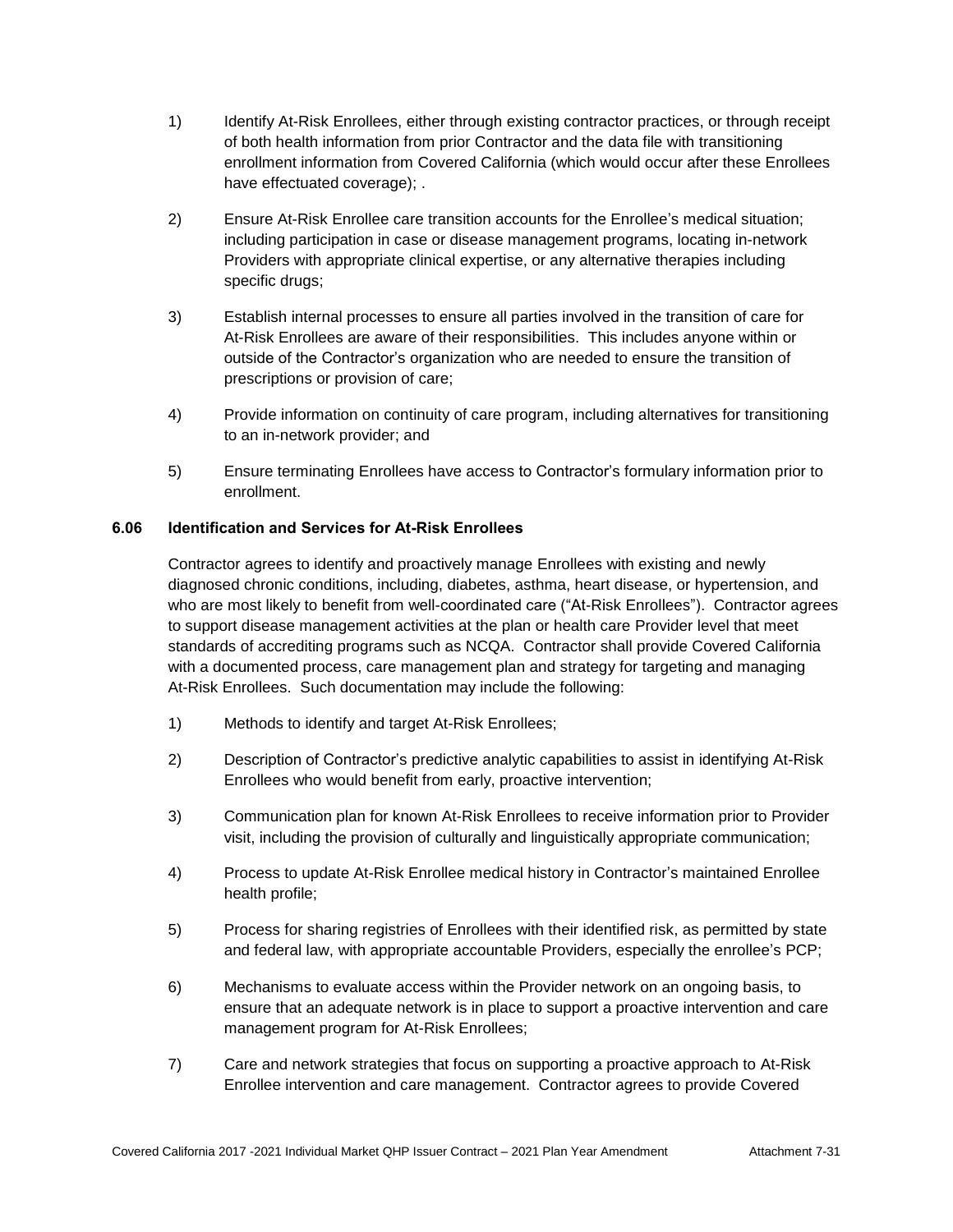California with a documented plan and include "tools" and strategies to supplement or expand care management and Provider network capabilities, including an expansion or reconfiguration of specialties or health care professionals to meet clinical needs of At-Risk Enrollees;

8) Data on number of Enrollees identified and types of services provided.

#### **6.07 Diabetes Prevention Programs**

Starting January 1, 2018, Contractor must offer a CDC-recognized Diabetes Prevention Lifestyle Change Program, also known as a Diabetes Prevention Program (DPP), to all Enrollees ages 18 and older who meet the participation criteria. The DPP shall be available to all Enrollees in the geographic service area and covered under the \$0 preventive services benefit or diabetes education benefit in the Patient-Centered Benefit Design Plans. Contractor's DPP must have pending or full recognition by CDC as a DPP and be accessed either online or in person. A list of recognized programs in California can be found at: [https://nccd.cdc.gov/DDT\\_DPRP/Programs.aspx.](https://nccd.cdc.gov/DDT_DPRP/Programs.aspx)

Contractor shall provide a description of Contractor's DPP annually and report to Covered California the number and percent of Enrollees who take advantage of the DPP Benefit.

Additionally, Contractor agrees to work with Covered California to provide comparison reporting for its other lines of business to compare performance and inform future requirements for Covered California where comparative data can offer meaningful reference points.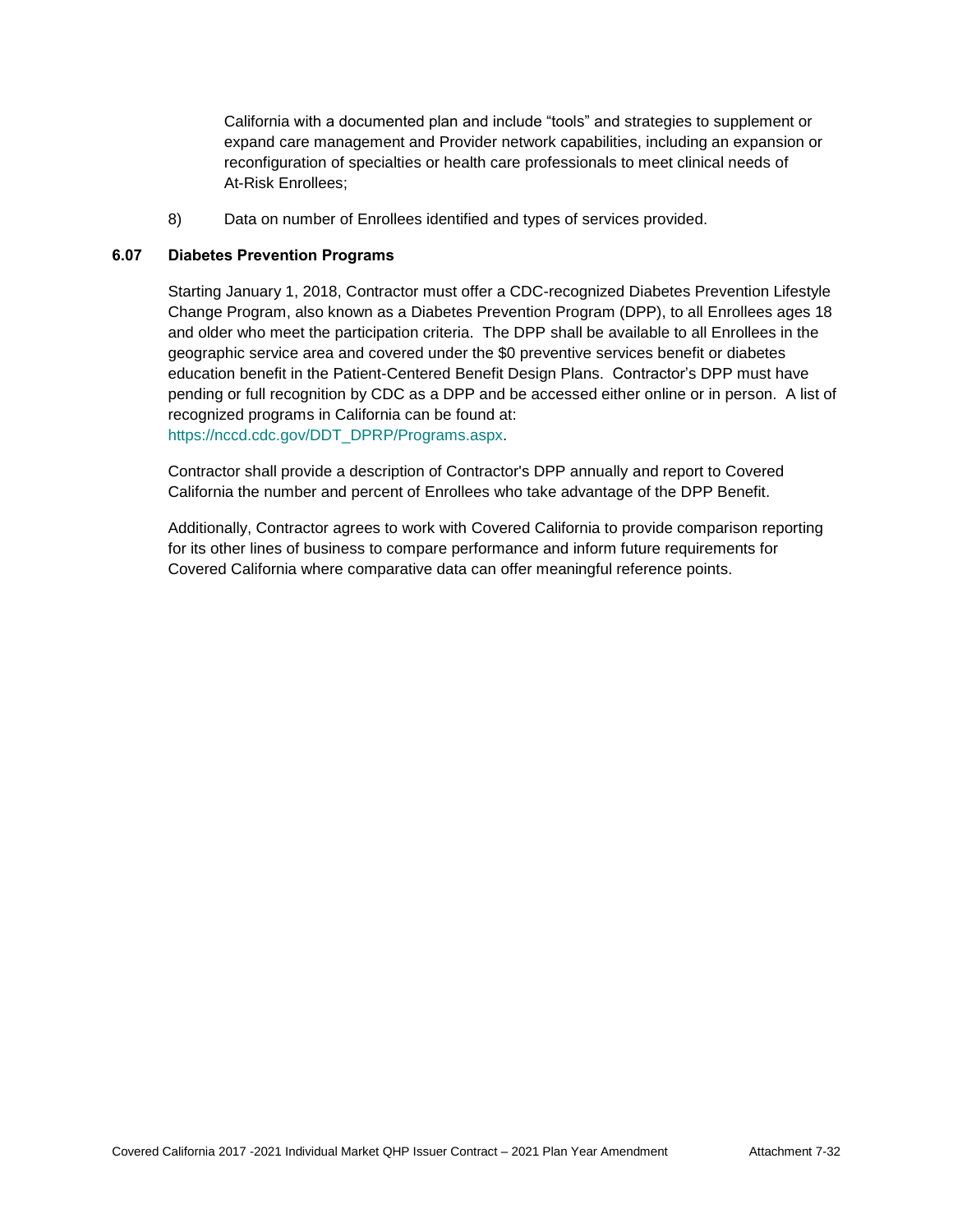# **ARTICLE 7 PATIENT-CENTERED INFORMATION AND SUPPORT**

Empowering consumers with knowledge to support healthcare decision-making is a crucial part of Covered California's mission and naturally promotes the Triple Aim by supporting decisions consistent with the Enrollee's values and preferences and fostering consumer access to care.

Covered California and Contractor agree that valid, reliable, and actionable information relating to the cost and quality of healthcare services is important to Enrollees, Covered California, and Providers.

Thus, Covered California expects that Contractor will participate in activities necessary to provide this information to consumers. The specifics of this phased approach are described in Section 7.01 below.

# **7.01 Enrollee Healthcare Services Price and Quality Transparency Plan**

- 1) In the annual application for certification, Contractor will have reported for negotiation and certification purposes, its planned approach to providing healthcare shopping cost and quality information available to all Enrollees. Covered California does not require using a specific form or format and recognizes that the timeline and expectations will differ, based on variables such as Contractor's membership size and current tool offerings. Regardless of how the requirement is fulfilled, the common elements at the end point of each Contractor planned approach must include:
	- (a) Cost information:
		- i. That enables Enrollees to understand their exposure to out-of-pocket costs based on their benefit design, including real time information on member accumulation toward deductibles, when applicable, and out of pocket maximums. Health Savings Account (HSA) user information shall include account deposit and withdrawal/payment amounts.
		- ii. That enables Enrollees to understand Provider-specific consumer cost shares for prescription drugs and for care delivered in the inpatient, outpatient, and ambulatory surgery/facility settings. Such information must include the facility name, address, and other contact information and be based on the contracting rates to give the Enrollee estimates of out of pocket costs that are as accurate as possible.
		- iii. Commonly used service information shall be organized in ways that are useful and meaningful for consumers to understand.
	- (b) Quality information:
		- i. That enables Enrollees to compare Providers based on quality performance in selecting a Primary Care clinician or common elective specialty and hospital Providers.
		- ii. That is based on quality measurement consistent with nationally-endorsed quality information in accordance with the principles of the Patient Charter for Physician Performance Measurement.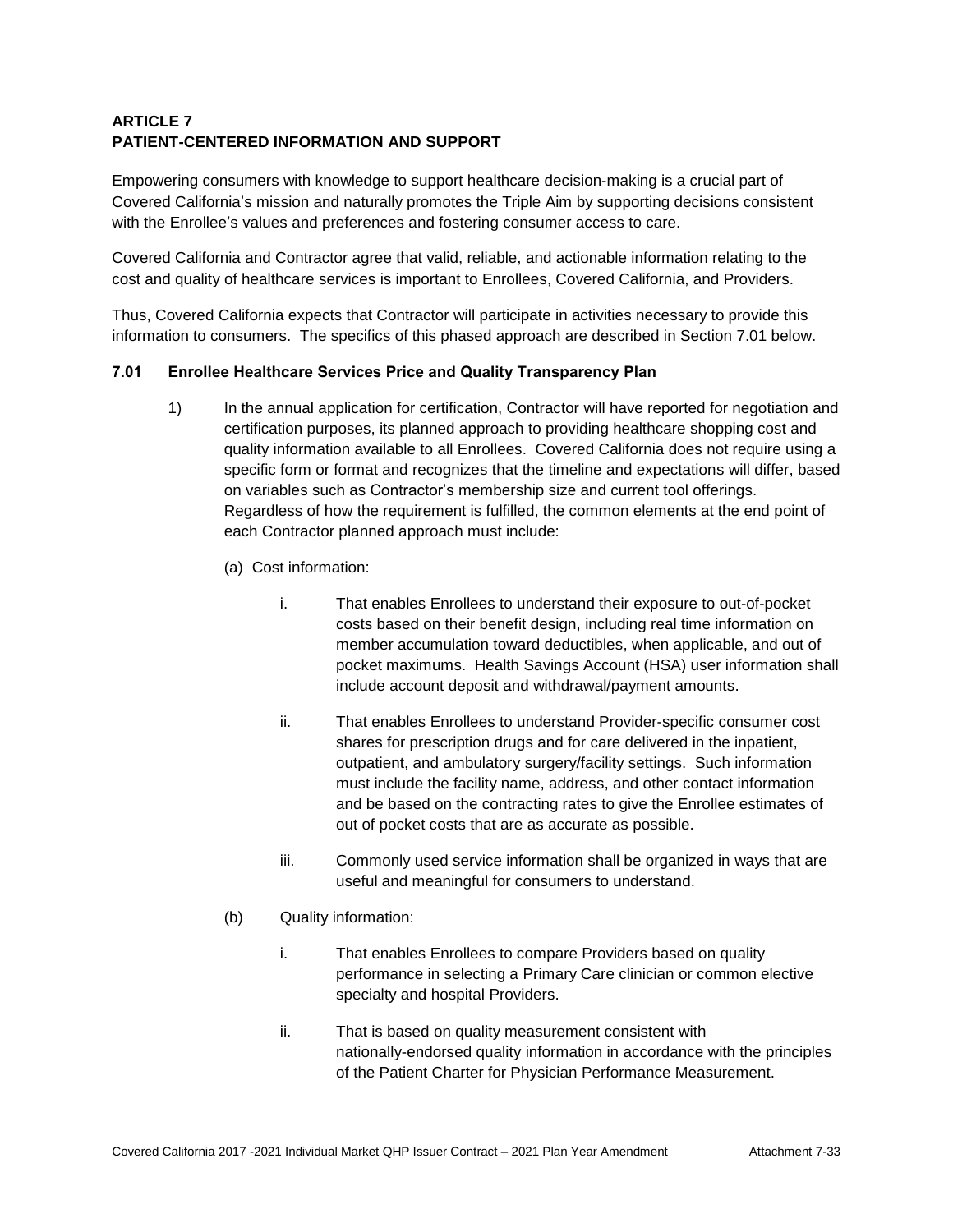- iii. That, as an interim step prior to integrating quality measurement into Provider chooser tools, can be provided by linking to:
	- a. The California Office of the Patient Advocate (www.opa.ca.gov/)
	- b. CMS Hospital Compare Program [\(https://www.medicare.gov/hospitalcompare/search.html\)](https://www.medicare.gov/hospitalcompare/search.html)
	- c. CMS Physician Compare Program [\(https://www.medicare.gov/physiciancompare/\)](https://gcc01.safelinks.protection.outlook.com/?url=https%3A%2F%2Fwww.medicare.gov%2Fphysiciancompare%2F&data=02%7C01%7CLisa.Schenck%40covered.ca.gov%7C0b975639bac548e5ba8e08d6c1d69540%7C466d2f7db1424b9c8cddeba5537a0f27%7C0%7C0%7C636909524700295392&sdata=1%2F3YnanKKiv6qiINZYz8rc0vfq9na01dliDlGmKIGMM%3D&reserved=0)
- iv. In addition, Contractor must recognize California hospitals that have achieved target rates for HAIs and NTSV C-section utilization as defined in Article 5, Sections 5.02 and 5.03.
- (c) Health Insurance Benefit Information. Contractor shall make available personalized benefit-specific information to all enrollees that includes accumulations of expenses applicable to deductible and out-of-pocket maximums.
- (d) Contractor agrees to monitor care provided out of network to ensure that consumers understand that their cost share will be higher and are choosing to receive care out of network intentionally.
- (e) If Contractor product enrollment exceeds 100,000 for Covered California business, the cost and quality information shall be provided through an online tool easily accessible across a variety of platforms and made available by 2018. If Contractor enrollment is under 100,000 for Covered California business, the information may be provided by alternative means such as a call center.
- 2) Contractor will be required in its annual application for certification to:
	- (a) Report the number and percent of unique Enrollees for each of the consumer tools offered for the reporting period of the plan year.
	- (b) Report user experience with the tool (or equivalent service such as a call center) from a representative sample of users who respond to a survey which includes a user overall satisfaction with rating.
	- (c) Provide access and log-in credentials for Covered California staff per mutually agreeable terms to safeguard Contractor proprietary information and services.

Contractor agrees to work with Covered California to provide comparison reporting for its other lines of business to compare performance and inform future requirements for Covered California where comparative data can offer meaningful reference points. The non-Covered California line of business data is to support contract negotiations in setting targets and requirements for Covered California-only business and any required data will be submitted as part of Contractor's annual application for certification.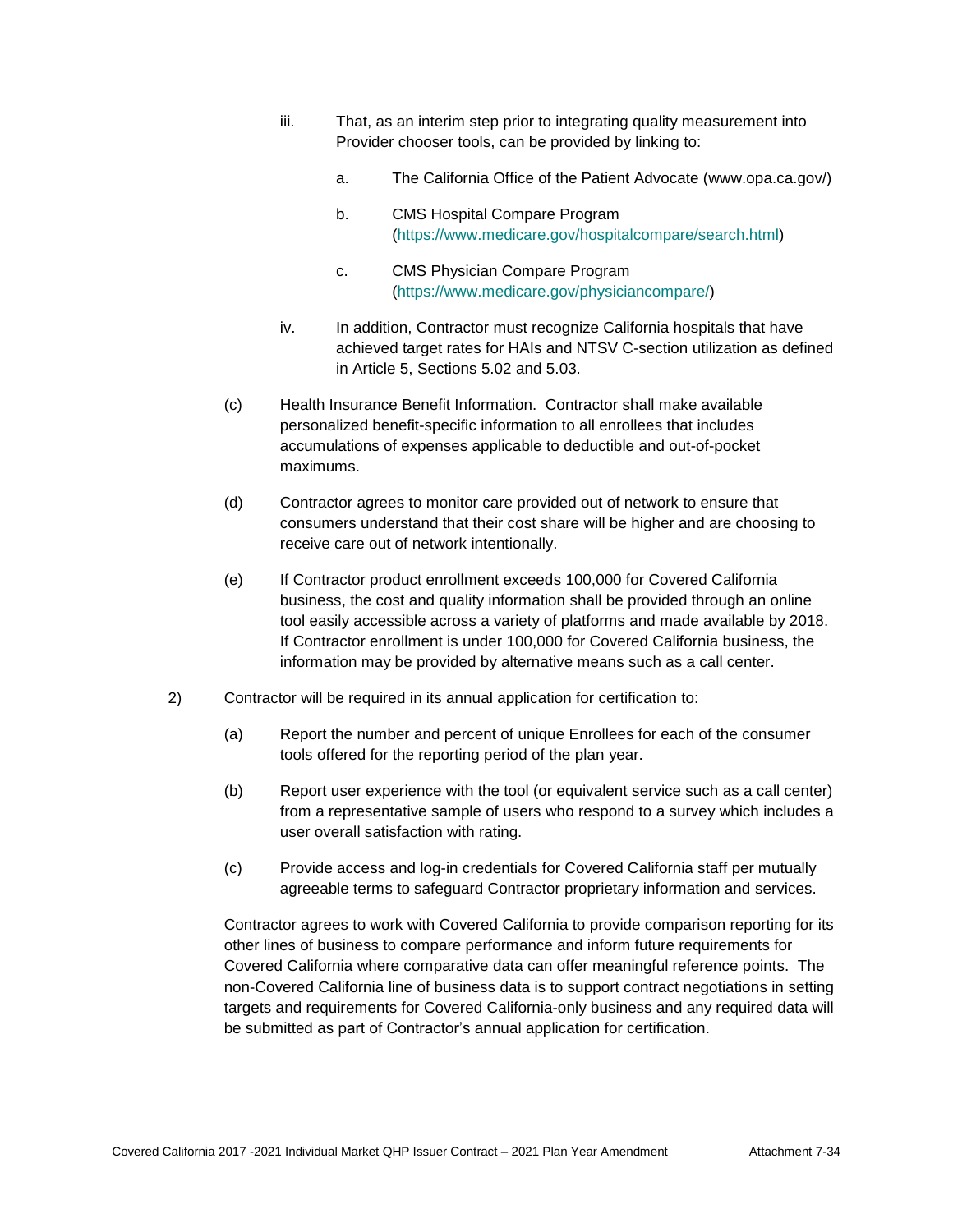## **7.02 Enrollee Personalized Health Record Information**

- 1) In its annual application for certification for 2017, Contractor will have reported for negotiation and certification purposes, the extent to which Enrollees can easily access personal health information or have reported its plan to provide such access through such tools as a Personal Health Record (PHR) or other "patient portal".
- 2) The content of such PHRs includes: medical records, billing and payment records, insurance information, clinical laboratory test results, medical images such as X-rays, wellness and disease management program files, clinical case notes, and other information used to make decisions about individuals.
- 3) Covered California, working with appropriate stakeholders and the Contractor, will develop a measurement strategy for tracking the use of personal health information based on national benchmarks, analysis of variation in California performance, best existing science of quality improvement, and effective engagement of stakeholders.
- 4) Contractor will provide access and log-in credentials for Covered California staff per mutually agreeable terms to safeguard Contractor proprietary information and services.

## **7.03 Enrollee Shared Decision-Making**

Covered California requires deployment of decision-making tools to support Enrollees in understanding their medical diagnosis and treatment options to aid in discussion with their Provider. Educating Enrollees on their diagnosis and alternative treatment options is a powerful evidence-based approach to reducing overuse or misuse of clinical interventions.

Contractor agrees to promote and encourage patient engagement in shared decision-making with contracted Providers.

- 1) Contractor will be required to report in its annual application for certification specific information regarding the number of Enrollees who have accessed consumer information or have participated in a shared decision-making process prior to reaching an agreement on a treatment plan. For example, Contractor may adopt shared-decision-making practices for preference-sensitive conditions, including breast cancer, prostate cancer, and knee and hip replacements, that feature patient-decision-making aids in addition to physician opinions and present trade-offs regarding quality or length of life.
- 2) Contractor will be required to report in its annual application for certification the percentage of Enrollees with identified health conditions above who received information that allowed the Enrollee to share in the decision-making process prior to agreeing to a treatment plan.
- 3) Contractor will be required to report in its annual application for certification participation in these programs and their results, including clinical, patient experience and costs impacts.
- 4) These reports will be used for negotiation and evaluation purposes regarding any extension of this Agreement .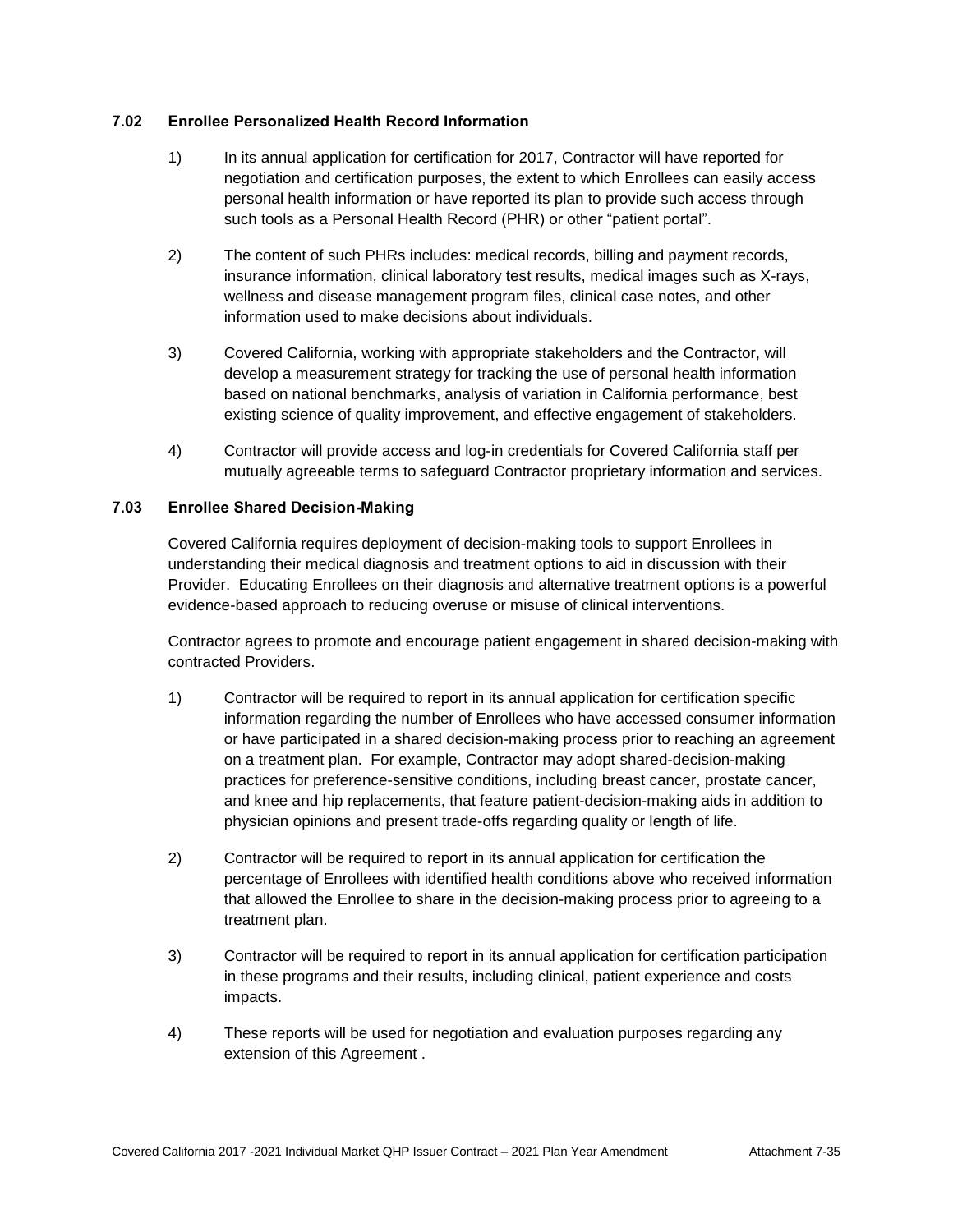## **7.04 Reducing Overuse through Smart Care California**

Contractor shall participate in Smart Care California. This multi-stakeholder work group facilitated by IHA, will leverage Choosing Wisely decision aids to support efforts to drive appropriate use of:

- 1) C- sections for NTSV deliveries;
- 2) Opioids; and
- 3) Evidence-based treatment for low back pain.

The mechanism for reduction of NTSV C-sections will be participation in Smart Care California, with the target of ensuring all network hospitals achieve rates of twenty-three-point nine percent (23.9%) or less by year end 2019 (see Section 5.03).

Improvement strategies and targets for 2020 as well as for annual intermediate milestones for the appropriate use of opioids and evidence-based treatment for low back pain will be established by Covered California in collaboration with other stakeholders participating in the workgroup based on national benchmarks, analysis of variation in California performance, and best existing science of quality improvement and effective engagement of stakeholders.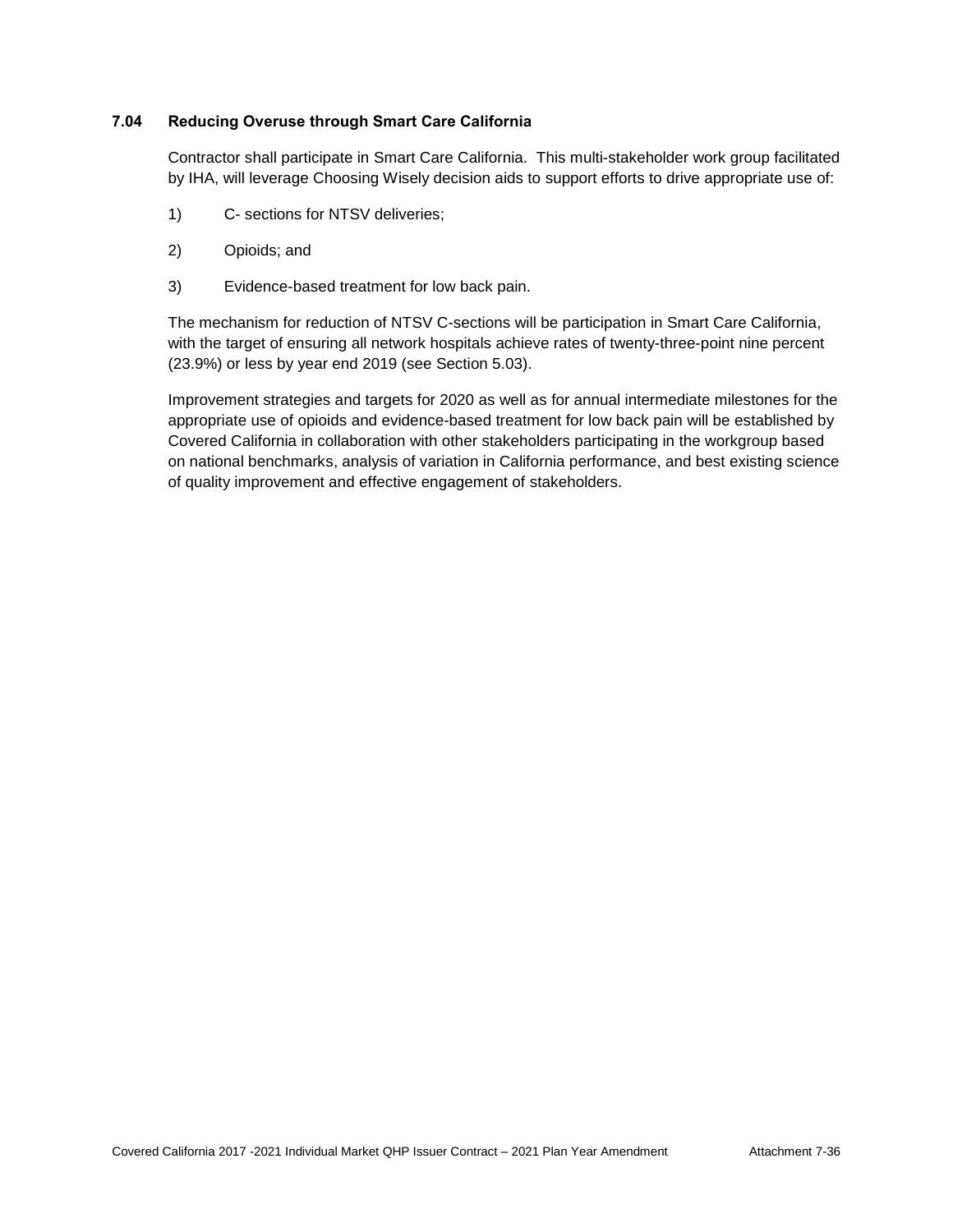# **ARTICLE 8 PAYMENT INCENTIVES TO PROMOTE HIGHER VALUE CARE**

## **8.01 Reward-based Consumer Incentive Programs**

Contractor may, to the extent permitted by law, maintain or develop a Reward-based Consumer Incentive Program to promote evidence-based, optimal care for Enrollees with identified chronic conditions. To the extent Contractor implements such a program and to the extent such information is known, Contractor shall report participation rates and outcomes results, including clinical, patient experience, and cost impacts, to Covered California annually.

## **8.02 Value-Based Reimbursement Inventory and Performance**

Contractor agrees to implement value-based reimbursement methodologies to Providers within networks contracted to serve Covered California. Value-based reimbursement methodologies must include those payments to hospitals and physicians that are linked to quality metrics, performance, costs and value measures, and must include the Contractor's entire book of business with the Provider.

- 1) Among the strategies for which Covered California has established requirements for payment strategies to support delivery system reforms are:
	- (a) Advanced Primary Care or Patient-Centered Medical Homes (Section 4.02)
	- (b) Accountable Care Organizations (Section 4.03)
	- (c) Appropriate use of C-sections (Section 5.03)
	- (d) Hospital Patient Safety (Section 5.02)
- 2) In addition to the required payment strategies above, Contractor will be required to report in its annual application for certification an inventory and evaluation of the impact of other value-based payment models it is implementing including, but not limited to:
	- (a) Direct participation or alignment with CMMI innovative payment models such as the Oncology or Joint Replacement model; and
	- (b) Adoption of new Alternative Payment Models associated with the implementation of the Medicare Access & [CHIP](http://www.insurekidsnow.gov/chip/index.html) Reauthorization Act of 2015 (MACRA).

## **8.03 Value-Pricing Programs**

Contractor agrees to provide Covered California with the details of any value-pricing programs for procedures or in-service areas that have the potential to improve care and generate savings for Enrollees. Contractor agrees to share with Covered California, the results of programs that may focus on high cost regions or those with the greatest cost variation(s). These programs may include payment bundling pilots for specific procedures where wide cost variations exist.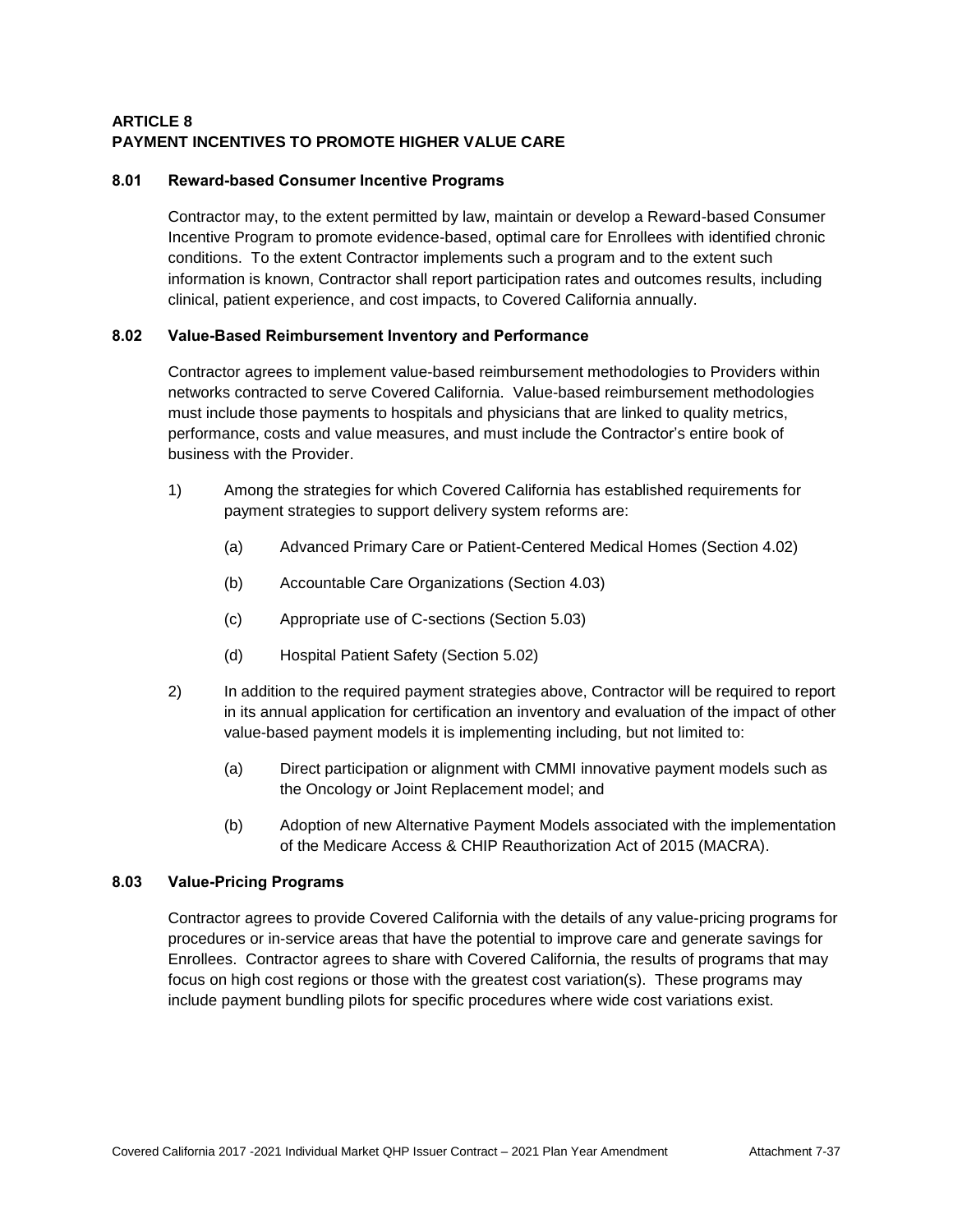## **8.04 Payment Reform and Data Submission**

- 1) Contractor agrees to provide information to Covered California pursuant to this Article 8, understanding that Covered California will provide such information to the Catalyst for Payment Reform's (CPR) National Scorecard on Payment Reform and National Compendium on Payment Reform.
- 2) The CPR National Scorecard will provide a view of progress on payment reform at the national level and then at the market level as the methodology and data collection mechanisms allow.
- 3) The CPR National Compendium will be an up-to-date resource regarding payment reforms being tested in the marketplace and their available results. The Compendium will be publicly available for use by all health care stakeholders working to increase value in the system.
- 4) Contractor must annually report on the progress and impact of value-oriented payment initiatives imputed to the Purchaser's annual spend for the preceding calendar year, using both the format and calculation methodology in the annual certification application and CPR's Payment Reform Evaluation Framework.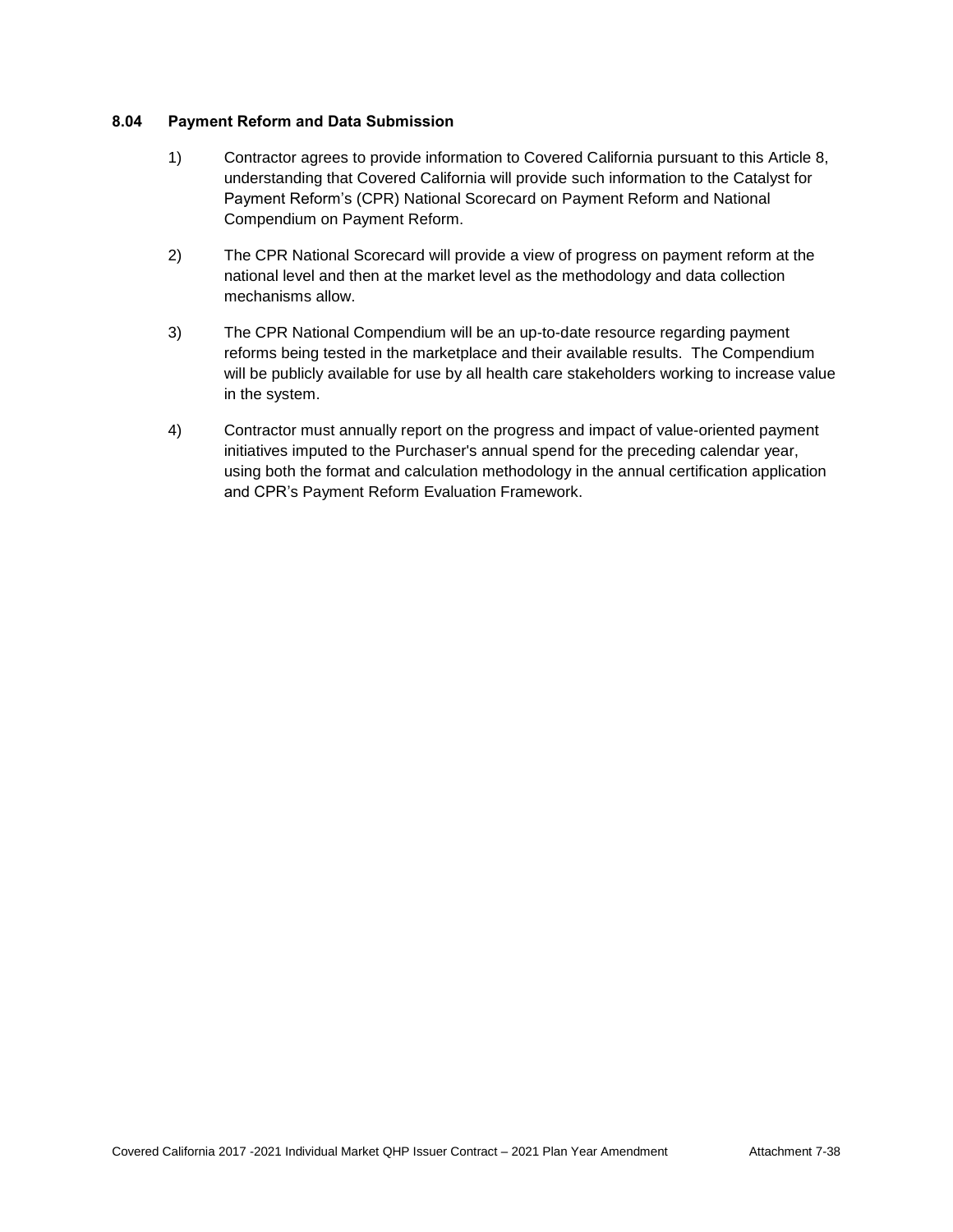# **QUALITY, NETWORK MANAGEMENT AND DELIVERY SYSTEM STANDARDS GLOSSARY OF KEY TERMS**

**Accountable Care Organization (ACO)** - A system of population-based care coordinated across the continuum including multi-discipline physician practices, hospitals, and ancillary Providers with combined risk sharing arrangements and incentives between health plans and Providers, and among Providers across specialties and institutional boundaries. The ACO is held accountable for nationally recognized evidence-based clinical, financial, and operational performance, as well as incentives for improvements in population outcomes. As Providers accept more accountability under this provision, health plans shall be aware of their obligations.

**Bundled Payments (also known as Global Payment Bundles, episode-of-care payment, or global case rates)** - An alternative payment method to reimburse healthcare Providers for services that provides a single payment for all physician, hospital, and ancillary services that a patient uses in the course of an overall treatment for a specific, defined condition, or care episode. These services may span multiple Providers in multiple settings over a period of time, and are reimbursed individually under typical fee-for-service models. The Payment Bundle may cover all inpatient/outpatient costs related to the care episode, including physician services, hospital services, ancillary services, procedures, lab tests, and medical devices/implants. Using Payment Bundles, Providers assume financial risk for the cost of services for a particular treatment or condition, as well as costs associated with preventable complications, but not the insurance risk (that is, the risk that a patient will acquire that condition, as is the case under capitation).

**Care Management** - Healthcare services, programs, and technologies designed to help individuals with certain long-term conditions better manage their overall care and treatment. Care management typically encompasses Utilization Management (UM), Disease Management (DM), and Case Management (CM). Care Management's primary goal is to prevent the sick from getting sicker, and avoiding acute care events. Care Management is usually considered a subset of Population Health Management.

**Complex Conditions** - Clinical conditions that are of a complex nature that typically involve ongoing case management support from appropriately trained clinical staff. Frequently, individuals have multiple chronic clinical conditions that complicate management ("polychronic") or may have a complex, infrequent specialty condition that requires specialized expertise for optimal management.

**Contractor** - The Health Insurance Issuer contracting with Covered California under this Agreement to offer a QHP and perform in accordance with the terms set forth in this Agreement.

**Covered California** – The California Health Benefit Exchange, doing business as Covered California and an independent entity within the Government of the State.

**Delivery System Transformation** - A set of initiatives taken by purchasers, employers, health plans, or Providers, together or individually, to drive the creation and preferred use of care delivery models that are designed to deliver higher value aligned with the "Triple Aim" goals of patient care experience including quality and satisfaction, improve the health of the populations, and reduce the per capita cost of Covered Services. Generally these models require improved care coordination, Provider and payor information sharing, and programs that identify and manage populations of individuals through care delivery and payment models.

**Enrollees** – Enrollee means each and every individual enrolled for the purpose of receiving health benefits.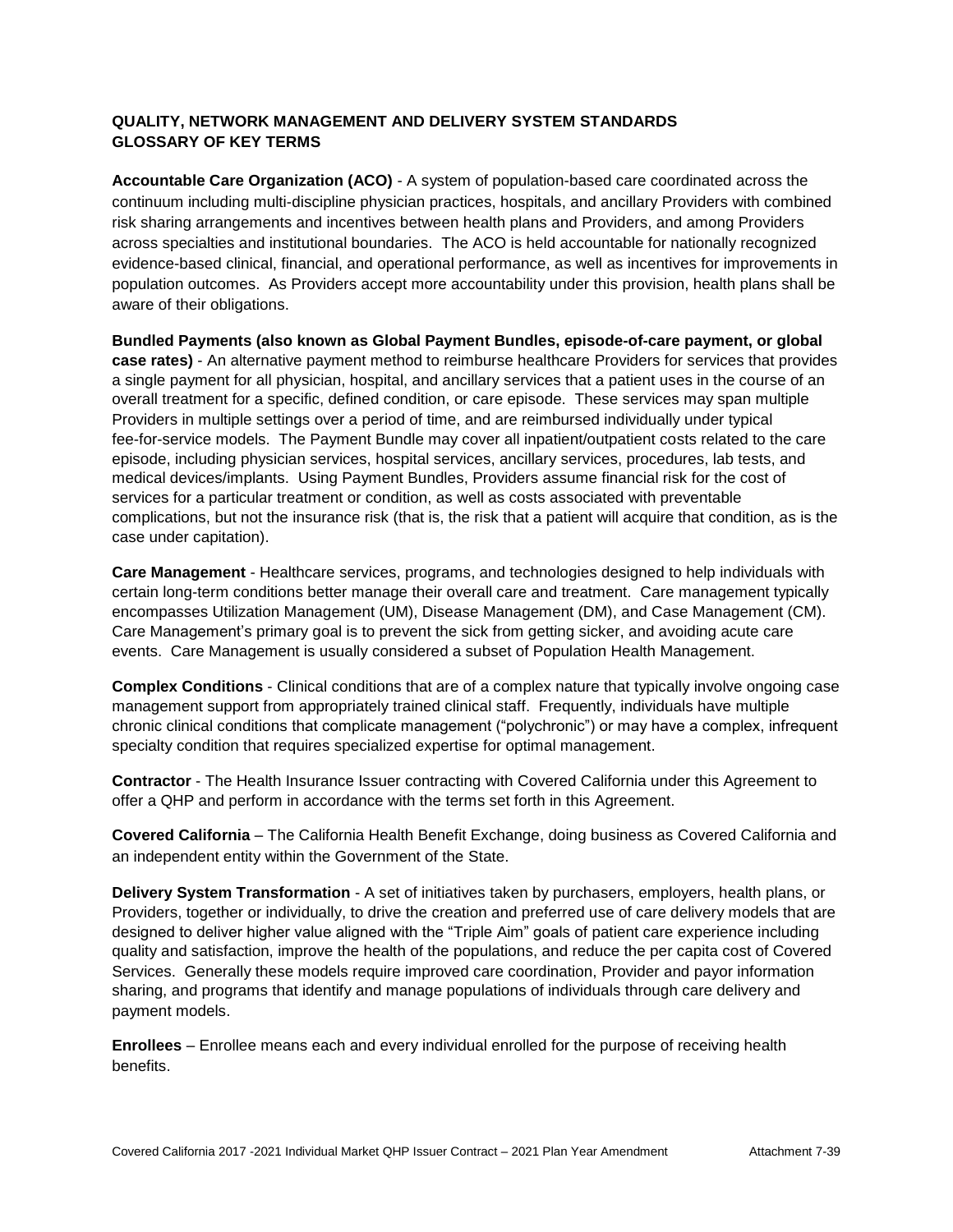**Health Disparities** - Healthy People 2020 defines a health disparity as "a particular type of health difference that is closely linked with social, economic, and/or environmental disadvantage. Health disparities adversely affect groups of people who have systematically experienced greater obstacles to health based on their racial or ethnic group; religion; socioeconomic status; gender; age; mental health; cognitive, sensory, or physical disability; sexual orientation or gender identity; geographic location; or other characteristics historically linked to discrimination or exclusion."9 Racial and ethnic disparities populations include persons with Limited English Proficiency (LEP).

**Health Equity** - Healthy People 2020 defines health equity as the "attainment of the highest level of health for all people. Achieving health equity requires valuing everyone equally with focused and ongoing societal efforts to address avoidable inequalities, historical and contemporary injustices, and the elimination of health and health care disparities."

**Health Insurance Issuer** - Health Insurance Issuer has the same meaning as that term is defined in 42 U.S.C. § 300gg-91 and 45 C.F.R. § 144.103.

**Integrated Delivery Systems –** An integrated delivery system (IDS) is a network of physicians and healthcare facilities that provide a continuum of healthcare services managed under one organization or one parent company. Similar to an ACO, an IDS includes population-based care coordinated across the continuum including multi-discipline physician practices, hospitals, and ancillary Providers with combined risk sharing arrangements and incentives between health plans and Providers, and among Providers across specialties and institutional boundaries. The IDS is held accountable for nationally recognized evidence-based clinical, financial, and operational performance, as well as incentives for improvements in population outcomes.

**Patient Centered Medical Home** - A health care setting that facilitates partnerships between individual patients, and their personal physicians, and when appropriate, the patient's family. Care is facilitated by registries, information technology, health information exchange, and other means to assure that patients get the indicated care when and where they need and want it in a culturally and linguistically appropriate manner. The medical home is best described as a model or philosophy of primary care that is patient-centered, comprehensive, team-based, coordinated, accessible, and focused on quality and safety.

**Population Health Management** - A management process that strives to address health needs at all points along the continuum of health and wellbeing, through participation of, engagement with and targeted interventions for the population. The goal of a Population Health Management program is to maintain and/or improve the physical and psychosocial wellbeing of individuals through cost-effective and tailored health solutions.

**Preventive Health and Wellness Services** - The provision of specified preventive and wellness services and chronic disease management services, including preventive care, screening and immunizations, set forth under Section 1302 of the Affordable Care Act (42 U.S.C. Section 18022) under the Section 2713 of the Affordable Care Act (42 U.S.C. Section 300gg-13), to the extent that such services are required under the California Affordable Care Act.

**Primary Care** - The provision of integrated, accessible health care services by clinicians who are accountable for addressing a large majority of personal health needs, developing a sustained partnership with patients, and practicing in the context of family and community (IOM, 1978). Contractors may allow enrollees to select Nurse Practitioners and Physician Assistants to serve as their Primary Care clinician. Covered California does not require that Primary Care clinicians serve as a "gatekeeper" or the source of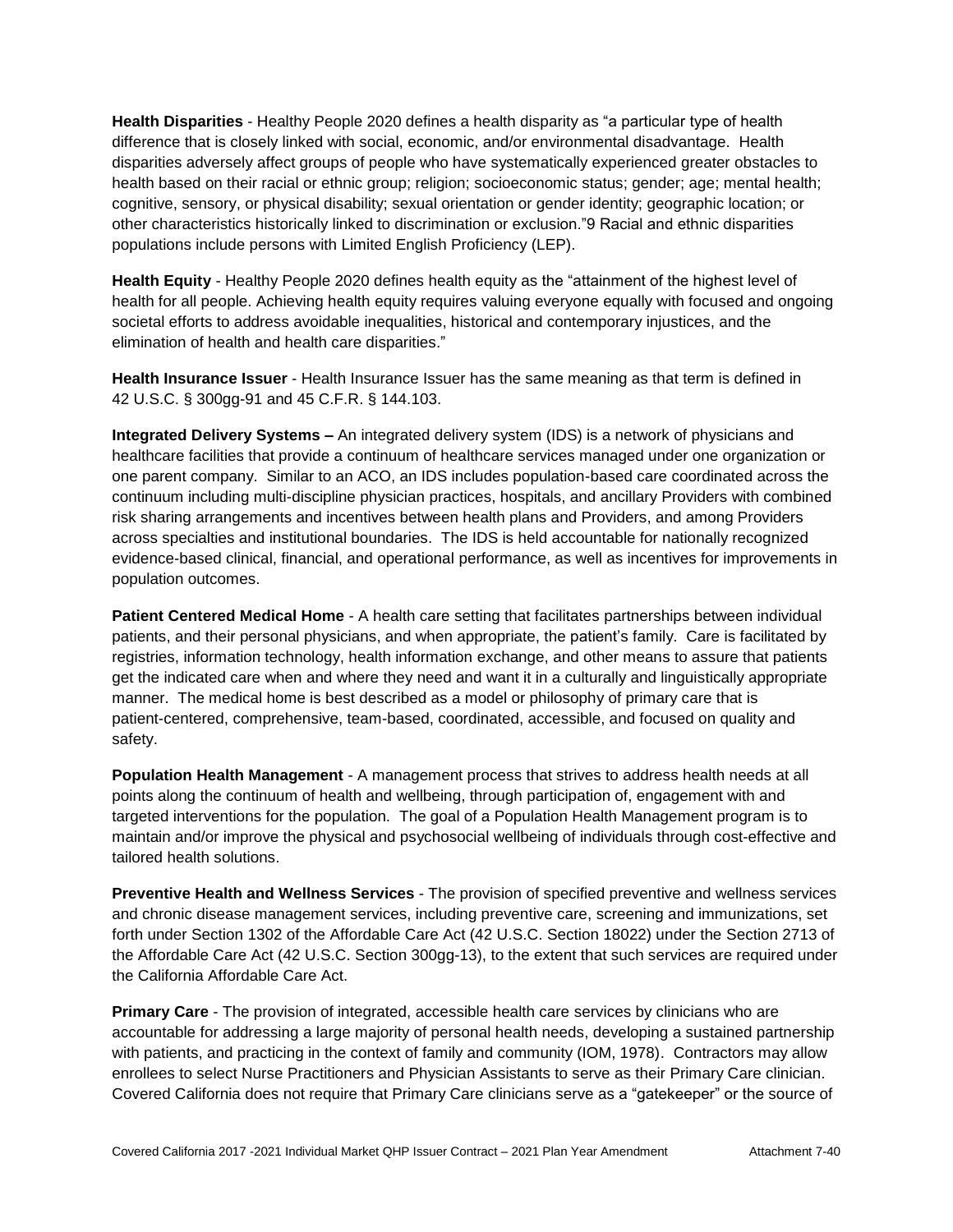referral and access to specialty care. Covered California recognizes Internal Medicine, OBGYN, Pediatrics, General Practice, and Family Medicine as primary care specialties.

**Qualified Health Plan or QHP**– A health care service plan contract or policy of insurance offered by a QHP Issuer and certified by Covered California.

**Qualified Health Plan Issuer or QHP Issuer** - means a licensed health care service plan or insurer that has been selected and certified by Covered California to offer QHPs through Covered California.

**Reference Pricing** - A payor contracting, network management and enrollee information process that identifies and differentially promotes delivery system options for care based on transparent display of comparative costs for identical services or procedures, typically after each Provider has passed a quality assessment screen. In some cases, value pricing will identify the individual enrollee's out-of-pocket costs accounting for plan design and deductible status. While quality is incorporated in the process, typically there is no differentiation based on comparative quality once a threshold performance level is achieved.

**Remote Patient Monitoring** - A technology or set of technologies to enable monitoring of patients outside of conventional clinical settings (e.g. in the home), which may increase access to care and decrease healthcare delivery costs.

**Reward Based Consumer Incentive Program** - (aka: Value-Based Insurance Design) individualizes the benefits and claims adjudication to the specific clinical conditions of each high risk member and to reward participation in appropriate disease management & wellness programs. Positive Consumer Incentive programs help align employee incentives with the use of high-value services and medications, offering an opportunity for quality improvement, cost savings and reduction in unnecessary and ineffective care.

**Shared Decision Making** - The process of making decisions regarding health care diagnosis and treatment that are shared by doctors and patients, informed by the best evidence available and weighted according to the specific characteristics and values of the patient. Shared decision making combines the measurement of patient preferences with evidence-based practice.

**Team Care** - A plan for patient care that is based on philosophy in which groups of professional and non-professional personnel work together and share the work to identify, plan, implement and evaluate comprehensive client-centered care. The key concept is a group that works together toward a common goal, providing qualitative comprehensive care. The team care concept has its roots in team nursing concepts developed in the 1950's.

**Telehealth** – A mode of delivering professional health care and public health services to a patient through information and communication technologies to facilitate the diagnosis, consultation, treatment, education, care management, and self-management of a patient's health care while the patient is at the originating site and the health care provider is at a distant site.

**Value Pricing** - A payor contracting, network management and enrollee information process that identifies and differentially promotes delivery system options for care that provide better value through the identification and transparent display of comparative total cost, out-of-pocket cost for enrollees and standardized quality performance to allow for informed consumer choice and Provider referrals for individual services and bundles of services.